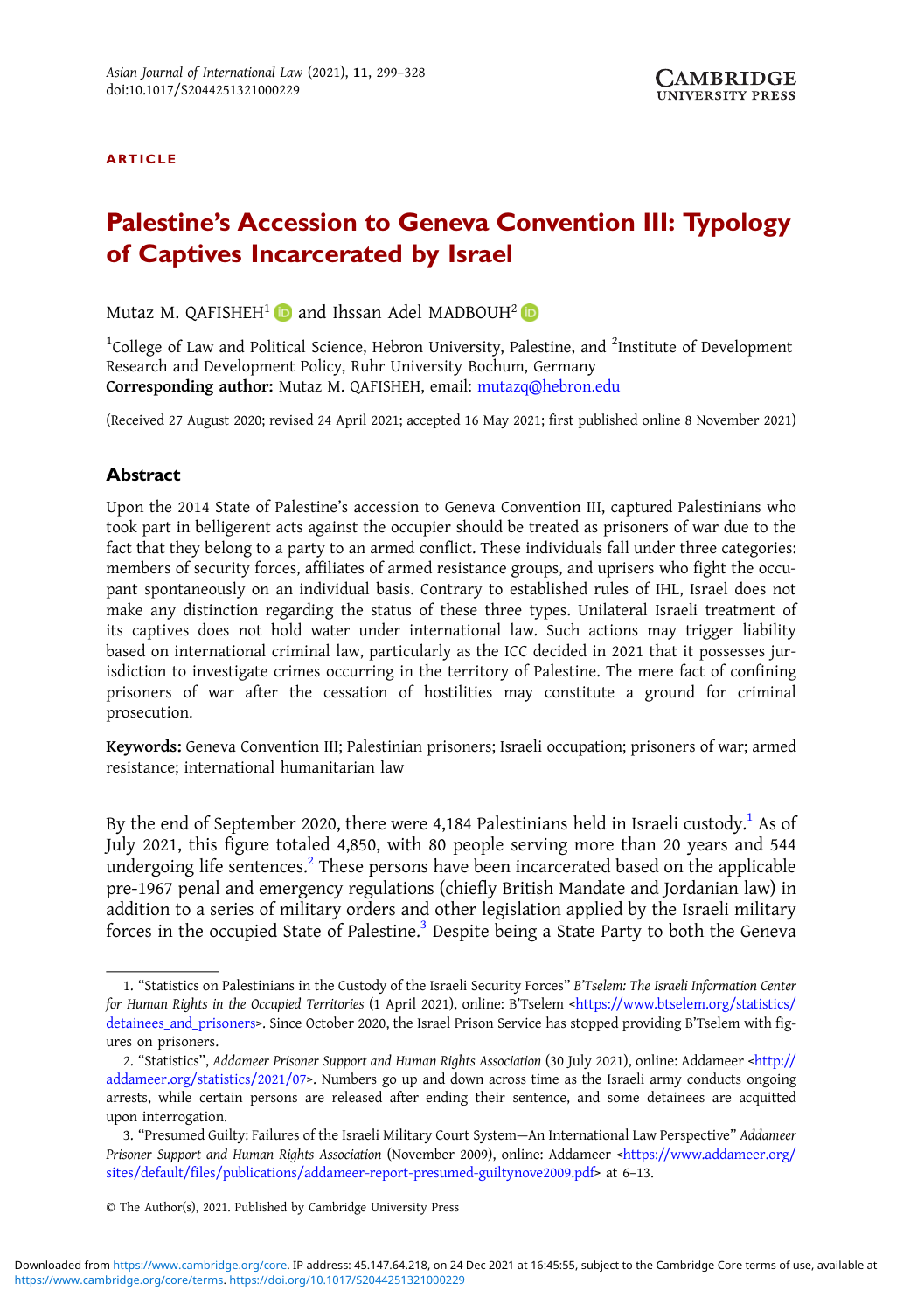Convention III relative to the Treatment of Prisoners of War<sup>4</sup> and Geneva Convention IV relative to the Protection of Civilian Persons in Time of War since 6 July 1951,<sup>5</sup> Israel has long denied the applicability of these conventions in the Palestinian territory. Further, Israel is not party to the Protocol Additional to the Geneva Conventions relating to the Protection of Victims of International Armed Conflicts of 8 June 1977, which comprises provisions pertaining to the classification of prisoners during armed conflict or occupation. According to Convention III, persons classified as prisoners of war [POW or POWs] may not be subject to trial and should be released upon cessation of active hostilities.<sup>7</sup> Thus, the status of persons held in Israel's custody could be changed in accordance with the Convention's classification and rights thereof.

Although Palestine acceded to the Geneva Conventions III and IV as well as to Protocol I on 2 April 2014, $^8$  the Israeli treatment of Palestinians incarcerated at the military occupation facilities continues to remain unchanged. This paper argues that, since the accession of Palestine to the Geneva Conventions and Protocol I, the status of Palestine has been upgraded into a State Party and the classical debates relating to the applicability of Geneva Conventions to Palestinians,<sup>9</sup> particularly the Israeli contentions, have become redundant.

Part I of this paper explores the applicability of Geneva Convention III and Protocol I after Palestine's accession to these instruments. Part II examines, in detail, the typology of Palestinians confined by Israel and their status under the said Convention and Protocol.

## I. Palestine's accession to the Geneva Conventions

Under international humanitarian law [IHL], three key treaties define the status of captured persons in times of war or belligerent occupation: Geneva Conventions III and IV as well as Protocol I. In the light of Palestine's accession to these instruments in 2014, we will compare the applicability of these instruments to Palestine before and after becoming a State Party.

Before the accession of Palestine to the Geneva Conventions and Protocol I, Israel claimed that the West Bank, including East Jerusalem, and the Gaza Strip did not constitute occupied lands. Instead, Israel referred to these regions as "contested territories", arguing that its seizure of the territories resulted from the June 1967 war, whereby the West Bank was under Jordanian rule and Gaza under Egyptian administration. Israel contended that, as Jordanian and Egyptian control was illegitimate, $10$  and as the sovereignty over the West Bank and Gaza Strip "remained in abeyance" due to the armistice agreements between Israel and its neighbours (namely Egypt and Jordan), $11$  the status of the territories should be settled through negotiations.<sup>12</sup> This argument has already been

<sup>4. 75</sup> U.N.T.S. 135 (entered into force 21 October 1950) [Geneva Convention III or Convention III].

<sup>5. 75</sup> U.N.T.S. 287 (entered into force 21 October 1950) [Geneva Convention IV or Convention IV].

<sup>6.</sup> Protocol Additional to the Geneva Conventions of 12 August 1949, and relating to the Protection of Victims of International Armed Conflicts (Protocol I), 8 June 1977, 1125 U.N.T.S. 3 (entered into force 7 December 1978) [Protocol I].

<sup>7.</sup> Geneva Convention III, supra note 4 at art. 118.

<sup>8.</sup> "Treaties, State Parties and Commentaries—Palestine" International Committee of the Red Cross, online: ICRC <[https://ihl-databases.icrc.org/applic/ihl/ihl.nsf/vwTreatiesByCountrySelected.xsp?xp\\_countrySelected=PS](https://ihl-databases.icrc.org/applic/ihl/ihl.nsf/vwTreatiesByCountrySelected.xsp?xp_countrySelected=PS)>.

<sup>9.</sup> Christopher C. BURRIS, "Re-examining the Prisoner of War Status of PLO Fedayeen" (1997) 22 North Carolina Journal of International Law and Commercial Regulation 943.

<sup>10.</sup> Yehuda Z. BLUM, "The Missing Reversioner: Reflections on the Status of Judea and Samaria" (1968) 3 Israel Law Review 279; Meir SHAMGAR, "The Observance of International Law in the Administered Territories" (1971) 1 Israel Yearbook on Human Rights 262.

<sup>11.</sup> State of Israel, Office of the Attorney General, "The International Criminal Court's Lack of Jurisdiction Over the So-Called 'Situation in Palestine'" Ministry of Justice (20 December 2019), online: Ministry of Justice [<https://](https://www.gov.il/BlobFolder/reports/20-12-2019/en/Memorandum-Attorney-General.pdf) [www.gov.il/BlobFolder/reports/20-12-2019/en/Memorandum-Attorney-General.pdf](https://www.gov.il/BlobFolder/reports/20-12-2019/en/Memorandum-Attorney-General.pdf)> at para. 29.

<sup>12.</sup> Eyal BENVENISTI, The International Law of Occupation, 2nd ed. (Oxford: Oxford University Press, 2012) at 201–48.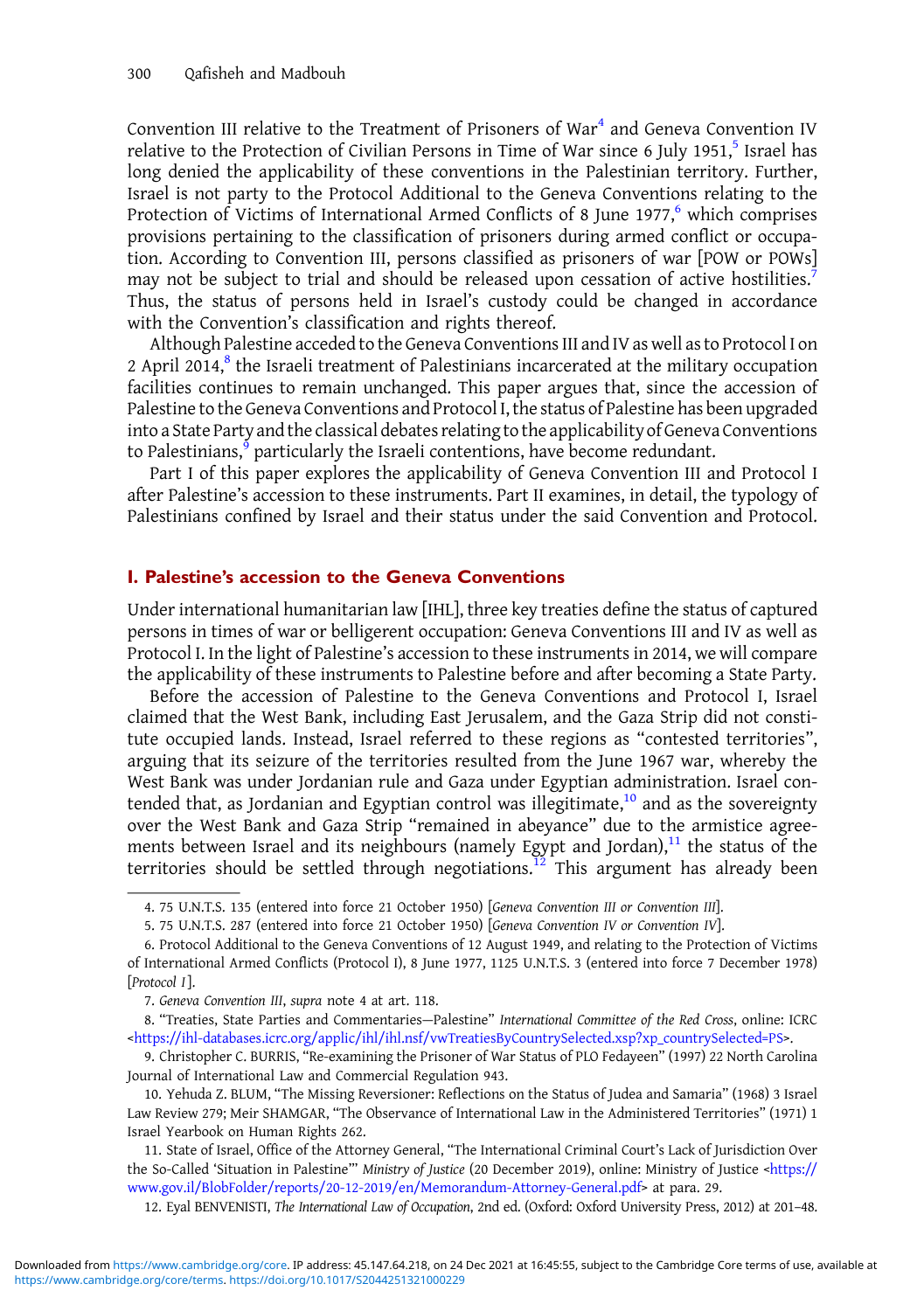refuted by the international community through overwhelming positions expressed by the United Nations Security Council [UNSC], General Assembly [UNGA], International Court of Justice [ICJ], Human Rights Council, International Criminal Court [ICC], and the unilateral positions of vast numbers of states, $13$  well before Palestine's recent accession to the Geneva Conventions and Protocol I. Yet Israel maintains the same position to this day. $14$ 

In the Wall Advisory Opinion, the ICJ declared:

The territories situated between the Green Line … and the former eastern boundary of Palestine under the Mandate were occupied by Israel in 1967 during the armed conflict between Israel and Jordan. Under customary international law, these were therefore occupied territories in which Israel had the status of occupying Power. Subsequent events in these territories … have done nothing to alter this situation. All these territories (including East Jerusalem) remain occupied territories and Israel has continued to have the status of occupying Power.<sup>15</sup>

This position was reaffirmed on 5 February 2021 through the ICC Pre-Trial Chamber I decision over the territorial jurisdiction in the Situation of Palestine which recognized Gaza, the West Bank, and East Jerusalem as "the occupied Palestinian territories" that compose together the State of Palestine as a Party to the Court.<sup>16</sup>

Despite Israel's "Disengagement Plan" from the Gaza Strip in 2005, Israel has nonetheless continued to occupy it. $^{17}$  In the Israeli narrative, the occupation of Gaza ended with Israel's withdrawal in  $2005$ .<sup>18</sup> In the Al-Bassiouni case, the Israeli Supreme Court confirmed this position by stating that Israel has no longer effective control over Gaza. It thus ruled that:

[T]he State of Israel does not have a general duty to ensure the welfare of the residents of the Gaza Strip or to maintain public order in the Gaza Strip according to the laws of belligerent occupation in international law. Neither does Israel have any effective capability, in its present position, of enforcing order and managing civilian life in the Gaza Strip. $19$ 

<sup>13.</sup> Security Council Resolutions: SC Resolution 242, UN Doc. S/RES/242 (1967), SC Resolution 338, UN Doc. S/RES/ 338 (1973), SC Resolution 465, UN Doc. S/RES/465 (1980), SC Resolution 476, UN Doc. S/RES/476 (1980), SC Resolution 478, UN Doc. S/RES/478 (1980), SC Resolution 1515, UN Doc. S/RES/1515 (2003), SC Resolution 1850, UN Doc. S/RES/ 1850 (2008), and SC Resolution 2334, UN Doc. S/RES/2334 (2016); General Assembly Resolutions: GA Resolution 43/176, UN Doc. A/RES/43/176 (1988), GA Resolution 58/292, UN Doc. A/RES/58/292 (2004), and GA Resolution 66/17, UN Doc. A/RES/66/17 (2011).

<sup>14.</sup> State of Israel, Office of the Attorney General, supra note 11 at 6–11, 32–3. Victor KATTAN, "A Critical Assessment of the Government of Israel's Memorandum to the ICC—Part I" EJIL:Talk! (30 January 2020), online: EJIL:Talk! [<https://](https://www.ejiltalk.org/a-critical-assessment-of-the-government-of-israels-memorandum-to-the-icc-part-i/) [www.ejiltalk.org/a-critical-assessment-of-the-government-of-israels-memorandum-to-the-icc-part-i/](https://www.ejiltalk.org/a-critical-assessment-of-the-government-of-israels-memorandum-to-the-icc-part-i/)>.

<sup>15.</sup> Legal Consequences of the Construction of a Wall in the Occupied Palestinian Territory, Advisory Opinion, 9 July 2004, [2004] I.C.J. Rep. 136 at 167, para. 78 [Wall Advisory Opinion].

<sup>16.</sup> Situation in the State of Palestine, 5 February 2021, Case No. ICC-01/18-143, Pre-Trial Chamber I at paras. 116–18 [Situation in the State of Palestine].

<sup>17.</sup> Shane DARCY and John REYNOLDS, "An Enduring Occupation: The Status of the Gaza Strip from the Perspective of International Humanitarian Law" (2010) 15 Journal of Conflict and Security Law 211.

<sup>18.</sup> "Disengaged Occupiers: The Legal Status of Gaza" Gisha (January 2007), online: Gisha <[https://www.gisha.org/](https://www.gisha.org/UserFiles/File/publications_english/Publications_and_Reports_English/Disengaged_Occupiers_en.pdf) [UserFiles/File/publications\\_english/Publications\\_and\\_Reports\\_English/Disengaged\\_Occupiers\\_en.pdf](https://www.gisha.org/UserFiles/File/publications_english/Publications_and_Reports_English/Disengaged_Occupiers_en.pdf)> at 22–3.

<sup>19.</sup> Al-Bassiouni Case (Jaber Al-Bassiouni Ahmed and others v. Prime Minister and Minister of Defense), HCJ 9132/07 (30 January 2008), online: ICRC <[https://casebook.icrc.org/case-study/israel-power-cuts-gaza>](https://casebook.icrc.org/case-study/israel-power-cuts-gaza) at para. 12.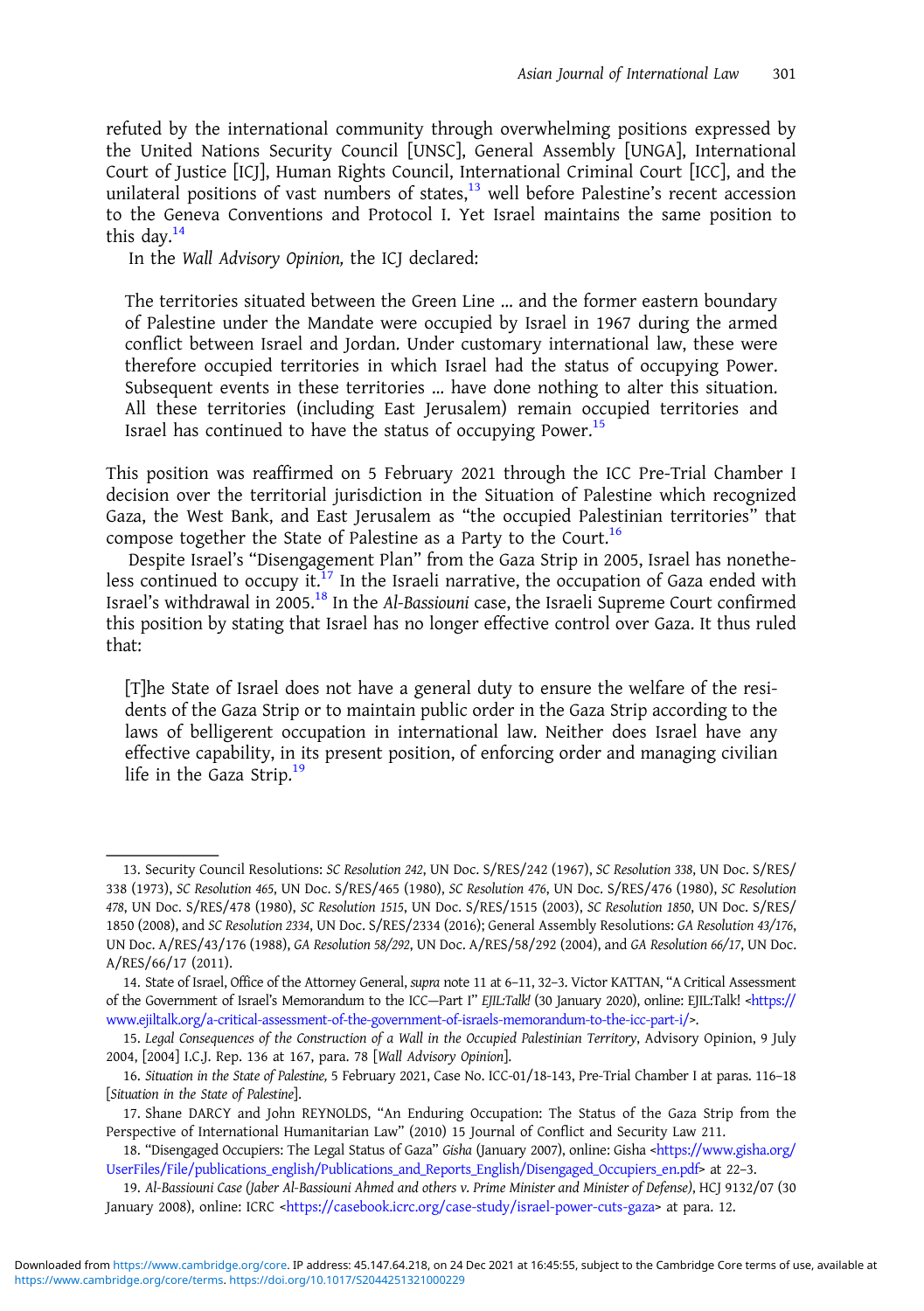However, the international community still considers Gaza as an occupied region.<sup>20</sup> Indeed, Israel retains military control over Gaza's territorial waters, airspace, entry of persons, supply of products and services such as electricity, fuel, telecommunication, population registry, and collection of export duties. $^{21}$  The Israeli army has also reinforced its grip through a terrestrial buffer zone over an area representing approximately seventeen percent within Gaza's imposed borders.<sup>22</sup> According to Article 42 of the customary law Hague Convention IV Respecting the Laws and Customs of War on Land of 18 October 1907 and its Annex (Regulations concerning the Laws and Customs of War on Land), a "[t]erritory is considered occupied when it is actually placed under the authority of the hostile army", and "[t] he occupation extends only to the territory where such authority has been established and can be exercised".<sup>23</sup> The end of occupation occurs when the military forces of an occupier cease holding de facto control over the concerned region.<sup>24</sup> As Israel retains control over its sea, airspace, and border, Gaza remains therefore an occupied terra.<sup>25</sup>

Prior to its upgrading to a non-member observer state by UN General Assembly Resolution in 67/19 of 29 November 2012, Palestine was viewed in the UN bodies as an "entity", not a "State".<sup>26</sup> This status barred it from accessing most international treaties, including the Geneva Conventions.<sup>27</sup> In 1989, Switzerland, acting as the depository of the said Conventions and their Protocols, did not accept the instrument consigned by the Palestine Liberation Organization  $[PLO]$  to join the Conventions.<sup>28</sup> The Swiss Federation argued that it was not in a position to decide whether the letter sent by the Permanent Observer of Palestine to the UN Office at Geneva amounted to an accession, "due to the uncertainty within the international community as to the existence or nonexistence of a State of Palestine".<sup>29</sup> Nonetheless, Switzerland stressed that the PLO's unilateral declaration of the applicability of the four Geneva Conventions and the additional Protocol I remains valid. $36$ 

At that time, the PLO was considered a national liberation movement under Article 1 (4) of Protocol I that applies to armed conflicts in which people fight against "colonial domination and alien occupation … in the exercise of their right of self-

<sup>20.</sup> PLO Negotiations Affairs Department, "The Israeli 'Disengagement' Plan: Gaza Still Occupied" UN Committee on the Exercise of the Inalienable Rights of the Palestinian People (September 2005), online: UN <[https://www.un.org/](https://www.un.org/unispal/document/auto-insert-205755/) [unispal/document/auto-insert-205755/](https://www.un.org/unispal/document/auto-insert-205755/)>.

<sup>21.</sup> Situation of Human Rights in the Palestinian Territories Occupied since 1967, UN General Assembly, UN Doc. A/ 61/470 (2006).

<sup>22.</sup> Nicholas STEPHANOPOULOS, "Israel's Legal Obligations to Gaza after the Pullout" (2006) 31 Yale Journal of International Law 524; Mustafa MARI, "The Israeli Disengagement from the Gaza Strip: An End to Occupation?" (2005) 8 Yearbook of International Humanitarian Law 356.

<sup>23. 36</sup> Stat. 2277, 1 Bevans 631 (entered into force 26 January 1910) at art. 42 [The Hague Regulations].

<sup>24.</sup> Implementation of General Assembly Resolution 60/251 of 15 March 2006 Entitled "Human Rights Council", Report of the Special Rapporteur on the Situation of Human Rights in the Palestinian Territories Occupied since 1967, by John DUGARD, UN Doc. A/HRC/4/17 (2007).

<sup>25.</sup> Yoram DINSTEIN, The International Law of Belligerent Occupation (Cambridge: Cambridge University Press, 2009) at 276–9.

<sup>26.</sup> Mutaz M. QAFISHEH, ed., Palestine Membership in the United Nations: Legal and Practical Implications (Newcastle: Cambridge Scholars Publishing, 2013).

<sup>27.</sup> John QUIGLEY, The Statehood of Palestine: International Law in the Middle East Conflict (Cambridge: Cambridge University Press, 2010).

<sup>28.</sup> M. Cherif BASSIOUNI, "The New Wars and the Crisis of Compliance with the Law of Armed Conflict by Non-State Actors" (2008) 98 Journal of Criminal Law and Criminology 711 at 749–50, n. 148.

<sup>29.</sup> Basheer AL-ZOUGHBI, "The de jure State of Palestine under Belligerent Occupation: Application for Admission to the United Nations" in Mutaz M. QAFISHEH, ed., Palestine Membership in the United Nations: Legal and Practical Implications (Newcastle: Cambridge Scholars Publishing, 2013), 162 at 177–8.

<sup>30.</sup> Swiss Federal Department of Foreign Affairs, "Note of Information" (1990) 5 Palestine Yearbook of International Law 322.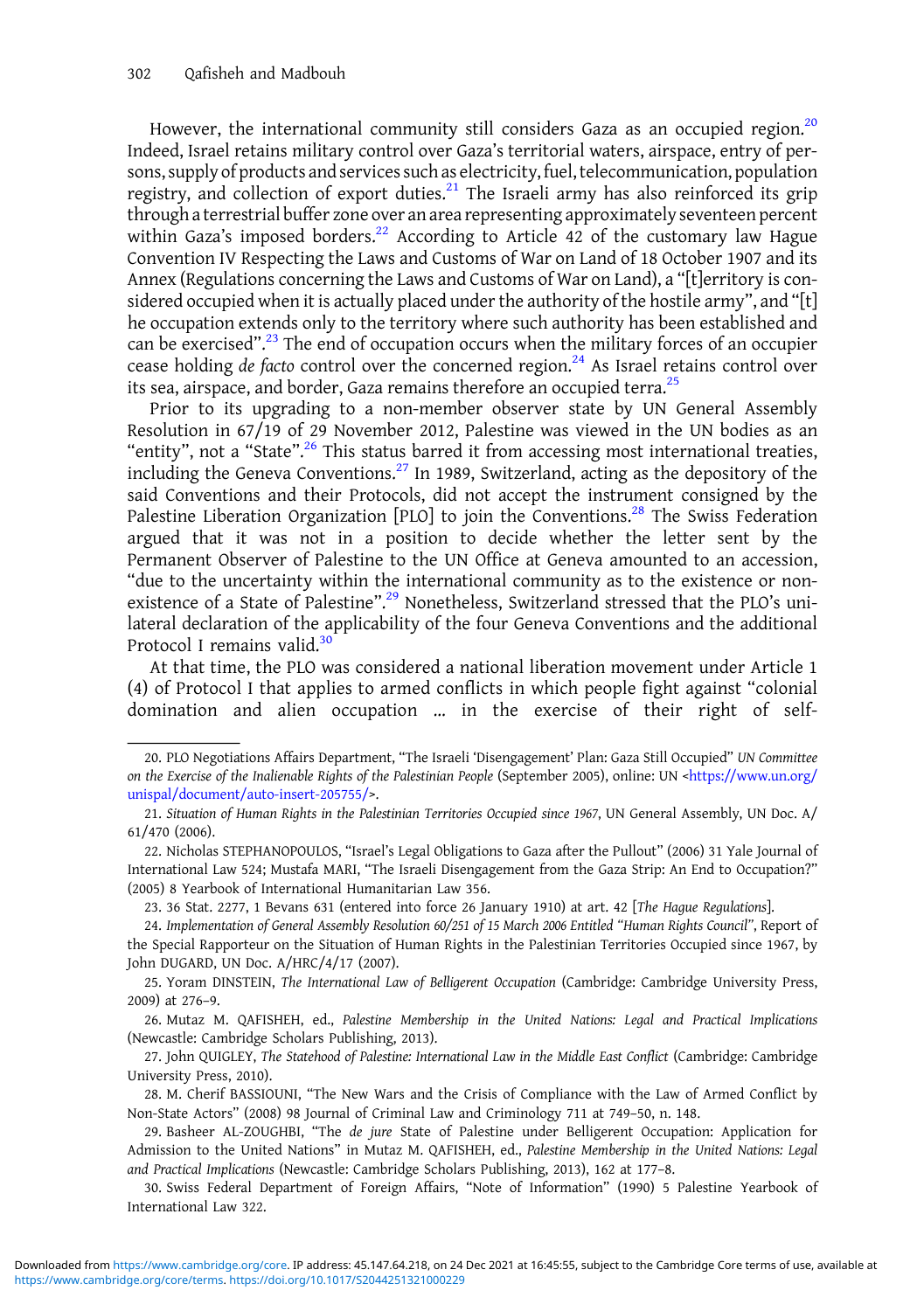determination".<sup>31</sup> Although the right of the Palestinians to self-determination had been acknowledged, and even with a recognized body (the PLO) as its representative, the status achieved did not resemble that of states. $32$  Since the door was not open to non-state actors to be parties to the Geneva Conventions or the Protocol, the PLO was unable to access them.33 Further, as a non-member to Protocol I, Israel disputed the Protocol's extension to national liberation groups,<sup>34</sup> and the customary nature of the said Article  $1(4)$ .<sup>35</sup> Israeli assertions have affected the rights of captured Palestinian citizens.<sup>36</sup> By considering them individuals who do not belong to a State Party, nor to a liberation movement, this means that such persons cannot be considered as POWs.<sup>37</sup> Such a contention represents a wider policy toward the application of IHL for the Israeli-Palestinian conflict.<sup>38</sup> Indeed, as M. Cherif Bassiouni observed: "Israel always claims that all forms of violence by Palestinians, even when used in accordance with IHL, are terrorism, and that all of its retaliations, even when in violation of IHL, are justified."<sup>39</sup> Hence, Israel has already been legally bound by the Geneva Conventions vis-à-vis the PLO despite Israel's argument to the contrary, based on the customary nature of the aforementioned Article 4 as well as the PLO's declaration to accept the application of the Conventions to the Israeli-Palestinian conflict. In this connection, Article 2(3), common to the four Conventions, provides the basis for the possibility of the Conventions' application to a non-party "Power", "if the latter accepts and applies the provisions thereof". For many commentators, the term "Power" extends to "entities that are not States".<sup>40</sup> We will not discuss this further as the situation shifted with Palestine's accession to the Conventions.

Palestine's status was refined once it was acknowledged as a non-member observer state by the United Nations in 2012.<sup>41</sup> At last, the state could accede to the Geneva Conventions and Protocol I, among dozens of other treaties, $42$  pushing the debate on the applicability of Geneva Conventions that preceded that motion to the sidelines.<sup>43</sup> A new discussion may now point out the rights and duties of this newly recognized state.

36. Eric DAVID, Principes de droit des conflits armés, 2nd ed. (Bruxelles: Bruylant, 1999) at 157–9.

38. Ramin MAHNAD, "Beyond Process: The Material Framework for Detention and the Particularities of Non-International Armed Conflict" (2013) 16 Yearbook of International Humanitarian Law 33 at 45.

39. Bassiouni, supra note 28 at 781, n. 283.

41. John CERONE, "Legal Implications of the UN General Assembly Vote to Accord Palestine the Status of Observer State" (2012) 16 American Society of International Law Insights, online: ASIL <[https://www.asil.org/](https://www.asil.org/insights/volume/16/issue/37/legal-implications-un-general-assembly-vote-accord-palestine-status) [insights/volume/16/issue/37/legal-implications-un-general-assembly-vote-accord-palestine-status>](https://www.asil.org/insights/volume/16/issue/37/legal-implications-un-general-assembly-vote-accord-palestine-status).

<sup>31.</sup> Christopher GREENWOOD, "A Critique of the Additional Protocols to the Geneva Conventions of 1949" in Helen DURHAM and Timothy L.H. MCCORMACK, eds., The Changing Face of Conflict and the Efficacy of International Humanitarian Law (The Hague: Martinus Nijhoff, 1999), 3 at 3–20.

<sup>32.</sup> Anis F. KASSIM, "The Palestine Liberation Organization's Claim to Status: A Juridical Analysis under International Law" (1980) 9 Denver Journal of International Law and Policy 1.

<sup>33.</sup> Noelle HIGGINS, Regulating the Use of Force in Wars of National Liberation: The Need for a New Regime: A Study of the South Moluccas and Aceh, International Humanitarian Law Series vol. 93 (Leiden: Martinus Nijhoff, 2010).

<sup>34.</sup> Human Rights in Palestine and Other Occupied Arab Territories, Report of the United Nations Fact Finding Mission on the Gaza Conflict, UN Doc. A/HRC/12/48 (23 September 2009) at 72 [Goldstone Report].

<sup>35.</sup> Noelle HIGGINS, "The Regulation of Armed Non-State Actors: Promoting the Application of the Laws of War to Conflicts Involving National Liberation Movements" (2009) 17 Human Rights Brief 12 at 13.

<sup>37.</sup> "The Military Prosecutor v. Omar Mahmud Kassem and Others (Israeli Military Court, Ramallah, 13 April 1969)" (1979) 60 International Law Studies Series 771 at 776–7 [Kassem case].

<sup>40.</sup> Yves SANDOZ, Christophe SWINARSKI, and Bruno ZIMMERMANN, eds., Commentary on the Additional Protocols of 8 June 1977 to the Geneva Conventions of 12 August 1949 (The Hague: Martinus Nijhoff, 1987) at 507.

<sup>42.</sup> Shadi SAKRAN and Mika HAYASHI, "Palestine's Accession to Multilateral Treaties: Effective Circumvention of the Statehood Question and its Consequences" (2017) 25 Journal of International Cooperation Studies 81.

<sup>43.</sup> Yuval SHANY, "More Clarity and/or Ambiguity? The Legal Status of the Palestinian Territories after the Planned Declaration of Independence" in Palestine's Application to the United Nations and its Impact on the Protection of Civilians: Conference Report (Jerusalem: Diakonia IHL Resource Centre, 2011), 11 at 14.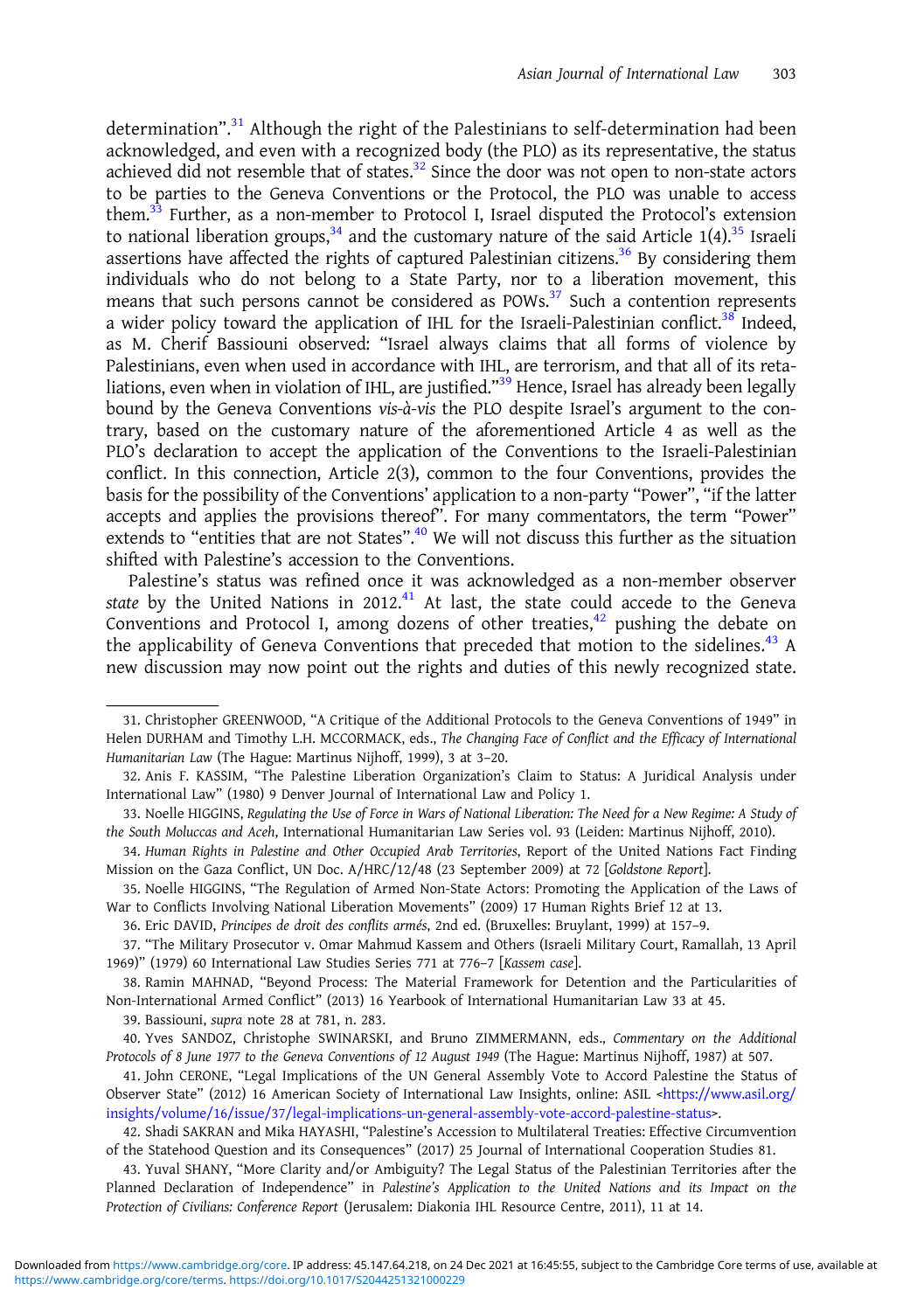Michael Lynk, the current Special Rapporteur on the Situation of Human Rights in the Palestinian Territories, upon accession to a series of treaties on 2 April 2014, stated that the move "would enhance Palestine's acquisition of an international legal State personality". <sup>44</sup> Consequently, Palestine's new status after its UN statehood recognition and accession to the Geneva Conventions has elevated its legal potential.<sup>45</sup>

Notwithstanding that the relevance of Geneva Convention IV to Israeli-Palestinian conflict attracted substantial attention by international bodies and scholars,46 Convention III has not been addressed to the same extent. However, it can be demonstrated that Convention III applies to the parties of the conflict just as Convention IV does. In 1969, Security Council Resolution 271 called upon Israel to "observe the provisions of the Geneva Conventions and international law governing military occupation",<sup>47</sup> without excluding any of the four Conventions. In 2004, the ICJ relied on common Article 2 of the four Conventions when it concluded that Convention IV applies to Palestinian territories.<sup>48</sup> In 2009, a UN mission of inquiry posited the validity of Convention III as it found that Israeli soldier Gilad Shalit, who was then held captive by the Al-Qassam Brigades of Hamas in Gaza, "meets the requirements for prisoner-of-war status under the Third Geneva Convention".<sup>49</sup> Logically, a convention cannot benefit one side of a given conflict while ignoring its opponent.

Most Geneva Convention III rules "constitute customary law",<sup>50</sup> as well as Protocol I.<sup>51</sup> Former Special Rapporteur on the Situation of Human Rights in the Palestinian Territories John Dugard stated that "[i]t is at least a tenable argument that Article 1(4) [of Protocol I] reflects customary international law".<sup>52</sup> State Parties to the Protocol reached 174 by July 2020.<sup>53</sup> The International Committee of the Red Cross [ICRC] and Amnesty International confirm this position,<sup>54</sup> and even the Israeli Supreme Court has accepted that certain Protocol I provisions echo customary law.<sup>55</sup>

55. The Public Committee against Torture in Israel and Palestinian Society for the Protection of Human Rights and the Environment v. Government of Israel (2006) H.C.J. 769/02, [2006] 2 Israel Law Reports 459 at 479 [Targeted Killings case].

<sup>44.</sup> Michael LYNK, "Palestine's New Obligations: Treaties and Conventions", UN Round Table on Legal Aspects of the Question of Palestine Convened by the Committee on the Exercise of the Inalienable Rights of the Palestinian People, 24–25 April 2014.

<sup>45.</sup> Matthias LANZ, Emilie MAX, and Oliver HOEHNE, "The Conference of High Contracting Parties to the Fourth Geneva Convention of 17 December 2014 and the Duty to Ensure Respect for International Humanitarian Law" (2014) 96 International Review of the Red Cross 1115 at 1127.

<sup>46.</sup> Ardi IMSEIS, "On the Fourth Geneva Convention and the Occupied Palestinian Territory" (2003) 44 Harvard International Law Journal 66.

<sup>47.</sup> SC Resolution 271, UN Doc. S/RES/271 (1969).

<sup>48.</sup> Wall Advisory Opinion, supra note 15 at 173–5.

<sup>49.</sup> Goldstone Report, supra note 34 at 284–5.

<sup>50.</sup> Leslie C. GREEN, The Contemporary Law of Armed Conflict (Manchester: Manchester University Press, 1993) at 188; Horst FISCHER, "Protection of Prisoners of War" in Dieter FLECK, ed., The Handbook of Humanitarian Law in Armed Conflicts (Oxford: Oxford University Press, 1995), 321 at 325; Howard LEVIE, "Enforcing the Third Geneva Convention on the Humanitarian Treatment of Prisoners of War" (1997) 7 United States Air Force Academy Journal of Legal Studies 37; Kassem case, supra note 37 at 772, 775.

<sup>51.</sup> L. Lynn HOGUE, "Identifying Customary International Law of War in Protocol I: A Proposed Restatement" (1990) 13 Loyola of Los Angeles International and Comparative Law Review 279 at 303; Waldemar A. SOLF, "Protection of Civilians against the Effects of Hostilities under Customary International Law and under Protocol I" (1986) 1 American University Journal of International Law and Policy 117 at 130, 135.

<sup>52.</sup> United Nations International Meeting on the Question of Palestine, The Legal Status of Palestinian Political Prisoners in International Law, by John DUGARD, UN Doc. CPR/IMQP/2012/5 (3–4 April 2012), at 3.

<sup>53.</sup> "Treaties, State Parties and Commentaries—Protocol I" ICRC, online: ICRC [<https://ihl-databases.icrc.org/](https://ihl-databases.icrc.org/applic/ihl/ihl.nsf/States.xsp?xp_viewStates=XPages_NORMStatesParties&xp_treatySelected=470) [applic/ihl/ihl.nsf/States.xsp?xp\\_viewStates=XPages\\_NORMStatesParties&xp\\_treatySelected=470](https://ihl-databases.icrc.org/applic/ihl/ihl.nsf/States.xsp?xp_viewStates=XPages_NORMStatesParties&xp_treatySelected=470)>.

<sup>54.</sup> "Israel/Occupied Palestinian Territories: The Conflict in Gaza: A Briefing on Applicable Law, Investigations and Accountability" Amnesty International (19 January 2009), online: Amnesty International [<https://www.](https://www.amnesty.org/en/documents/mde15/007/2009/en/) [amnesty.org/en/documents/mde15/007/2009/en/>](https://www.amnesty.org/en/documents/mde15/007/2009/en/) [Amnesty International Investigations].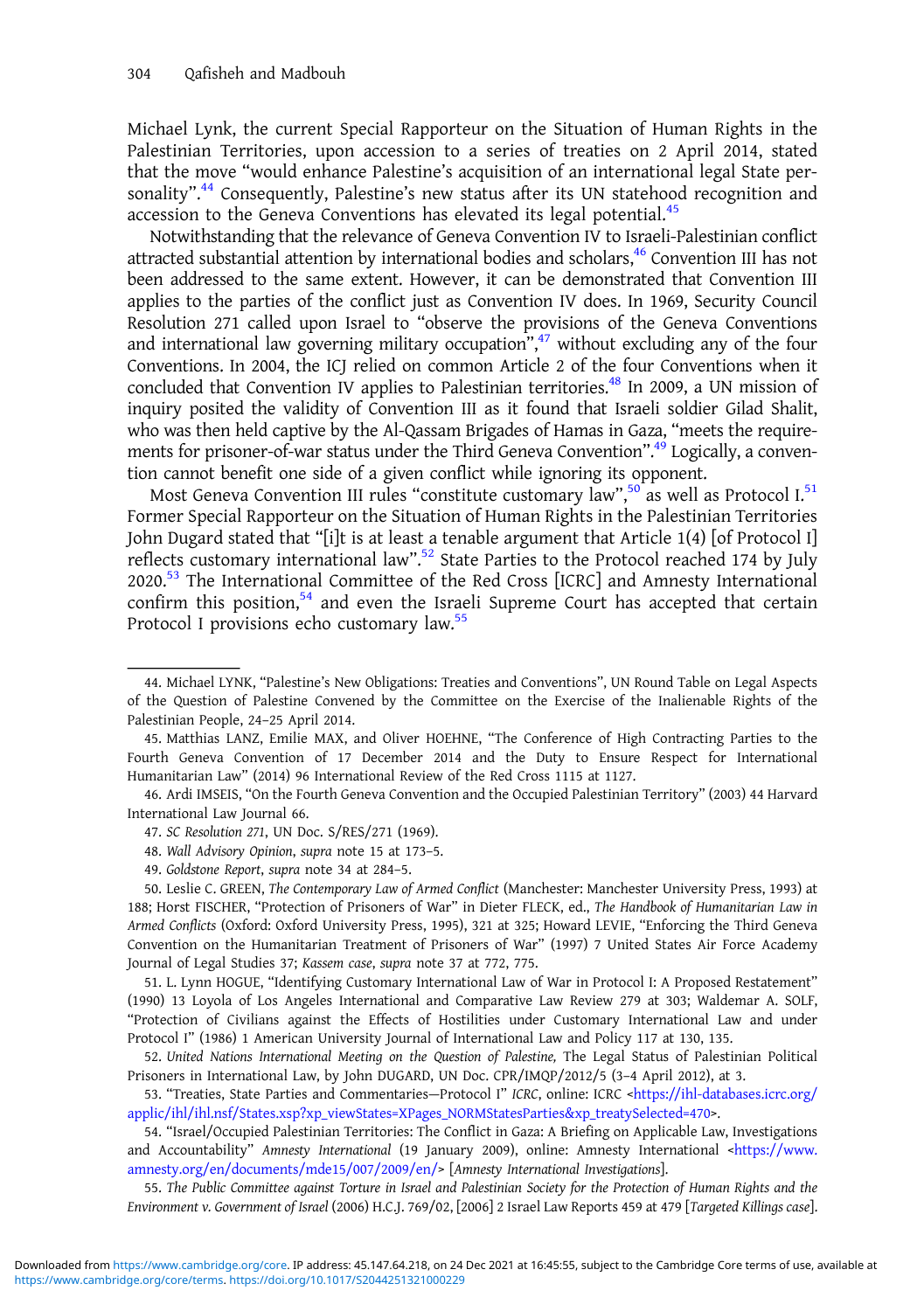Israel refuses to extend Convention III to incarcerated Palestinians, contending that they do not belong to a party of the conflict.<sup>56</sup> Captives, in Israeli eyes, represent "criminals for all purposes".<sup>57</sup> They are held pursuant to a body of law that Israel chooses.<sup>58</sup> In the Kassem case, an Israeli court inferred that the lack of recognition of an armed group by the state precludes the application of Convention III.<sup>59</sup> Yet, on 11 April 2014, the Swiss Federation declared that Palestine had become a High Contracting Party to the Geneva Conventions and Protocol I. $^{60}$  This step compels Israel to adjust its treatment of Palestinians.<sup>61</sup> Further, ahead of Palestine's accession to Convention III, Pulido concluded that "the characterization of certain groups as 'terrorists' and 'unlawful combatants' is a tool expressly designed to exclude groups from the scope of international law".<sup>62</sup> Hence, the application of Convention III to individuals locked in Israeli jails can no longer be ignored under IHL.

The binding effect of the Geneva Conventions and Protocol I is no different from the other hundred or so treaties that Palestine has acceded to over the past decade. Treaty law affirms the de jure existence of Palestine as a state vis-à-vis other states, at least when it comes to the purpose of each given instrument. UNESCO Conventions, such as the Convention Concerning the Protection of World Cultural and Natural Heritage, $63$  to which Palestine became party on 8 December 2011, $64$  establish rights and duties for states.<sup>65</sup> Pursuant to its 2015 accession to the Basel Convention on the Control of Transboundary Movements of Hazardous Wastes and Their Disposal,<sup>66</sup> Palestine communicates with the Convention's Secretariat.<sup>67</sup> Member States to the Vienna Convention on Diplomatic Relations<sup>68</sup> and the Vienna Convention on Consular Relations<sup>69</sup> have established diplomatic and consular missions in Palestine after it became a party to these two conventions; and the ICJ perceives Palestine as a state in the case relating to US Embassy relocation by receiving its application.<sup>70</sup> The ICC General Assembly of States

the Committee on the Exercise of the Inalienable Rights of the Palestinian People, 24–25 April 2014.

61. Higgins, supra note 35 at 14.

62. Magdalena PULIDO, "Palestinian Prisoners in Israeli Jails in Light of the Third Geneva Convention: From Jails to Prisoner of War Camps" in Mutaz M. QAFISHEH, ed., Palestine Membership in the United Nations: Legal and Practical Implications (Newcastle: Cambridge Scholars Publishing, 2013), 268 at 268–9, 288.

63. 1037 U.N.T.S. 151, 11 I.L.M. 1358 (entered into force 17 December 1975).

64. Entered into force for Palestine on 8 March 2012.

65. Larry JOHNSON, "Palestine's Admission to UNESCO: Consequences within the United Nations" (2011) 40 Denver Journal of International Law and Policy 118.

66. 1673 U.N.T.S. 57, 28 I.L.M. 657 (entered into force 5 May 1992); entered into force for Palestine on 2 January 2015.

67. Selma ABDEL-QADER and Tanya L. ROBERTS-DAVIS, "Toxic Occupation: Leveraging the Basel Convention in Palestine" (2018) 47 Journal of Palestine Studies 28.

68. 500 U.N.T.S. 95 (entered into force 24 April 1964); enforced in Palestine 2 April 2014.

69. 596 U.N.T.S. 261 (entered into force 19 March 1967); enforced in Palestine 2 April 2014.

70. Basheer ALZOUGHBI, "The Relocation of the U.S. Embassy from Tel Aviv to Jerusalem (Palestine v. United States of America): A Commentary on the Merits of the Case, Jurisdiction of the International Court of Justice and Admissibility of Palestine's Application" (2019) 4 University of Bologna Law Review 114; Jean GALBRAITH, "Palestine Brings a Case against the United States in the International Court of Justice at a Fraught Time for U.S.-Palestine Relations" (2019) 113 American Journal of International Law 143.

<sup>56.</sup> Abeer BAKER and Anat MATAR, eds., Threat: Palestinian Political Prisoners in Israel (London: Pluto Press, 2011) at 141.

<sup>57.</sup> Kassem case, supra note 37 at 777.

<sup>58.</sup> Anne SUCIU and Limor YEHUDA, "Possible Implications of the Recognition of Palestinian Statehood" in Palestine's Application to the United Nations and its Impact on the Protection of Civilians: Conference Report (Jerusalem: Diakonia IHL Resource Centre, 2011), 21 at 32.

<sup>59.</sup> Kassem case, supra note 37 at 773, 775; Batya Arad v. Israel (2006) HCJ 2967/00, [2000] 54 Knesset 188 at 190. 60. Issa QARAQE, Opening Remarks, UN Round Table on Legal Aspects of the Question of Palestine Convened by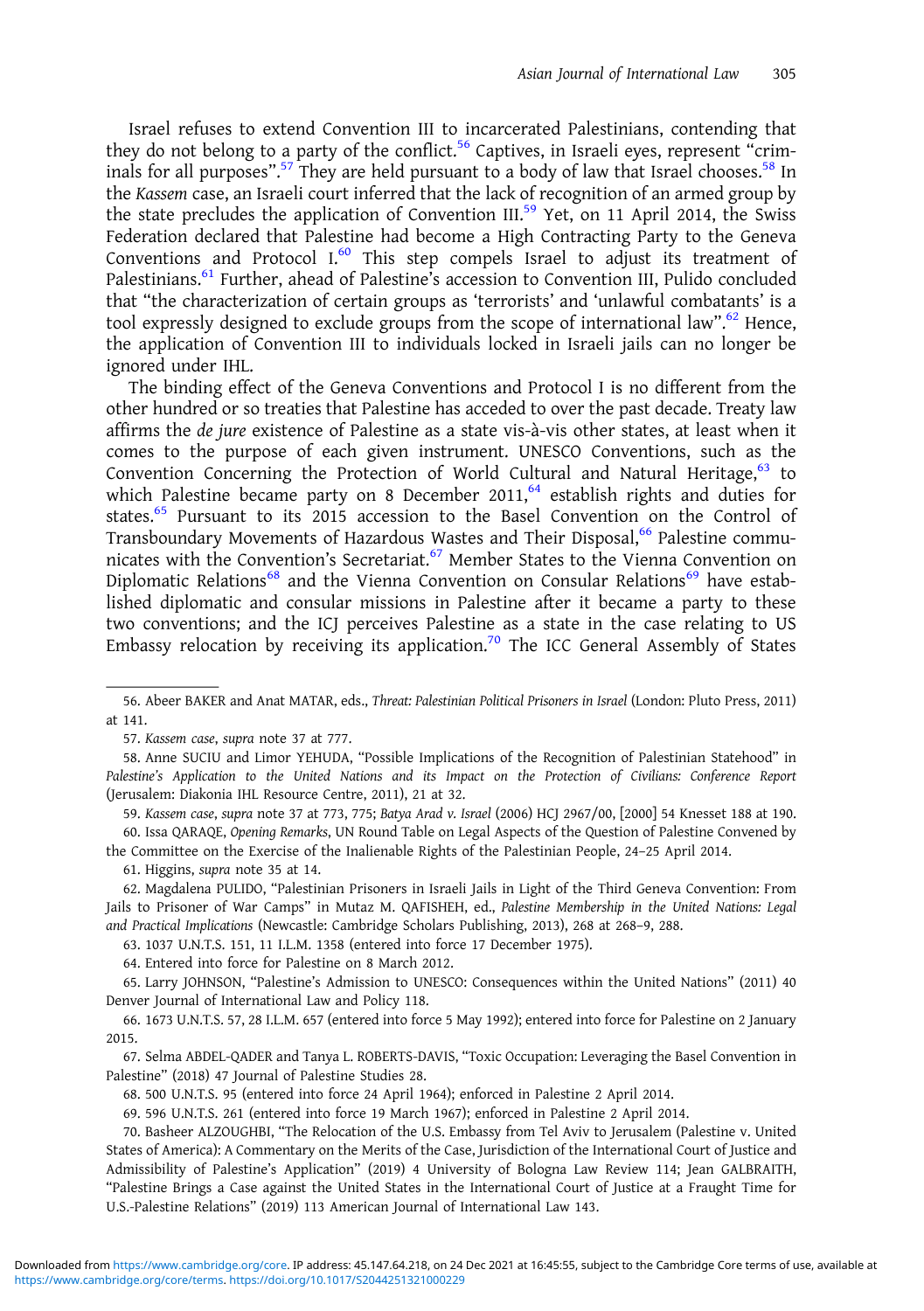Parties, as well as the Court itself, deal with Palestine as "a State Party to the [Rome] Statute".<sup>71</sup> Palestine has been particularly accepted as a state in the recent practice of UN human rights bodies after accession to core conventions.<sup>72</sup> Treaty bodies have requested Palestine to undertake actions arising from its obligations, and state reports were received by at least four UN committees: the Committee on the Elimination of All Forms of Discrimination against Women  $[CEDAW]$ ,<sup>73</sup> the Committee on the Elimination of All Forms of Racial Discrimination  $[CERD]$ <sup>74</sup> the Committee on the Rights of the Child, $75$  and the Committee on the Rights of Persons with Disabilities.<sup>76</sup> Two committees have discussed Palestine's reports and issued concluding observations, demanding adherence to certain stipulations: $^{77}$  CEDAW in 2018,<sup>78</sup> and CERD in 2019.<sup>79</sup>

Palestine was admitted as a party on 10 April 2019 to the individual complaints mechanisms after acceding to the Optional Protocol to the Convention on the Rights of the Child, $80$  the Optional Protocol to the Convention on the Elimination of All Forms of Discrimination against Women,<sup>81</sup> and the Optional Protocol to the Convention of Persons with Disabilities. $82$  Accordingly, individuals who claim rights infringements under the relevant conventions may complain against the offending state. $83$  As it bears duties arising from these treaties, Palestine may also benefit from the rights regulated thereunder; including the rights set forth in Convention III with regard to persons held by Israeli captors. In sum, Convention III, as well as Convention IV and Protocol I, applies in the context of Palestinian-Israeli conflict, like other treaties.

Incarcerated persons holding Palestinian citizenship should be treated as individuals belonging to a State Party to the conflict under Geneva Conventions III and IV, as well as Protocol I.<sup>84</sup> States view permanent inhabitants of the West Bank and Gaza as Palestinian citizens;<sup>85</sup> diplomatic missions issue entry visas on Palestinian passports; citizens' rights are legally upheld within Palestine's sphere; citizens vote in legislative

79. Concluding Observations on the Combined Initial and Second Periodic Reports of the State of Palestine, Committee on the Elimination of Racial Discrimination, UN Doc. CERD/C/PSE/CO/1-2 (2019).

<sup>71.</sup> Situation in the State of Palestine, supra note 16 at 60; ICC Bureau of the Assembly of States Parties, "First Meeting" ICC (18 February 2021), online: ICC <[https://asp.icc-cpi.int/iccdocs/asp\\_docs/ASP20/Bureau01.agenda](https://asp.icc-cpi.int/iccdocs/asp_docs/ASP20/Bureau01.agenda%20and%20decisions%20-%20ENG.pdf) [%20and%20decisions%20-%20ENG.pdf](https://asp.icc-cpi.int/iccdocs/asp_docs/ASP20/Bureau01.agenda%20and%20decisions%20-%20ENG.pdf)> at 1, n. 2: re-election of Palestine as a member State of the ICC Bureau.

<sup>72.</sup> Mutaz M. QAFISHEH and Osayd AWAWDA, "The Implementation of Human Rights Conventions at the National Level: The Case of Palestine" (2020) 9 International Review of Law 11.

<sup>73.</sup> Consideration of Reports Submitted by States Parties under Article 18 of the Convention Pursuant to the Simplified Reporting Procedure, Initial Reports of States Parties due in 2015: State of Palestine, Committee on the Elimination of Discrimination against Women, UN Doc. CEDAW/C/PSE/1 (2017).

<sup>74.</sup> Initial and Second Periodic Reports Submitted by the State of Palestine under Article 9 of the Convention, due in 2017, Committee on the Elimination of Racial Discrimination, UN Doc. CERD/C/PSE/1-2 (2018).

<sup>75.</sup> Initial Report Submitted by the State of Palestine under Article 44 of the Convention, due in 2016, Committee on the Rights of the Child, UN Doc. CRC/C/PSE/1 (2019).

<sup>76.</sup> Initial Report Submitted by the State of Palestine under Article 35 of the Convention, due in 2016, Committee on the Rights of Persons with Disabilities, UN Doc. CRPD/C/PSE/1 (2019).

<sup>77.</sup> Michael O'FLAHERTY, "The Concluding Observations of United Nations Human Rights Treaty Bodies" (2006) 6 Human Rights Law Review 27.

<sup>78.</sup> Concluding Observations on the Initial Report of the State of Palestine, Committee on the Elimination of Discrimination against Women, UN Doc. CEDAW/C/PSE/CO/1 (2018).

<sup>80.</sup> UN Doc. A/RES/66/138 (entered into force 14 April 2014); enforced in Palestine 10 April 2019.

<sup>81. 2131</sup> U.N.T.S. 83 (entered into force 22 December 2000); enforced in Palestine 10 April 2019.

<sup>82. 2518</sup> U.N.T.S. 283 (entered into force 3 May 2008); enforced in Palestine 10 April 2019.

<sup>83.</sup> Markus G. SCHMID[T,](https://heinonline-org.ezp.lib.unimelb.edu.au/HOL/LuceneSearch?specialcollection=iflpmetadata&typea=author&termsa=%22Schmidt,%20M.G.%20%22&operator=AND&typeb=journal&termsb=&operatorb=AND&typec=title&termsc=&yearlo=&yearhi=&sortby=relevance&only_vol=&collection=iflp&collection_true=iflp&searchtype=field&submit=Search§ions=any) "Individual Human Rights Complaints Procedures Based on United Nations Treaties and the Need for Reform" (1992) 41 International and Comparative Law Quarterly 645.

<sup>84.</sup> Bartram BROWN, "Nationality and Internationality in International Humanitarian Law" (1998) 34 Stanford Journal of International Law 347.

<sup>85.</sup> Fateh AZZAM, "Palestinian (Non)Citizenship" (2019) 73 The Middle East Journal 573.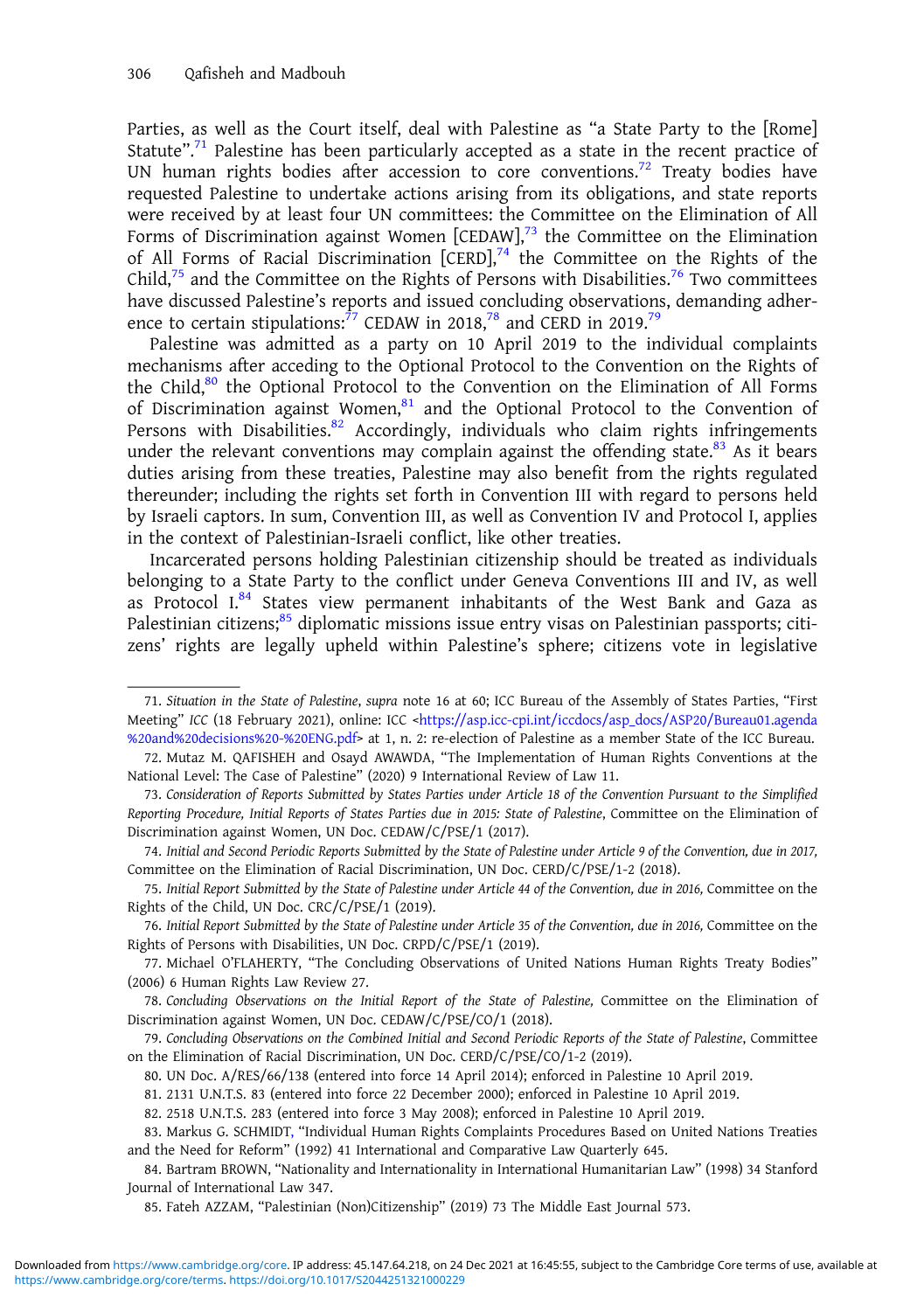elections and municipal councils, $8^6$  hold public office, $8^7$  become ministers or judges, $8^8$  own real estate,<sup>89</sup> join professional unions,<sup>90</sup> have unrestricted right to work,<sup>91</sup> and form political parties and establish professional associations,<sup>92</sup> and Palestine exercises diplomatic protection for its citizens abroad. $93$  Palestinians may be considered by states and international organizations as citizens for diverse purposes, for instance in cases involving private international law disputes, <sup>94</sup> refugee status determination,<sup>95</sup> and appointment in global institutions.<sup>96</sup> Thus, the status of some five million residents of the West Bank and the Gaza Strip is akin to the citizens of sovereign states. $97$  Palestinian citizens who are confined by Israeli forces, who fall within the classification determined in Convention III, should be treated as POWs on the same footing as citizens of State Parties to the Geneva Conventions and Protocol I.<sup>98</sup>

Besides the application of Geneva Convention IV that has been repeatedly reaffirmed, as shown above, the applicability of Convention III is manifested in the words of Article 2, common to the four Conventions. The relevant part of this Article provides that "[t]he Convention shall … apply to all cases of partial or total occupation of the territory of a High Contracting Party". As the State of Palestine is a High Contracting Party, and as its spatial landscape remains under occupation, there is no question regarding the applicability of Convention III to Palestinian POWs of various categories. The question should be rather diverted toward how Convention III applies, as the next typology illustrates.

## II. Typology of incarcerated Palestinians

Geneva Conventions III and IV, as well as Protocol I, set out the conditions for people who fall into the hands of an adversary in an armed conflict.<sup>99</sup> Such people are classified as either combatants, i.e. "prisoners of war", or non-combatants and therefore incarcerated as civilians or "internees". Specific rights and privileges are assigned to each category.

89. Law on Lease and Sale of Immovable Property by Foreigners No. 40 of 27 January 1953, Jordan Gazette No. 1134, 16 February 1953, at 558, art. 3.

90. Legal Profession Law No. 3 of 24 January 1999, P.G. No. 30, 10 October 1999, at 5, art. 3.

91. Labour Law No. 7 of 30 April 2000, P.G. No. 39, 25 November 2001, at 7, art. 14.

92. Associations Law No. 1 of 16 January of 2000, P.G. No. 32, 29 February 2000, at 71, art. 1.

93. Palestine has reached bilateral agreements with various states on different matters, including trade, agriculture, communications, education, health, gas, migration, security, etc.

94. Amin DAWWAS, Conflict of Laws in Palestine (Amman: Shorok Press, 2001).

95. Mutaz M. QAFISHEH and Francesca ALBANESE, "Article 1D" in Andreas ZIMMERMANN and Terje EINARSEN, eds., The 1951 Convention Relating to the Status of Refugees and its 1967 Protocol: A Commentary, 2nd ed. (Oxford: Oxford University Press, 2022, forthcoming).

96. After becoming a party on 2 April 2014 to the Convention on the Rights of the Child of 20 November 1989 (1577 U.N.T.S. 3, 28 I.L.M. 1456 (entered into force 2 September 1990)), Palestine can nominate its citizens as members to the UN Committee on the Rights of the Child in accordance with art. 43(2).

97. Mutaz M. QAFISHEH, "Who Has the Right to Become a Palestinian Citizen? An International Law Analysis" (2017) 18 Yearbook of Islamic and Middle Eastern Law 112 at 115–36.

98. Ka Ho TSE, "The Relevancy of Nationality to the Right to Prisoner of War Status" (2009) 8 Chinese Journal of International Law 395 at 397.

99. Delbert D. SMITH, "The Geneva Prisoner of War Convention: An Appraisal" (1967) 42 New York University Law Review 880; Donald E. HACKER, "The Application of Prisoner-of-War Status to Guerrillas Under the First Protocol Additional to the Geneva Conventions of 1949" (1978) 2 Boston College International and Comparative Law Review 131.

<sup>86.</sup> Decree Law No. 1 of 2 September 2007 Concerning General Elections, Palestine Gazette (P.G.) No. 72, 9 September 2007, at 2, art. 27; Election of Local Councils Law No. 10 of 15 August 2005, P.G. No. 57, 18 August 2005, 79, art. 7.

<sup>87.</sup> Civil Service Law No. 4 of 28 May 1998, P.G. No. 24, 1 July 1998, at 20, art. 24.

<sup>88.</sup> Judicial Authority Law No. 1 of 14 May 2002, P.G. No. 38, 5 September 2001, at 279, art. 16.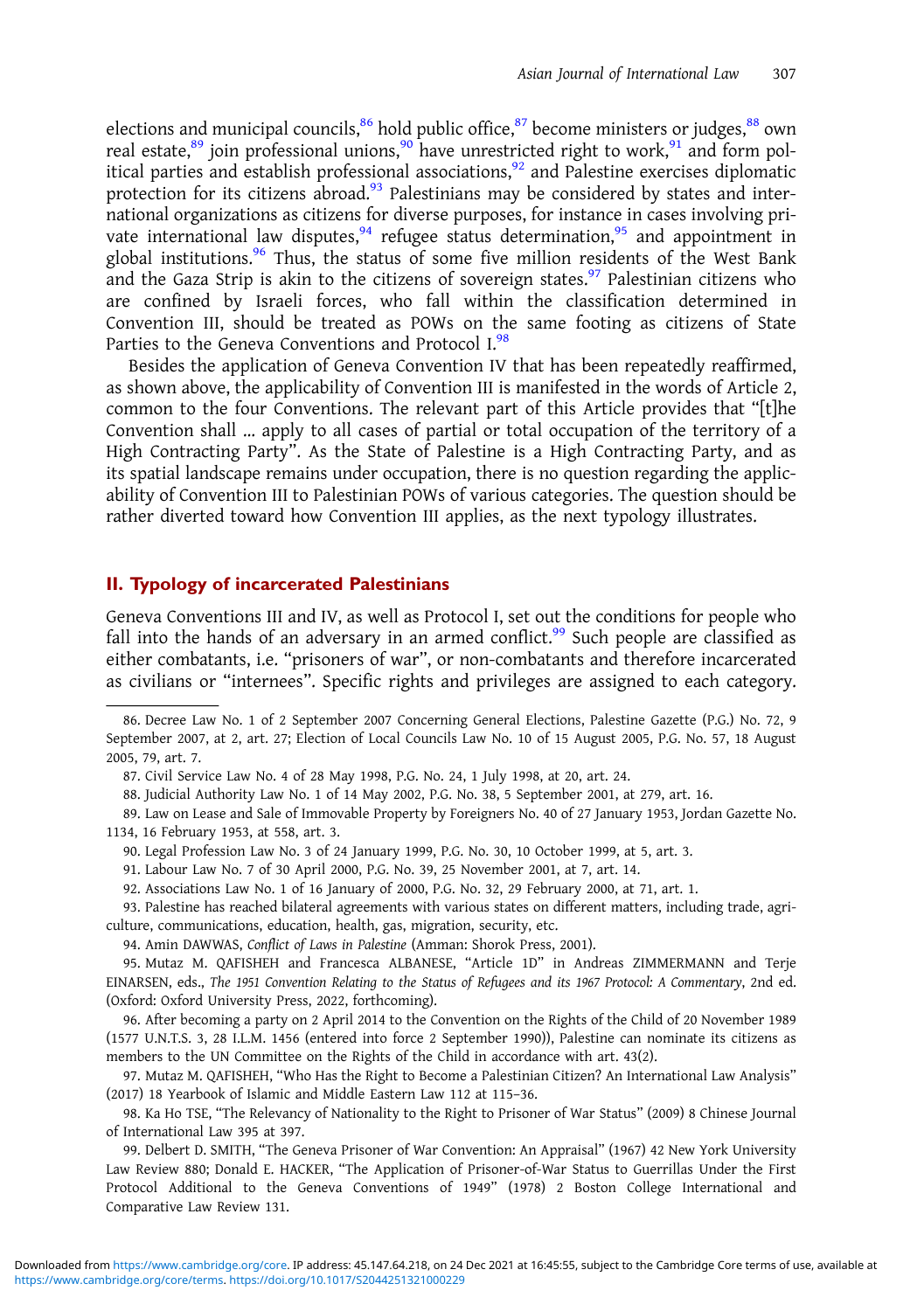Through its 2002 Incarceration of Unlawful Combatants Law, $100$  Israel has created a third type that it has named "unlawful combatants" with a view to exclude captured Palestinians from the scope of POW and permit prolonged incarceration with reduced guarantees.<sup>101</sup> In the 2006 Targeted Killings case, a court summarized the official position of the Israeli government as follows:

The terrorists and their organizations, against which the State of Israel is conducting an armed conflict of an international character, are not included in the category of combatants. They do not belong to the armed forces nor are they included among the units that are given a status similar to that of combatants by customary international law. Indeed, the terrorists and the organizations that send them are unlawful combatants. They do not enjoy the status of prisoners of war. It is permitted to bring them to trial for their participation in the hostilities, to try them and sentence them.<sup>102</sup>

During the 2014 war on Gaza, for example, Israeli forces captured thirteen persons who were held "under temporary detention instructions issued pursuant to the Incarceration of Unlawful Combatants Law".<sup>103</sup> This typical Israeli standing runs counter to established foundations of international legal rules. IHL does not recognize the categories of "terrorist" or "unlawful combatant". Such a classification has been described as a tool expressly designed to exclude groups from the scope of international law, tailoring it to meet political interest for one side of a conflict.<sup>104</sup>

With the view that the State of Palestine has become a party to Conventions III and IV, besides Protocol I, this section will explore the changes in status of the four categories of Palestinians held by Israel in accordance with IHL in the light of Palestine's accession to said Convention. The four categories of confined Palestinians are: (A) members of security forces, (B) affiliates of organized resistance movements, (C) levée en masse, and (D) civilians who politically oppose occupation without taking part in hostilities.

# A. Security officers

Israeli authorities frequently arrest individuals affiliated with Palestinian security forces under various pretexts, such as possessing "illegal" weapons or carrying out acts of resistance. Currently, there are reportedly about 450 affiliates of Palestinian security agencies held behind Israeli bars.<sup>105</sup> Article  $4(A)(1)$  of Geneva Convention III considers POWs "[m] embers of the armed forces of a Party to the conflict". Israel did not treat such persons as

<sup>100.</sup> "Incarceration of Unlawful Combatants Law, 5762-2002" (2002) 32 Israel Yearbook on Human Rights 389. 101. Pulido, supra note 62 at 270.

<sup>102.</sup> Targeted Killings case, supra note 55 at 486.

<sup>103.</sup> State of Israel, "The 2014 Gaza Conflict (7 July–26 August): Factual and Legal Aspects" Israel Ministry of Foreign Affairs (May 2015), online: Israel MFA <[https://mfa.gov.il/ProtectiveEdge/Documents/](https://mfa.gov.il/ProtectiveEdge/Documents/2014GazaConflictFullReport.pdf) [2014GazaConflictFullReport.pdf>](https://mfa.gov.il/ProtectiveEdge/Documents/2014GazaConflictFullReport.pdf) at 195, para. 365.

<sup>104.</sup> Valentina AZAROVA, "Exploiting a 'Dynamic' Interpretation? The Israeli High Court of Justice Accepts the Legality of Israel's Quarrying Activities in the Occupied Palestinian Territory" EJIL:Talk! (7 February 2012), online: EJIL:Talk! [<https://www.ejiltalk.org/exploiting-a-dynamic-interpretation-the-israeli-high-court-of-justice-accepts](https://www.ejiltalk.org/exploiting-a-dynamic-interpretation-the-israeli-high-court-of-justice-accepts-the-legality-of-israels-quarrying-activities-in-the-occupied-palestinian-territory/)[the-legality-of-israels-quarrying-activities-in-the-occupied-palestinian-territory/](https://www.ejiltalk.org/exploiting-a-dynamic-interpretation-the-israeli-high-court-of-justice-accepts-the-legality-of-israels-quarrying-activities-in-the-occupied-palestinian-territory/)>.

<sup>105.</sup> Interview with Mr Hasan ABEDRABOUH, Spokesperson of the Commission of Detainees and Ex-Detainees Affairs in Jerusalem. Interview was conducted by Ms Najlaa SHRITEH as part of her graduation research project at Hebron University Law School (Hebron, Palestine, 19 April 2021). There were 723 Palestinian security officers held by Israel as of 2012. Issa QARAQE, Prisoners of National Security Forces: Israeli Flagrant Violation of International Law and Signed Treaties (29 January 2012), online: [Alwatanvoice.](https://www.alwatanvoice.com/arabic/content/print/242914.html) See also "Israel Arrests 2 PA Intel[ligence] Officers, 2 Others for Illegal Arms Production, Dealing" The Jerusalem Post (11 July 2016), online: The Jerusalem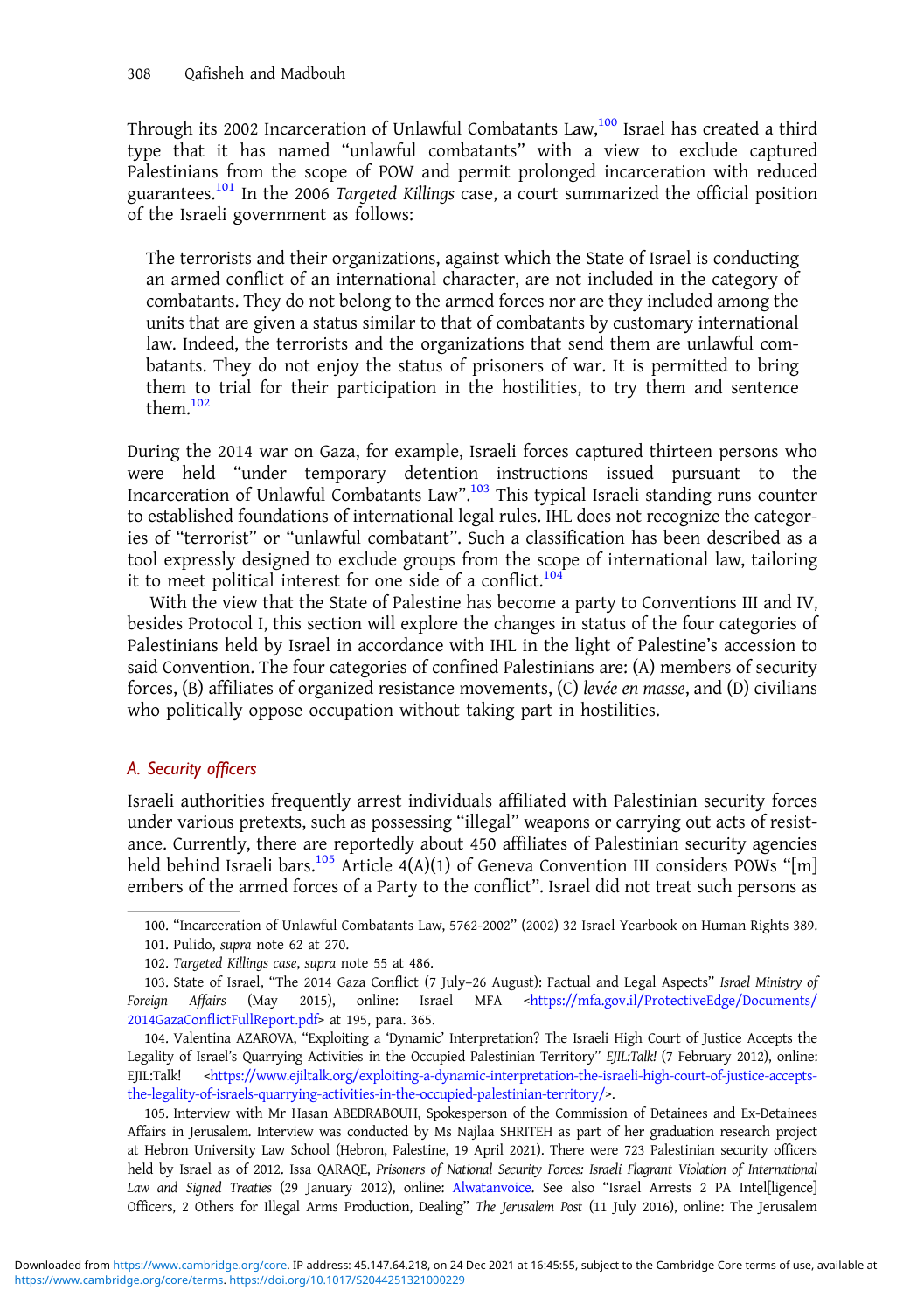POWs before Palestine's accession to Convention III as they, in Israel's eyes, did not belong to "a Party to the conflict". However, two months after the Convention entered into force for Palestine,<sup>106</sup> former Legal Adviser of Israeli Ministry of Foreign Affairs Robbie Sabel stated that Palestine's accession could support a claim, against Israel's desire, that any Palestinian officer captured by the Israeli army would be entitled to POW status.<sup>107</sup> Hence, a new status of incarcerated security personnel can be legally reaffirmed.

Under IHL, members of regular armed forces possess POW status upon capture. This status continues regardless of whether the occupier recognizes the government to which the officers are affiliated. Article  $4(A)(3)$  of Convention III prescribes that captives benefit from POW status if they are "[m]embers of regular armed forces who profess allegiance to a government or an authority not recognized by the Detaining Power". More explicitly, Article 43(1) of Protocol I acknowledges as POWs:

[A]rmed forces of a Party to a conflict consist of all organized armed forces, groups and units which are under a command responsible to that Party for the conduct of its subordinates, even if that Party is represented by a government or an authority not recognized by an adverse Party. Such armed forces shall be subject to an internal disciplinary system which, inter alia, shall enforce compliance with the rules of international law applicable in armed conflict.

Thus, Convention III does not embrace precise requirements on members of a state's armed forces to be considered as POWs. According to the ICRC Commentary on Geneva Convention III, the drafters of the Convention contemplated that each state should take steps "so that members of its armed forces can be immediately recognized".<sup>108</sup> The captured members of a state's armed forces can prove their status just by presenting the military identification provided to them by their state.<sup>109</sup>

To give clarity to Convention III requirements, as protocols of international treaties are meant to do, Article 43 of Protocol I provides that armed forces must be subjected to an internal system that ensures commitment to international law during armed conflicts. Article 44(3) of the Protocol adds that "combatants are obliged to distinguish themselves from the civilian population while they are engaged in an attack or in a military operation preparatory to an attack". To benefit from POW treatment, therefore, captured security officers should meet four conditions: be part of regular forces, be under a responsible command, be subject to an internal disciplinary system, and be distinguished from the civilian population. Such stipulations are normally found in the domestic laws of various states. Hence, it is imperative to look at the applicable law in Palestine pertaining to security agencies to assess the existence of the aforesaid terms for officers captured by Israeli military.<sup>110</sup>

The current formation of security agencies in Palestine (the West Bank and the Gaza Strip) commenced with the emergence of the Palestinian Authority [PA] in 1994–95 as

109. Ibid.

110. Mu'in BARGHOUTHI and Rashad TWAM, The Palestine Liberation Organization's Legal System: The Legislation of the Security and Revolutionary Judiciary (Birzeit: Institute of Law, 2010).

Post [<https://www.jpost.com/arab-israeli-conflict/israel-arrests-2-pa-intel-officers-2-others-for-illegal-arms-produc](https://www.jpost.com/arab-israeli-conflict/israel-arrests-2-pa-intel-officers-2-others-for-illegal-arms-production-dealing-460055)[tion-dealing-460055](https://www.jpost.com/arab-israeli-conflict/israel-arrests-2-pa-intel-officers-2-others-for-illegal-arms-production-dealing-460055)>.

<sup>106.</sup> The Convention took effect in Palestine on 2 November 2014 (art. 140).

<sup>107.</sup> Yonah J. BOB, "Legal Impact of Geneva Panel on Settlements, ICC Likely Only Symbolic" The Jerusalem Post (17 December 2014), online: The Jerusalem Post [<https://www.jpost.com/israel-news/politics-and-diplomacy/](https://www.jpost.com/israel-news/politics-and-diplomacy/analysis-legal-impact-of-geneva-panel-on-settlements-icc-likely-only-symbolic-384894) [analysis-legal-impact-of-geneva-panel-on-settlements-icc-likely-only-symbolic-384894](https://www.jpost.com/israel-news/politics-and-diplomacy/analysis-legal-impact-of-geneva-panel-on-settlements-icc-likely-only-symbolic-384894)>.

<sup>108.</sup> Jean PICTET, Commentary: III Geneva Convention Relative to the Treatment of Prisoners of War (Geneva: ICRC, 1960) at 52.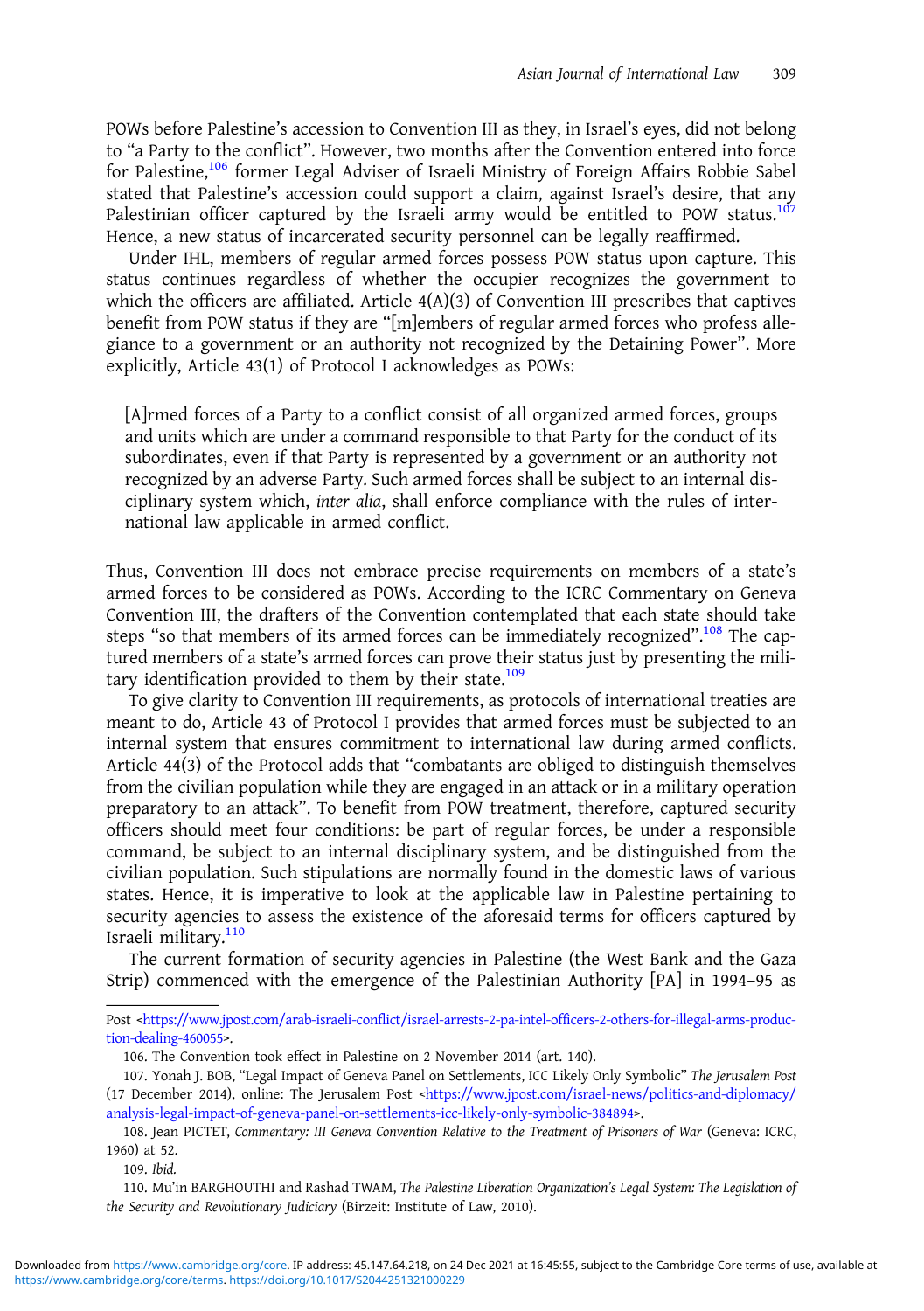part of the PLO-Israel interim self-rule peace agreement, commonly known as the "Oslo Accords".<sup>111</sup> Annex 1 of the Oslo Accords provided the basis for the police forces to act towards maintenance of law and order in the PA areas. Article II(1.a) states that "[t]he Palestinian Police is the only Palestinian security authority".

The PA incorporated in the scope of "police" enshrined in the Oslo Accords various security agencies as the PA inherited the PLO security legacy. After Oslo, thousands of former PLO fighters returned home.<sup>112</sup> They belonged to diverse factions, with different banners and command chains, such as "Palestinian Liberation Army", "Special Forces", "Intelligence", and "Presidential Guards". Facing the reality of running the daily lives of Palestinians under its self-rule, the PA at the same time started building state institutions: administrating courts, ministries, prisons, and confronting crimes, while simultaneously absorbing the civilians who were part of resistance movements. That led to the creation of fresh security structures, including "Civil Defence", "Prison Police", and "Preventive Security". Those who were operating from Arab states as part of the Palestinian Liberation Army were reorganized under the agency of "National Security", which was envisaged to function as the state's army. In reality, multiple security agencies were founded. $113$ 

With the outbreak of the second Palestinian uprising (Intifada) that led to lawlessness and chaos, a reformation process had begun afresh to rebuild state security institutions.<sup>114</sup> The PA adopted a Basic Law in 2002, which was modified in the Amended Basic Law of 18 March 2003.<sup>115</sup> This law functioned as the constitution of Palestine in the transitional period. With regard to the security establishment, Article 84 of the 2003 Basic Law stipulates:

1. The Security Forces and the Police are regular forces. They are the armed forces in the country. Their functions are confined to defending the country, serving the people, protecting society and maintaining public order, security and public morals. They shall perform their duties within the limits prescribed by law, with complete respect for rights and freedoms.

2. The law shall regulate the status of Security Forces and the Police.

The PA then enacted a series of legislative acts pertinent to the security forces. Examples of such pieces of legislation include: the Law of Insurance and Pensions of the Palestinian Security Forces No. 16 of 28 December 2004, $116$  the Law of Service in the Palestinian Security Forces No. 8 of 4 June  $2005$ ,  $117$  the General Intelligence Law No. 17 of 26 October 2005,<sup>118</sup> and the Decree-Law Concerning the Preventive Security of 20 November 2007.<sup>119</sup> A number of executive orders were simultaneously endorsed to further regulate and strengthen the system, such as the Decision of the Council of Ministers No.

<sup>111.</sup> Roland FRIEDRICH, Arnold LUETHOLD, and Firas MILHEM, eds., The Security Sector Legislation of the Palestinian National Authority (Geneva: Geneva Centre for the Democratic Control of Armed Forces (DCAF), 2008) at 17–27.

<sup>112.</sup> Mutaz M. QAFISHEH, "Citizens of the State of Palestine and the Future of Palestinian Refugees: Legal and Political Scenarios" in Mutaz M. QAFISHEH, ed., Palestine Membership in the United Nations: Legal and Practical Implications (Newcastle: Cambridge Scholars Publishing, 2013), 45 at 56.

<sup>113.</sup> Mutaz M. QAFISHEH, "Human Rights at the Time of Transition: How Security Forces Can be Held Accountable in a Divided Community?" (2020) 25 Journal of Conflict and Security Law 171.

<sup>114.</sup> Alaa TARTIR, "The Evolution and Reform of Palestinian Security Forces 1993–2013" (2015) 4 Stability: International Journal of Security and Development 46.

<sup>115.</sup> P.G. Extraordinary Issue (19 March 2003) at 5.

<sup>116.</sup> P.G. No. 53 (28 February 2005) at 94.

<sup>117.</sup> P.G. No. 56 (28 June 2005) at 4.

<sup>118.</sup> P.G. No. 60 (9 November 2005) at 84.

<sup>119.</sup> P.G. No. 74 (9 June 2007) at 6.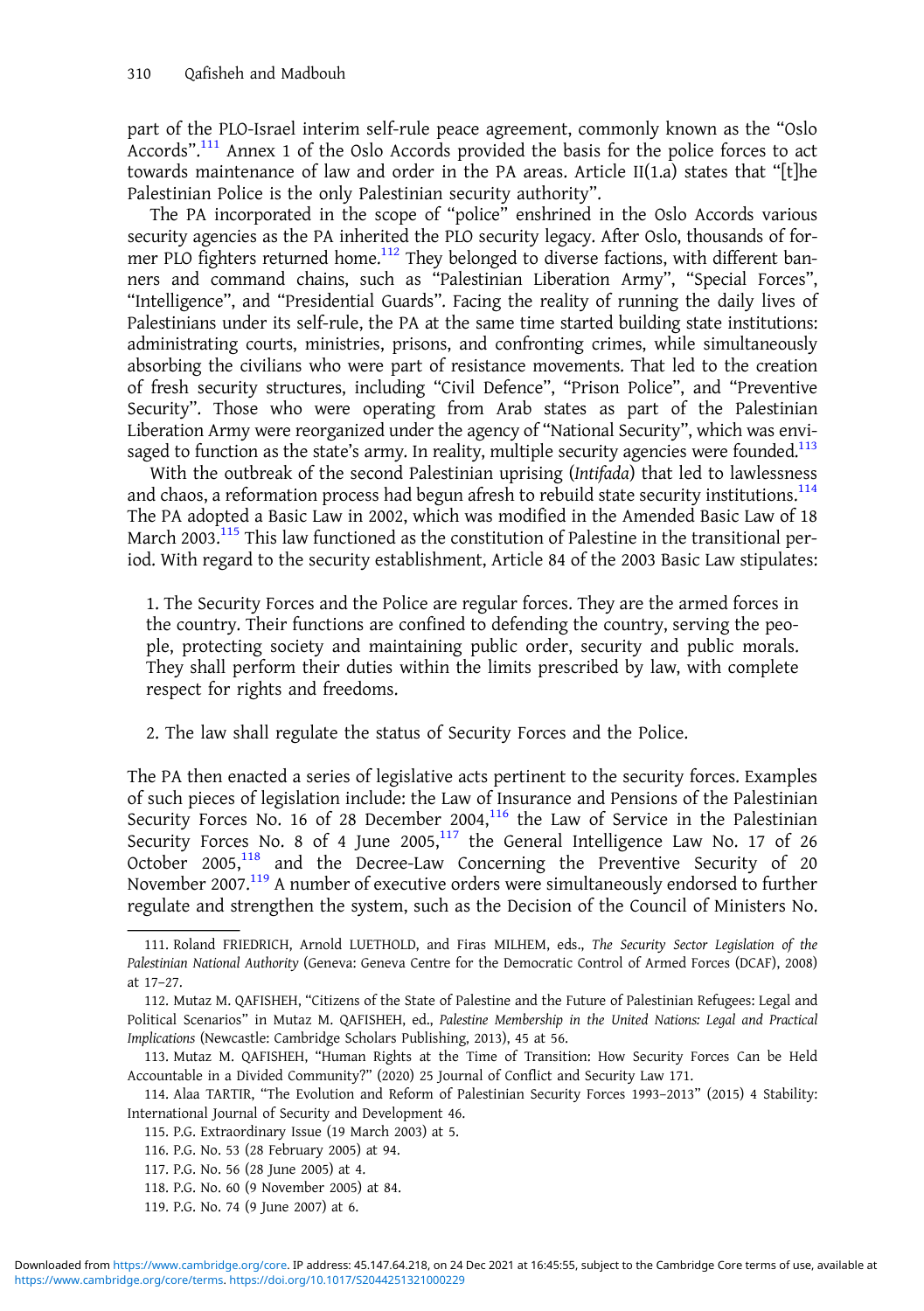100 of 3 August 2004 Concerning the Formation of Permanent Ministerial Committee on Security Affairs,<sup>120</sup> and the Presidential Decree No. 26 of 28 October 2005 Concerning the Re-Formation of the National Security Council.<sup>121</sup>

These enactments, particularly the aforementioned 2005 Law of Service in Security Forces, unified security agencies under three major bodies: "Internal Security", "General Intelligence", and "National Security". Other agencies had to be placed, legally or administratively, under one of these three agencies. The "Internal Security" agency, for instance, incorporated three bodies: "the Police", "Preventive Security", and "Civil Defence". "Presidential Guards" and "Customs Police" became part of "National Security". The "Naval Force" was annexed to "General Intelligence". The Minister of Interior was designated to command all agencies. In effect, however, separate ministerial portfolios were created for each of the three major agencies. A number of sub-agencies maintained reporting ties with President Abbas, particularly the Police Commander and the Head of Preventive Security.<sup>122</sup> It appears that this direct reporting line derived its basis from Article 39 of the Amended Basic Law: "The President of the National Authority is the Commander-in-Chief of the Palestinian Forces."

In the Gaza Strip, months after the political wing of Hamas won the legislative elections in January 2006, the then Palestinian Minister of Interior, affiliated with Hamas, announced the formation of an "Executive Force" as a new security agency composed of 3,000 recruits from various armed groups,<sup>123</sup> invoking a constitutional power to do so.<sup>124</sup> In June 2007, Hamas took over control of Gaza and set up its own de facto government.<sup>125</sup> Over 30,000 PA security officers were instructed by the Fatah-led PA in Ramallah not to co-operate with Gaza's authorities and to stay home. In October 2007, the Executive Force was merged with the previous PA's police.<sup>126</sup> Hamas maintained the same structure of security forces as functioned before 2007, while renaming "Preventive Security" as "Internal Security". Hamas ceased to apply post-takeover law promulgated by the PA. Rather, it crafted its own legislation by its leaders or through the Gaza branch of parliament.<sup>127</sup> In the reconciliation agreements that took place in subsequent years between Fatah and Hamas, it was in principle agreed to reunify the security services in both the West Bank and Gaza.<sup>128</sup> In its final report in 2019, the UN Commission of inquiry on the protests in the Occupied Palestinian Territory considered Hamas "to be obliged to respect, protect and fulfill human rights in light of its government-like functions in Gaza".<sup>129</sup>

123. Adam HOROWITZ, Lizzy RATNER, and Philip WEISS, eds., The Goldstone Report: The Legacy of the Landmark Investigation of the Gaza Conflict (New York: Nation Books, 2011) at 77.

124. Francesco CAVATORTA and Robert ELGIE, "The Impact of Semi-Presidentialism on Governance in the Palestinian Authority" (2010) 63 Parliamentary Affairs 22 at 35.

125. Daniel BYMAN, "How to Handle Hamas: The Perils of Ignoring Gaza's Leadership" (2010) 89 Foreign Affairs 45.

126. Horowitz et al., supra note 123 at 77.

127. Adnan HAJJAR, "Legislation Adopted by the Palestinian Legislative Council in Gaza 2006–2014", in Muwatin (The Palestinian Institute for the Study of Democracy), ed., Legislation at the Time of Internal Division: Studies on the Legislation Enacted Since 2007 (Ramallah: Muwatin, 2016), at 114–91.

128. See e.g. "National Accord Agreement" (Cairo, 4 May 2011), Item III, in: The Palestinian National Liberation Movement (Fatah)—the National Relations Commission, online: [fatehwatan.](https://www.fatehwatan.ps/) This clause has been affirmed in subsequent agreements, the last of which was in October 2017. See Full-text of the Fatah-Hamas Agreement to end the division (2017), Palestinian Information Centre, online: palinfo.

129. Report of the Detailed Findings of the Independent International Commission of Inquiry on the Protests in the Occupied Palestinian Territory, Human Rights Council, UN Doc. A/HRC/40/CRP.2, 18 March 2019 at 224.

<sup>120.</sup> P.G. No. 52 (18 January 2005) at 234.

<sup>121.</sup> P.G. No. 63 (27 April 2006) at 110.

<sup>122.</sup> Roland FRIEDRICH and Arnold LUETHOLD, eds., Entry-Points to Palestinian Security Sector Reform (Geneva: DCAF, 2007).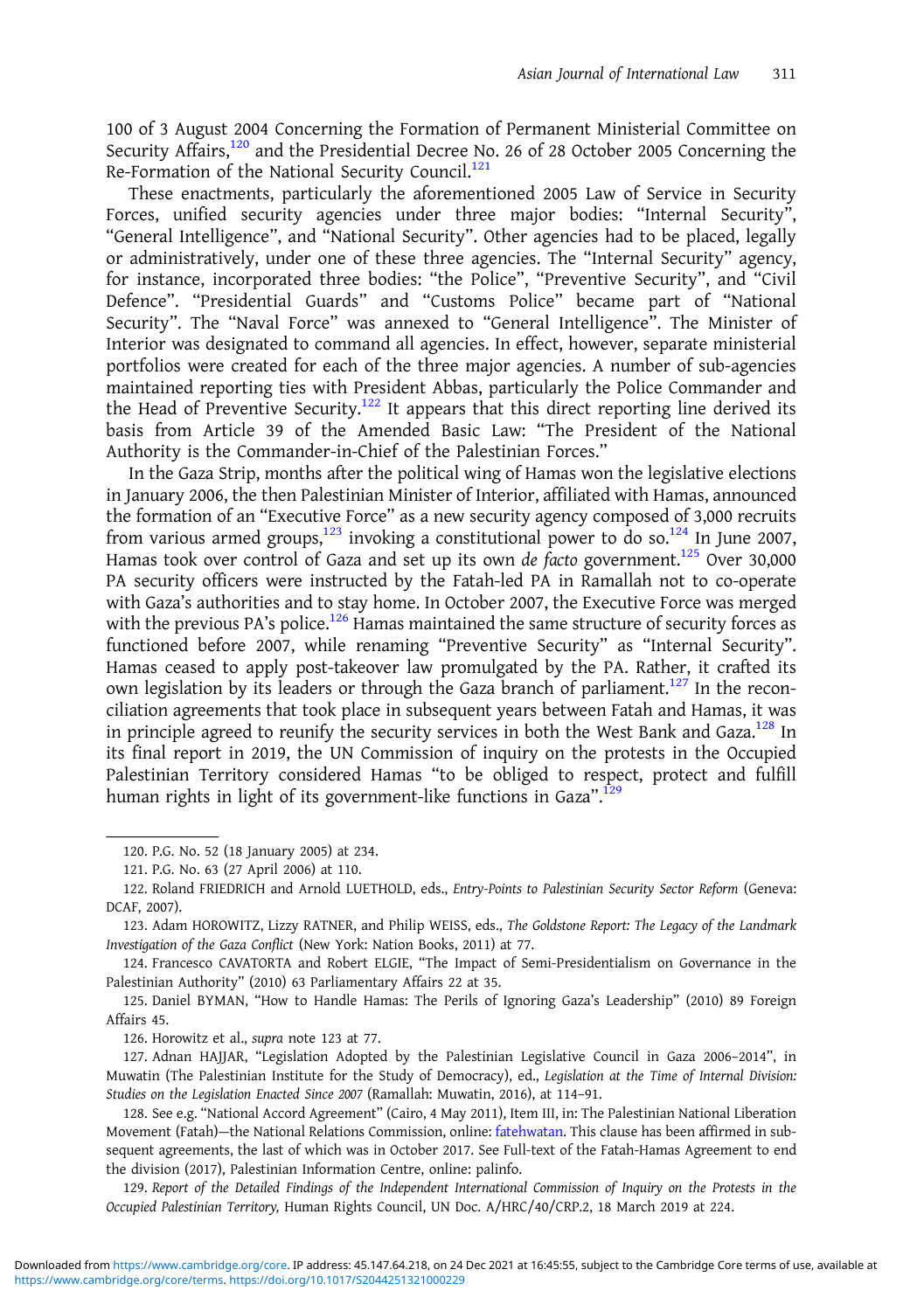Under IHL, for regular armed forces, "membership is generally regulated by domestic law and expressed through formal integration into permanent units distinguishable by uniforms, insignia, and equipment".<sup>130</sup> According to an ICRC commentary: "[t]he requirements for membership in the armed forces are not prescribed in international law. Rather, it is a matter of domestic regulation."<sup>131</sup> This examination reveals that the term "members of the security forces" comprises security personnel in the West Bank and Gaza, as long as officers are recruited according to the local law. If any de jure or de facto authority forms a governmental apparatus, then officers of its forces should be treated as POWs in the event of arrest. It is not for the detaining power to determine who belongs to Palestinian security forces, but it is for domestic law to provide such determination, regardless of Israel's position.

Palestinian security forces have developed a hierarchy, chain of command, and internal disciplinary system. Palestine repeatedly reaffirmed its respect for IHL as reflected in the 2003 Amended Basic Law, $^{132}$  formal instructions to security forces, $^{133}$  and its recent accession to the 1907 Hague Regulations,<sup>134</sup> the Geneva Conventions, and Protocol I. Members of Palestinian security agencies wear uniforms.<sup>135</sup> Judicial and administrative accountability mechanisms to ensure respect for human rights law and humanitarian law have been set up.<sup>136</sup> Even so, strict adherence to such rules is not required for confined persons to qualify as POWs. Article 44(2) of Protocol I indicates that, even if combatants do not follow the rules of international law applicable in armed conflict, "violations of these rules shall not deprive a combatant of his right to be a combatant or, if he falls into the power of an adverse Party, of his right to be a prisoner of war". This provision is meant to prevent "any attempt to deny prisoner of war status to members of independent or regular armed forces on the allegation that their force does not enforce some provision of customary or conventional law of armed conflict".<sup>137</sup>

According to Article 4(4) of the Protocol, a combatant who fails to meet the requirement of distinction "shall forfeit his right to be a prisoner of war, but he shall, nevertheless, be given protections equivalent in all respects to those accorded to prisoners of war". Israeli non-recognition of certain individuals' affiliation with security forces and the method of their operations should not deny such individuals POW status, $138$  or, at the very least, such individuals should be given protection equivalent to POWs, as the case may be. In State of Israel v. Marwan Barghouti (2002), the District Court of Tel Aviv and Jaffa decided that:

<sup>130.</sup> Nils MELZER, Interpretive Guidance on the Notion of Direct Participation in Hostilities under International Humanitarian Law (Geneva: ICRC, 2010) at 25.

<sup>131. &</sup>quot;Updated Commentary on the Third Geneva Convention of 1949" ICRC (2020), online: ICRC <[https://ihl](https://ihl-databases.icrc.org/ihl/full/GCIII-commentary)[databases.icrc.org/ihl/full/GCIII-commentary>](https://ihl-databases.icrc.org/ihl/full/GCIII-commentary) at para. 977 [Updated Commentary on Convention III].

<sup>132.</sup> Arts. 10–16.

<sup>133.</sup> Qafisheh, supra note 113 at 189–90.

<sup>134.</sup> Palestine acceded to the Hague Regulations on 2 April 2014; "Treaties, State Parties and Commentaries— Palestine" ICRC, online: ICRC [<https://ihl-databases.icrc.org/applic/ihl/ihl.nsf/vwTreatiesByCountrySelected.xsp?](https://ihl-databases.icrc.org/applic/ihl/ihl.nsf/vwTreatiesByCountrySelected.xsp?xp_countrySelected=PS) [xp\\_countrySelected=PS](https://ihl-databases.icrc.org/applic/ihl/ihl.nsf/vwTreatiesByCountrySelected.xsp?xp_countrySelected=PS)>.

<sup>135.</sup> Uniforms of security forces are regulated in various pieces of legislation, for example: Law of Service in the Palestinian Security Forces of 2005, supra note 117, art. 120; Decree Law No. 23 of 26 December 2017 Concerning Police, P.G. Extraordinary Issue No. 15 (31 December 2017) at 4, art. 43; Decree-Law No. 2 of 15 January 2018 Concerning the Judicial Structure of Security Forces, P.G. No. 140 (13 February 2018) at 7, art. 36. 136. Qafisheh, supra note 113 at 185–9.

<sup>137.</sup> Michael BOTHE, Karl J. PARTSCH, and Waldemar A. SOLF, New Rules for Victims of Armed Conflicts: Commentary on the Two 1977 Protocols Additional to the Geneva Conventions of 1949 (The Hague: Martinus Nijhoff, 1982) at 272.

<sup>138.</sup> Baker and Matar, supra note 56 at 156–7.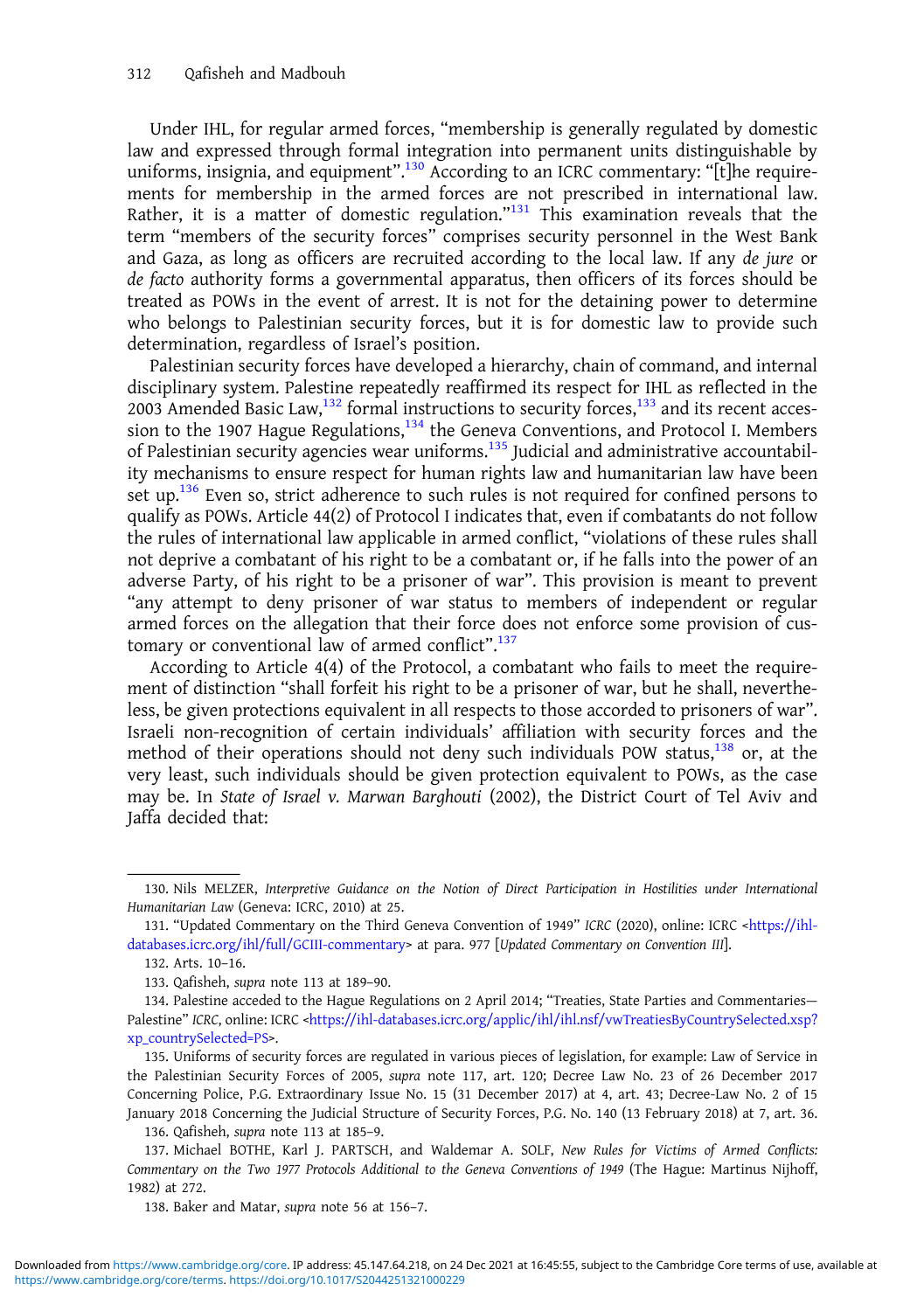[T]he Defendant's method of combat is, in the clearest possible manner, contrary to the most basic rules of law, and accordingly he is not entitled to enjoy the protections afforded under international law to combatants who act in accordance with the rules of war. $139$ 

Such Israeli determination manifestly contradicts established rules of IHL.<sup>140</sup>

Thus, Palestinian officers confined by the Israeli army meet POW status under IHL and the detaining power is bound to treat them as such.

#### B. Resistance organizations

Four decades prior to the Geneva Conventions, Article 1 of the 1907 Hague Regulations recognized that the "laws, rights, and duties of war apply … to militia and volunteer corps". Affiliates of such units may legitimately resist the occupant as combatants.<sup>141</sup> Thus, when captured, members of such groups are considered as POWs whose rights are regulated in Articles 4–20 of the Regulations. Geneva Convention III embraced a similar provision in Article 4(A)(2), where it confers POW status on "[m]embers of other militias and members of other volunteer corps, including those of organized resistance movements, belonging to a Party to the conflict" who have fallen into the hands of an adverse party. Similar to the Hague Regulations, this provision sets out four conditions for such corps to acquire a belligerent status and, therefore, be treated as POWs: having a leadership commanded by a person responsible for his subordinate; having a fixed distinctive sign recognizable at a distance; carrying arms openly; and conducting operations in accordance with the laws and customs of war. We will first review the definition of "organized resistance movements, belonging to a party to the conflict". Then we will analyze the conditions under which a member of resistance corps may qualify as POWs in accordance with Convention III and Protocol  $I<sup>142</sup>$  Against this backdrop, we will assess whether these conditions apply to Palestinian fighters.

The word "other" in Article 4(A)(2) of Convention III distinguishes resistance movements from corps affiliated with armed forces. Such groups operate independently and are said to:

[R]ecruit their members primarily from the civilian population but develop a sufficient degree of military organization to conduct hostilities on behalf of a party to the conflict, albeit not always with the same means, intensity and level of sophistication as State armed forces.<sup>143</sup>

For its members to be considered POWs, a liberation movement must belong to a party of the conflict. According to an ICRC interpretation:

[I]n order for an organized armed group to belong to a party to the conflict, it appears essential that it conduct[s] hostilities on behalf and with the agreement

<sup>139.</sup> Criminal Case No. 092134/02 (12 December 2002).

<sup>140.</sup> Awol ALLO, "Marwan Barghouti in Tel Aviv: Occupation, Terrorism, and Resistance in the Courtroom" (2017) 26 Social and Legal Studies 47.

<sup>141.</sup> George H. ALDRICH, "Guerrilla Combatants and Prisoner of War Status" (1982) 31 American University Law Review 871.

<sup>142.</sup> Maria J. STEPHAN, "Fighting for Statehood: The Role of Civilian-Based Resistance in the East Timorese, Palestinian, and Kosovo Albanian Self-Determination Movements" (2006) 30 The Fletcher Forum of World Affairs 57.

<sup>143.</sup> Melzer, supra note 130 at 32.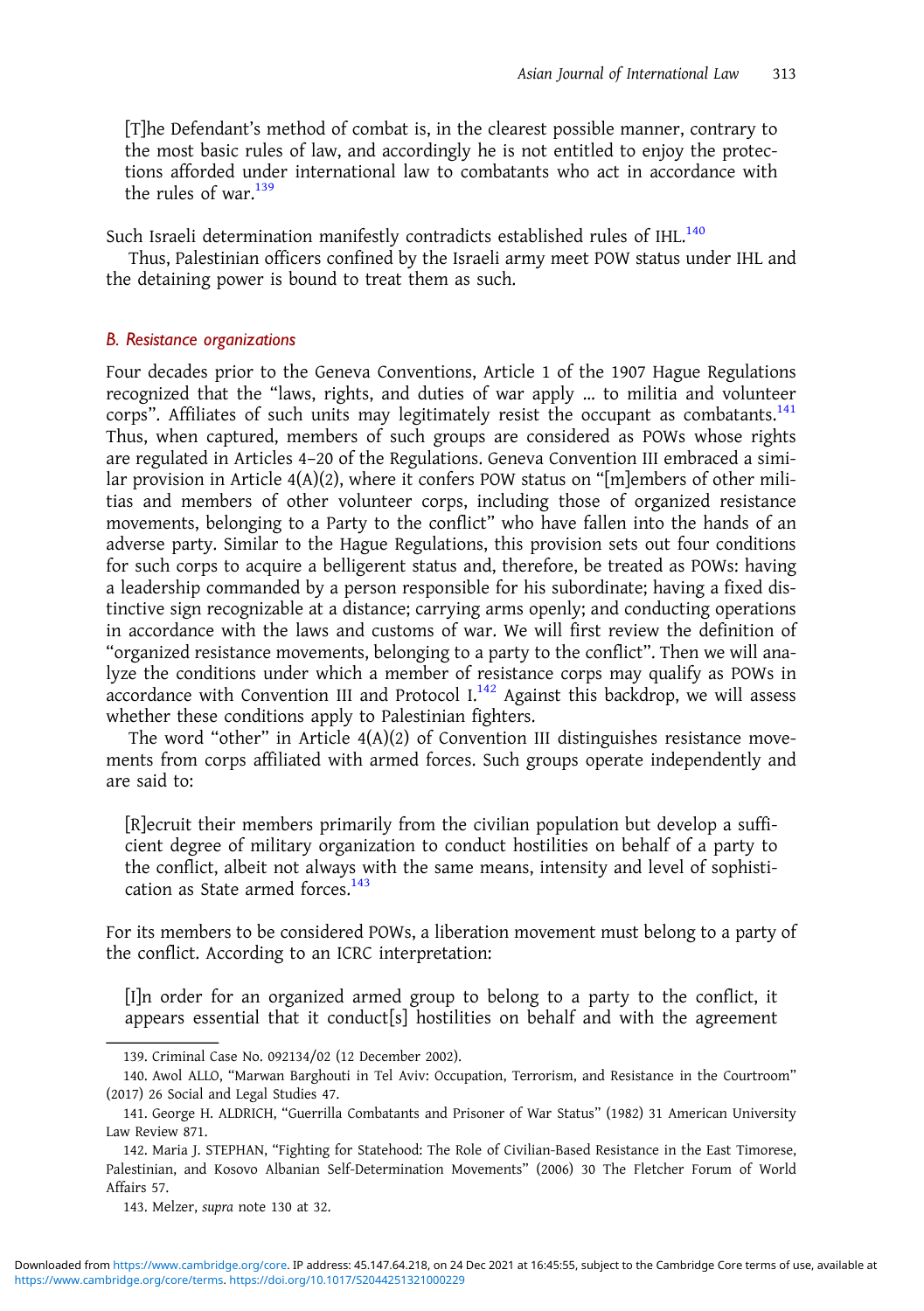of that party. Groups engaging in organized armed violence against a party to an international armed conflict without belonging to another party to the same conflict cannot be regarded as members of the armed forces of a party to that conflict.<sup>144</sup>

This de facto relationship can be visualized by tacit agreement, "if the operations are such as to indicate clearly for which side the resistance organization is fighting".<sup>145</sup>

It is possible to deduce from the foregoing that the vast majority of affiliates of Palestinian resistance organizations, while formally separate from security forces, fight on behalf of a party to the conflict against the occupation. This includes the Al-Aqsa Martyrs Brigades, which is a military offshoot of Fatah, and the Al-Qassam Martyr Brigades, the military wing of Hamas, along with other factions. Fatah and Hamas constitute the main parties of the PA branches operating in Ramallah and Gaza, respectively, as elaborated above. It is believed that most Palestinian prisoners in Israeli jails belong to resistance groups.146

Resistance movements form part of the State of Palestine, or a party to the conflict under Convention III, for the purpose of POW status determination. Articles 10 and 11 of the rules of attribution to a new state developed by the International Law Commission establish the norm whereby insurgents' conduct is attributable to a state, in accordance with the principle of continuity between the national liberation movement and the new state, and acknowledgment of the movement by the state.<sup>147</sup> Thus, "it may become difficult to continue to deny combatant status to such forces, or to refuse to treat captured members thereof as prisoners of war".<sup>148</sup> Particularly after the 2012 recognition of Palestine as a state by the United Nations and Palestine's accession to the Geneva Conventions in 2014, as Dugard aptly put it: "the situation [of those incarcerated by Israel will] change, and Palestinian resistance fighters [will] be entitled to POW status under the 1949 Convention [III]."<sup>149</sup>

However, in 2006 the Israeli High Court of Justice ruled that

[A] civilian who joins a terrorist organization … and within the framework of his position in that organization he carries out a series of hostilities, with short interruptions between them for resting, loses his immunity against being attacked.<sup>150</sup>

The Court did not consider the civilian "who joins a terrorist organization" as a combatant, which means he will not be granted POW status in the case where he falls into enemy hands. This position runs counter to the IHL rules. According to the ICRC, members of an organized armed groups are civilians who are involved with the organization and assume a "continuous combat function".<sup>151</sup> This concept of a "continuous combat function" has

<sup>144.</sup> Ibid., at 23.

<sup>145.</sup> Pictet, supra note 108 at 67.

<sup>146.</sup> Precise statistics on this category are lacking; Abedrabouh, supra note 105. Shadi ALSHDAIFAT and Sanford R. SILVERBURG, "Islamic Hamas and Secular Fatah: How Does the Governing Process Work?" (2015) 2 Indonesian Journal of International and Comparative Law 583.

<sup>147.</sup> International Law Commission, "Draft Articles on the Responsibility of States for Internationally Wrongful Acts with Commentaries" in Report of the International Law Commission on the Work of Its 53rd Session (2001).

<sup>148.</sup> Leslie C. GREEN, "Terrorism and Armed Conflict: The Plea and the Verdict" (1989) 19 Israel Yearbook on Human Rights 131 at 135.

<sup>149.</sup> Dugard, supra note 52 at 3.

<sup>150.</sup> Targeted Killings case, supra note 55 at 499–500.

<sup>151.</sup> Melzer, supra note 130 at 33–4.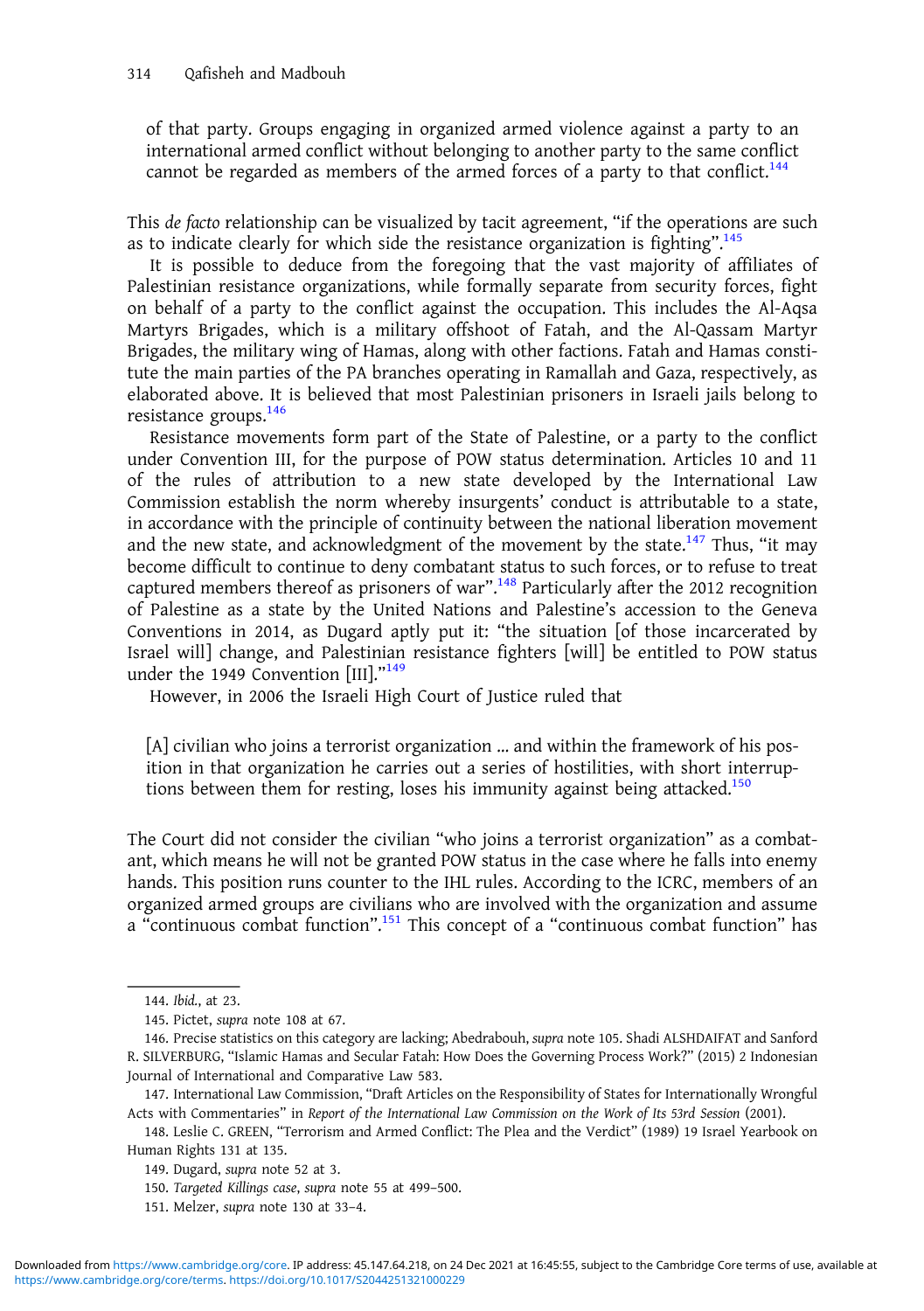been confirmed in the discussions of expert groups.<sup>152</sup> In any case, the above Israeli court decision, which represents the official position of Israel, was expressed before the accession of Palestine to Convention III, and should be altered thereafter.

Let us turn to the Convention's four requirements for members of organized movements to gain POW status and assess who these requirements apply to Palestinians.

#### 1. Possessing leadership

The condition for a resistance movement "being commanded by a person responsible for his subordinates" presupposes the existence of structured leadership for such a group. Indeed:

Only when such a structure exists can the leaders train the members of the group, give clear orders and instructions, be informed of the actions of subordinates and react promptly to them. A chain of command and a reporting system are thus necessary if the leadership is to be informed about violations, trace the role played by individuals in committing a crime and take appropriate measures.<sup>153</sup>

In the context of Palestine, armed resistance factions have their own known leadership. Group commanders discipline subordinate individuals. As indicated by the former UN Special Rapporteur on the Situation of Human Rights in the Palestinian Territory: "many combatants meet the requirements … that they be members of an organized force, under a responsible command structure."<sup>154</sup> In particular, leaders of the largest factions, Fatah and Hamas, function publicly. Fatah forms an essential part of the PLO and has a hierarchy system, so it is subject to a person responsible for his members.<sup>155</sup> Hamas, on the other hand, possesses a political bureau and an announced commander of its military wing.<sup>156</sup>

Since at least 11 July 1979, various PLO factions have been subjected to a set of laws developed in the diaspora which has been brought to Palestine after the formation of the PA in 1994 and is still enforced.<sup>157</sup> These laws, often called "military law" or "revolutionary legislation", consist of: (1) Penal Law, (2) Penal Procedures Law, (3) Formation of Military Courts Law, and (4) Correction Centers (Prisons) Law.<sup>158</sup> The laws sanction any operative who commits a range of crimes that might occur during armed resistance. These laws have become part of the law of the West Bank and Gaza legal system that applies to groups who take part in acts of resistance, along with members of security

<sup>152.</sup> Kenneth WATKIN, "Opportunity Lost: Organized Armed Groups and the ICRC 'Direct Participation in Hostilities' Interpretive Guidance" (2010) 42 New York University Journal of International Law and Politics 641 at 655.

<sup>153.</sup> Anne-Marie LA ROSA and Carolin WUERZNER, "Armed Groups, Sanctions and the Implementation of International Humanitarian Law" (2008) 90 International Review of the Red Cross 327 at 329.

<sup>154.</sup> Dugard, supra note 52 at 3.

<sup>155.</sup> "General Political Program of Fatah Movement" (2009) 20 Journal of Palestine Studies 108 (in Arabic).

<sup>156.</sup> Sudarsan RAGHAVAN, "Mohammed Deif, the Shadowy Figure Who Heads Hamas's Military Wing" The Washington Post (2 August 2014), online: The Washington Post [<https://www.washingtonpost.com/world/mid](https://www.washingtonpost.com/world/middle_east/mohammed-deif-the-shadowy-figure-who-heads-hamass-military-wing/2014/08/02/ed68c46e-1a85-11e4-85b6-c1451e622637_story.html)[dle\\_east/mohammed-deif-the-shadowy-figure-who-heads-hamass-military-wing/2014/08/02/ed68c46e-1a85-11e4-](https://www.washingtonpost.com/world/middle_east/mohammed-deif-the-shadowy-figure-who-heads-hamass-military-wing/2014/08/02/ed68c46e-1a85-11e4-85b6-c1451e622637_story.html) [85b6-c1451e622637\\_story.html](https://www.washingtonpost.com/world/middle_east/mohammed-deif-the-shadowy-figure-who-heads-hamass-military-wing/2014/08/02/ed68c46e-1a85-11e4-85b6-c1451e622637_story.html)>.

<sup>157.</sup> Palestinian Supreme Constitutional Court, Decision No. 2 of 12 September 2018; P.G. No. 148 (23 October 2018) at 132.

<sup>158.</sup> Abdelhameed EILA, Commentary on Criminal Procedures Law of the Palestine Liberation Organization of 1979 (Gaza: Mansour Press, 1995).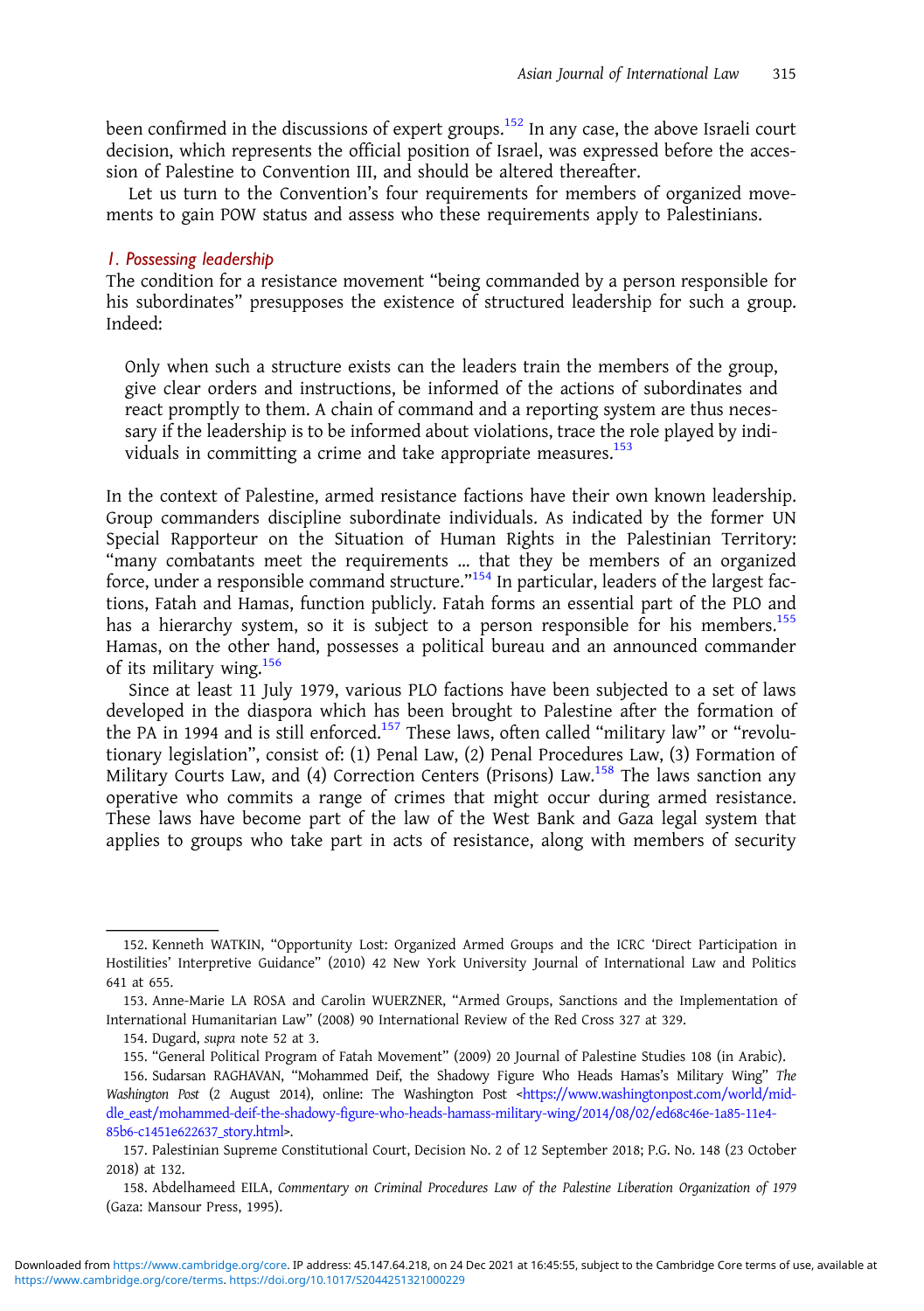agencies.<sup>159</sup> Similarly, Hamas and its military wing pursue their leaders' orders.<sup>160</sup> As Horovitz indicated, Hamas has reached a "high level of organization, with a structured military force, political and social components". 161

Thus, the possession of known leadership, as a requirement for captured operatives of armed resistance groups to qualify as POWs under IHL, is adhered to by Palestinian factions.

# 2. Possessing fixed distinctive sign

The requirement of the adoption of "a fixed distinctive sign recognizable at a distance" by resistance militia aims to distinguish a group's members from civilians and from other militants. As the ICRC interpretation of Article 4(2) of Convention III illustrates, a distinct emblem "must be the same for all the members of any one resistance organization, and must be used only by that organization".<sup>162</sup> Article 44(3) of Protocol I adds that "combatants are obliged to distinguish themselves from the civilian population while they are engaged in an attack or in a military operation preparatory to an attack". The latter proviso, according to the authoritative work of Henckaerts and Doswald-Beck, amounts to a customary rule.<sup>163</sup>

Although there is no agreed-upon form of a "fixed distinctive sign", the ICRC has suggested that "[s]uch a sign need not necessarily be an arm-band. It may be a cap … a coat, a shirt, an emblem or a coloured sign worn on the chest".<sup>164</sup> The booklet of the US Air Force provides that a part of military uniform suffices if it clearly distinguishes combatants from civilians.<sup>165</sup> Protocol I was explicit in this regard by acknowledging that "there are situations in armed conflicts where, owing to the nature of the hostilities an armed combatant cannot so distinguish himself, he shall retain his status as a combatant provided that, in such situations, he carries his arms openly" (Article 44(3)). Likewise, "the term 'recognizable at a distance' is open to interpretation".<sup>166</sup> It is "widely agreed that the requirement is met by an armband, an insignia, or, for example, a distinctive headgear or coat".<sup>167</sup>

Palestinian resistance groups do distinguish themselves from civilians and from each other by coloured signs, including flags and emblems. Each flies a different flag colour: yellow for Fatah, green for Hamas, black for Islamic Jihad, and Red for the Popular Front for the Liberation of Palestine [PFLP]. Various organizations have embraced a separate emblem with symbols and statements, worn by individuals, carried in marches and other gatherings, and used to mark a group's premises. In the Kassem case, an Israeli

<sup>159.</sup> Isam ABDEEN, A Legal Treatise on the Explanatory Judgment of the Supreme Constitutional Court on Military Affairs, the Legal Status of the Police, and on Competent Courts to Prosecute Police Personnel (Ramallah: Al-Haq, 2018).

<sup>160.</sup> O.J. ATAKE, "The Actualization of Independent State of Palestine: Palestine Liberation Organization's Contribution and the Emergence of HAMAS" (2018) 7 International Journal of Advanced Legal Studies and Governance 47.

<sup>161.</sup> Sigall HOROVITZ, "Accountability of Hamas under International Humanitarian Law" in Mark AMI-EL, ed., Hamas, the Gaza War and Accountability, under International Law (Jerusalem: Jerusalem Center for Public Affairs, 2011), 29 at 31.

<sup>162.</sup> Pictet, supra note 108 at 60.

<sup>163.</sup> Jean-Marie HENCKAERTS and Louise DOSWALD-BECK, eds., Customary International Humanitarian Law (Cambridge: Cambridge University Press, 2009) at 384.

<sup>164.</sup> "Commentary of 1960 on the Third Geneva Convention of 1949" ICRC, online: ICRC <[https://ihl-databases.icrc.org/](https://ihl-databases.icrc.org/applic/ihl/ihl.nsf/Comment.xsp?action=openDocument&documentId=ECA76FA4DAE5B32EC12563CD00425040) [applic/ihl/ihl.nsf/Comment.xsp?action=openDocument&documentId=ECA76FA4DAE5B32EC12563CD00425040](https://ihl-databases.icrc.org/applic/ihl/ihl.nsf/Comment.xsp?action=openDocument&documentId=ECA76FA4DAE5B32EC12563CD00425040)> at 44.

<sup>165.</sup> Toni PFANNER, "Military Uniforms and the Law of War" (2004) 86 International Review of the Red Cross 93.

<sup>166.</sup> Pictet, supra note 108 at 60.

<sup>167.</sup> W. Thomas MALLISON and Sally V. MALLISON, "The Juridical Status of Irregular Combatants under the International Humanitarian Law of Armed Conflict" (1977) 9 Case Western Reserve Journal of International Law 39 at 56.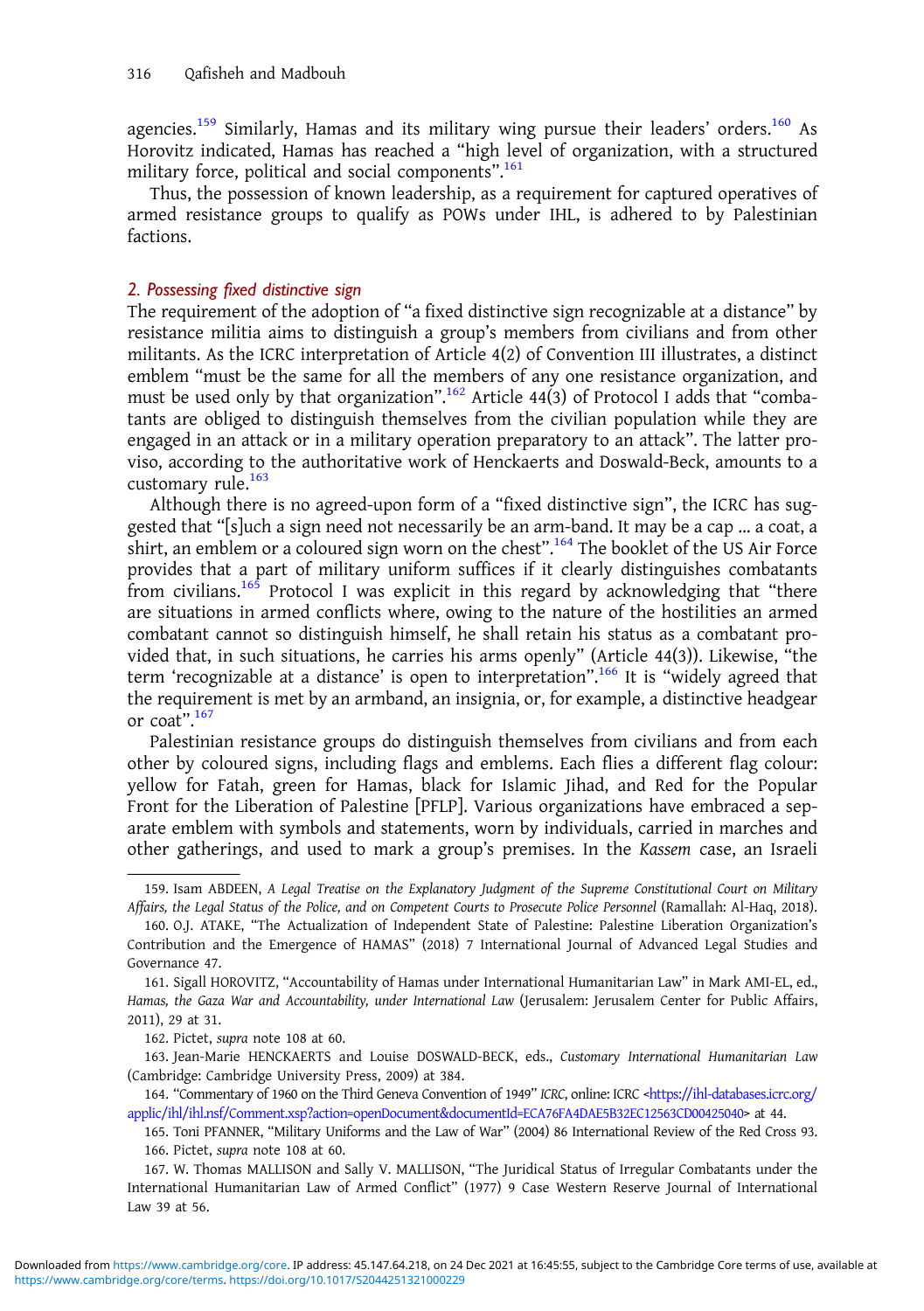military tribunal found out that the defendants had already fulfilled the need to distinguish themselves from the civilians adequately by wearing camouflage hats and green clothes, as such clothes were not regularly worn by the population.<sup>168</sup> As a United Nations probe discovered, there is "no evidence that members of Palestinian armed groups engaged in combat in civilian dress". 169

In short, as far as the requirement of a fixed distinctive sign is concerned, captured operatives of Palestinian armed factions would be considered, and should be legally treated, as POWs.

## 3. Carrying arms openly

According to Article 43(4) of Protocol I, a combatant who cannot distinguish himself shall carry his arms openly: "(a) during each military engagement, and (b) during such time as he is visible to the adversary while he is engaged in a military deployment preceding the launching of an attack in which he is to participate". The forms of "carrying arms openly" have been for long debated by states as a means to distinguish militants from civilians. Most states require a minimum distinction without a clear-cut formality.<sup>170</sup> The booklet of the US Air Force indicates that "this requirement is not satisfied if the armed group makes a practice of carrying only concealed weapons or of hiding weapons on the approach of enemy forces to avoid identification as fighters".<sup>171</sup> In the Kassem case, an Israeli military tribunal ruled that the requirement of carrying arms openly is not complied with where weapons cannot be seen, nor in the case of carrying weapons during a hostile clash.<sup>172</sup> However, the British military manual hinted that the government statement with other states on the ratification of Protocol I indicates that the exception mentioned in Article 44(3) of Protocol I regarding "carrying arms openly" is applicable only in the case of the occupied territories.<sup>1</sup>

In practice, there are events in which fighters cannot strictly fulfil the rule of being distinguished and, at the same time, not lose the status of being POWs.<sup>174</sup> Article 44(4) of Protocol I states in this connection that:

[A] combatant who falls into the power of an adverse Party while failing to meet the requirements set forth in the second sentence of paragraph 3 [on carrying arms openly] shall forfeit his right to be a prisoner of war, but he shall, nevertheless, be given protections equivalent in all respects to those accorded to prisoners of war by the Third [Geneva] Convention and by this Protocol.

Hence, "[e]ven in this situation he shall 'be given protections equivalent in all respects to those accorded to prisoners of war"".<sup>175</sup>

<sup>168.</sup> Kassem case, supra note 37 at 806–11.

<sup>169.</sup> Goldstone Report, supra note 34 at 420.

<sup>170.</sup> Pfanner, supra note 165 at 103.

<sup>171.</sup> Office of General Counsel, Department of Defense, "Department of Defense Law of War Manual" US Department of Defense (June 2015, updated December 2016), online: DOD [<https://dod.defense.gov/Portals/1/](https://dod.defense.gov/Portals/1/Documents/pubs/DoD%20Law%20of%20War%20Manual%20-%20June%202015%20Updated%20Dec%202016.pdf?ver=2016-12-13-172036-190) [Documents/pubs/DoD%20Law%20of%20War%20Manual%20-%20June%202015%20Updated%20Dec%202016.pdf?](https://dod.defense.gov/Portals/1/Documents/pubs/DoD%20Law%20of%20War%20Manual%20-%20June%202015%20Updated%20Dec%202016.pdf?ver=2016-12-13-172036-190) [ver=2016-12-13-172036-190>](https://dod.defense.gov/Portals/1/Documents/pubs/DoD%20Law%20of%20War%20Manual%20-%20June%202015%20Updated%20Dec%202016.pdf?ver=2016-12-13-172036-190) at 123–4.

<sup>172.</sup> Kassem case, supra note 37 at 778–9.

<sup>173.</sup> UK Joint Doctrine and Concepts Centre, The Joint Service Manual of the Law of Armed Conflict (Swindon: JDCC, 2004) at 42–3.

<sup>174.</sup> Kassem case, supra note 37 at 779.

<sup>175.</sup> W. Thomas MALLISON and Sally V. MALLISON, "The Juridical Status of Privileged Combatants under the Geneva Protocol of 1977 Concerning International Conflicts" (1978) 42 Law and Contemporary Problems 4 at 25.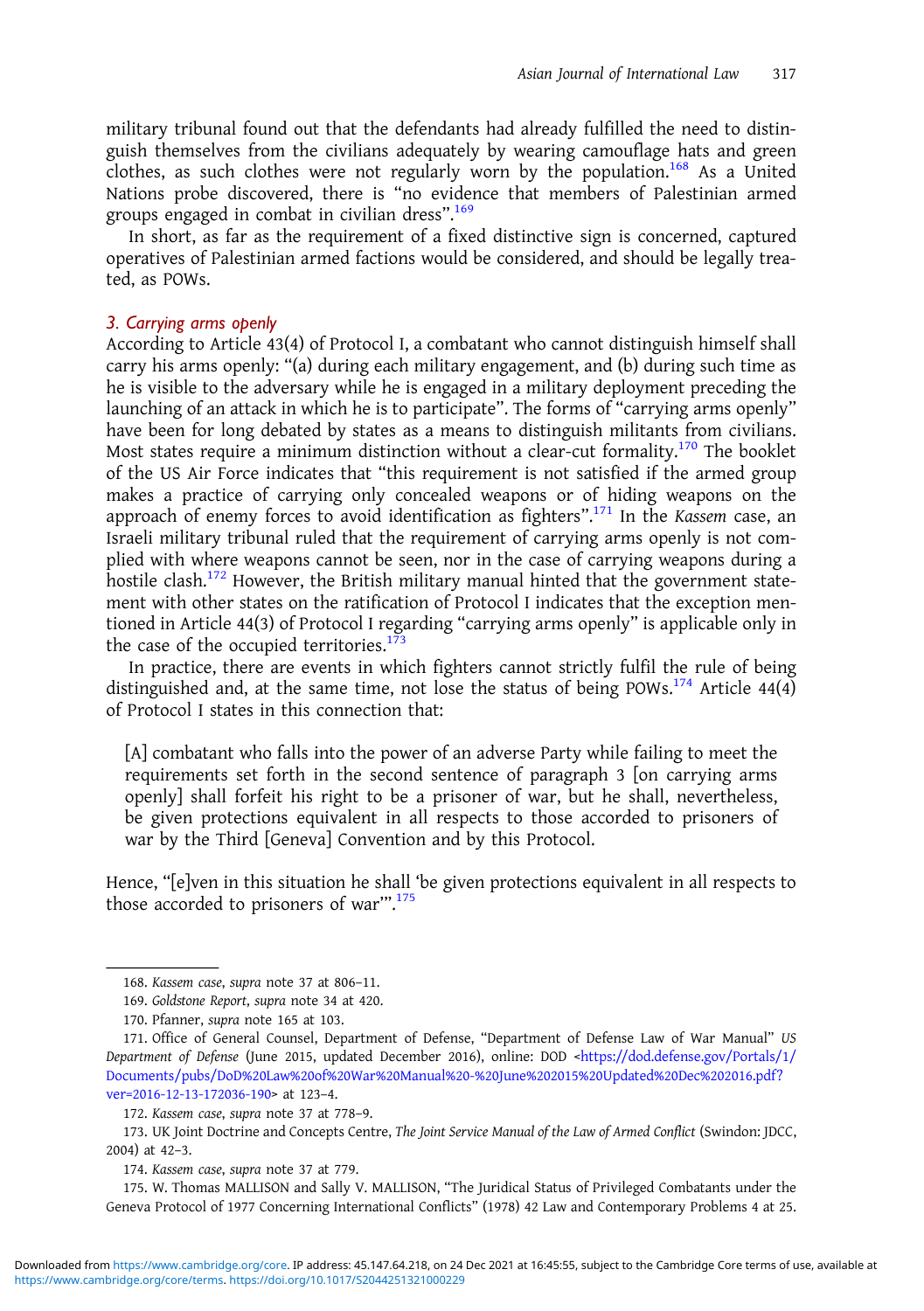Most Palestinian factions carry weapons openly. They do so, in particular, during military parades. Marching with machine guns and missile mortars have become the norm after the 2005 Israeli withdrawal from Gaza. Al-Qassam Brigades do so frequently. Even in the West Bank, resistance fighters often bear weapons publicly in refugee camps and sometimes in villages and towns. Affiliates of Fatah, whose operations are tolerated by the PA, walk with arms on a daily basis. Appearing with guns in the West Bank has frequently triggered attacks by Israeli troops. On 12 March 2008, for instance, an Israeli undercover force killed four armed men in a raid in Bethlehem.<sup>176</sup> In Gaza, likewise, the Israeli army often targets operatives while carrying guns openly.<sup>177</sup> According to an Israeli NGO, fifty-five militants were killed while carrying arms openly by the Israeli military from 2009 to 2019 in Gaza.<sup>178</sup> As noted above, Fatah in the West Bank and Hamas in Gaza run premises in which activists enter with weapons.<sup>179</sup> Faction commanders stationed in certain locations sometimes intercept Israeli forces operating in Palestinian territory. On 11 November 2018, eight Israeli agents disguised as local civilians were stopped and questioned by a Hamas patrol in Khan Yunis city in the southern Gaza Strip. The firefight that erupted as a result of uncovering the Israeli infiltration resulted in casualties on both sides and control over the Israeli soldiers' equipment.<sup>180</sup> From such instances one may conclude that the condition of carrying weapons openly is largely observed by Palestinian resistance fighters, albeit in diverse fashions.

In sum, where Palestinian resistance fighters meet the condition of "carrying arms openly", they, as such, should be treated as POWs in the case of capture.

## 4. Respecting laws and customs of war

The PLO, in which the Fatah movement forms the leading faction along with the PFLP, announced its commitment to respect and implement IHL in its actions to liberate Palestine. As indicated in Part I above, on 21 June 1989 the Permanent Observer of Palestine to the United Nations Office at Geneva informed the Swiss Federal Council that the PLO had decided to accede to Geneva Conventions of 1949 and their two 1977 Protocols.<sup>181</sup> As the Swiss government then refused to take a decision on the matter, the State of Palestine acceded to these instruments on 2 April 2014. Such accession implies that all factions that take part in the Palestinian authorities, including the Fatah-led internationally recognized government in Ramallah and the Hamas-run de facto government of Gaza, are bound by Geneva Conventions III and IV as well as Protocol I.<sup>182</sup> For its part, the Hamas authorities "made a series of unilateral declarations of respect for human

180. "'Operation Failed': Details Emerge on Israeli Covert Op Gone Awry" Al Jazeera (4 December 2019), online: Al Jazeera <[https://www.aljazeera.com/news/2019/12/4/operation-failed-details-emerge-on-israeli-covert-op](https://www.aljazeera.com/news/2019/12/4/operation-failed-details-emerge-on-israeli-covert-op-gone-awry)[gone-awry>](https://www.aljazeera.com/news/2019/12/4/operation-failed-details-emerge-on-israeli-covert-op-gone-awry).

<sup>176.</sup> "Israeli Forces Kill Four Militants in Bethlehem Raid" ABC News (13 March 2008), online: ABC News  $\text{-https://www.abc.net.au/news/2008-03-13/israel-forces-kill-four-militants-in-bethlehem-rad/1070754}$ .

<sup>177.</sup> David M. HALBFINGER, "Israel Strikes Militants in Syria and Gaza After Clash Over Body at Border" The New York Times (23 February 2020), online: The New York Times [<https://www.nytimes.com/2020/02/23/world/](https://www.nytimes.com/2020/02/23/world/middleeast/israel-gaza-bulldozer-body-palestinian.html) [middleeast/israel-gaza-bulldozer-body-palestinian.html>](https://www.nytimes.com/2020/02/23/world/middleeast/israel-gaza-bulldozer-body-palestinian.html).

<sup>178.</sup> "Palestinians Who Were the Object of a Targeted Killing in the Gaza Strip, since Operation Cast Lead" B'Tselem: The Israeli Information Center for Human Rights in the Occupied Territories, online: B'[Tselem](https://www.btselem.org/statistics/fatalities/after-cast-lead/by-date-of-event/gaza/palestinians-who-were-the-object-of-a-targeted-killing) [<https://](https://www.btselem.org/statistics/fatalities/after-cast-lead/by-date-of-event/gaza/palestinians-who-were-the-object-of-a-targeted-killing) [www.btselem.org/statistics/fatalities/after-cast-lead/by-date-of-event/gaza/palestinians-who-were-the-object](https://www.btselem.org/statistics/fatalities/after-cast-lead/by-date-of-event/gaza/palestinians-who-were-the-object-of-a-targeted-killing)[of-a-targeted-killing](https://www.btselem.org/statistics/fatalities/after-cast-lead/by-date-of-event/gaza/palestinians-who-were-the-object-of-a-targeted-killing)>.

<sup>179.</sup> Adnan ABU AMER, "Some Palestinians up in arms over weapons proliferation" Al-Monitor (3 June 2019), online: [Al-Monitor](https://www.al-monitor.com/pulse/originals/2019/06/west-bank-weapons-proliferation-murder-rates-hamas-abbas.html#ixzz6HsW6OA6E) [<https://www.al-monitor.com/originals/2019/06/west-bank-weapons-proliferation-murder](https://www.al-monitor.com/originals/2019/06/west-bank-weapons-proliferation-murder-rates-hamas-abbas.html)[rates-hamas-abbas.html](https://www.al-monitor.com/originals/2019/06/west-bank-weapons-proliferation-murder-rates-hamas-abbas.html)>.

<sup>181.</sup> Al-Zoughbi, supra note 29 at 177.

<sup>182.</sup> Nathan J. BROWN, "The Hamas-Fatah Conflict: Shallow but Wide" (2010) 34 The Fletcher Forum of World Affairs 35.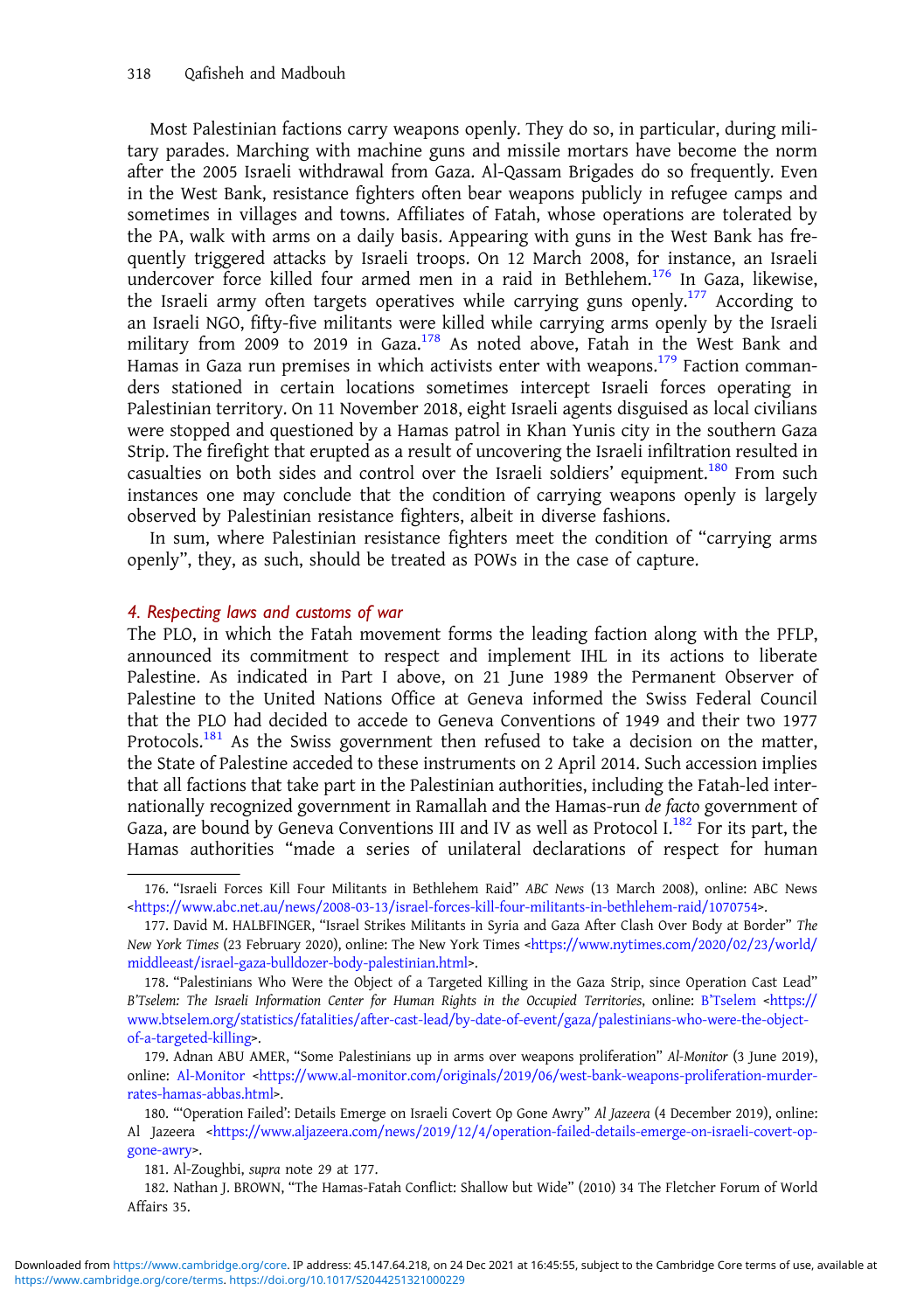rights",<sup>183</sup> and it seems that the commitment to "human rights" is used here broadly, and may encompass IHL.<sup>184</sup>

As in any armed conflict, violating part of IHL norms by Palestinian resistance groups might well occur.<sup>185</sup> However, breaches by certain individuals of an armed group do not deprive all armed organizations or each member of a given group of their eligibility for POW status. An Israeli judge stated that Palestinian factions "include groups that are not necessarily identical to one another from the viewpoint of their willingness to accept the basic legal and humanitarian norms".<sup>186</sup> Although the Israeli Supreme Court acknowledged "the existence of groups who 'fight the army' as opposed to those who act against civilians … it fails in practice to allow benefits to those fighting solely against the army".<sup>187</sup> It was correctly observed in this respect that "violations of IHL have not been treated as a key ground for refusing POW status".<sup>188</sup> At any rate, a violation committed by a member of an armed group in the context of overall compliance by the group does not mean that all its members should lose their qualification as POWs, and that implication should only affect the member who commits the violation.<sup>189</sup> This means that every individual who falls into enemy hands should be subject to a separate investigation regarding his status on case-by-case basis.<sup>190</sup> In the Goldstone Report, the detained Israeli soldier Gilad Shalit was considered by the UN Fact Finding Mission as a POW in spite of the Mission's position that the Israeli army had breached a set of IHL rules.<sup>191</sup> Likewise, the European Parliament, while denouncing Israeli IHL abuses, called upon those holding Shalit to treat him as POW.<sup>192</sup>

This discussion shows that members of Palestinian resistance movements are largely affiliated with organized forces that comply with the laws and customs of war and, in the event of capture, should be treated as POWs by the Israeli authorities.<sup>193</sup>

## 5. Final remarks

The foregoing demonstrates that the four conditions enumerated in Article 4 of Geneva Convention III for captives of resistance movements apply to militants who fight occupying forces in the territory of Palestine. Therefore, in the case of arrest, such individuals should be treated as POWs, particularly after Palestine's accession to Convention III in 2014. But "[s]hould any doubt arise as to whether persons having committed a belligerent act and having fallen into the hands of the enemy belong to any of the categories enumerated in Article 4", by virtue of Article 5 of Convention III, "such persons shall enjoy the protection of [Convention III] until such time as their status has been determined by a competent tribunal". Neither Israel, nor any occupying power, should "be able to

186. Targeted Killings case, supra note 55 at 522.

<sup>183.</sup> Goldstone Report, supra note 34 at 80.

<sup>184.</sup> Sandesh SIVAKUMARAN, "Lessons for the Law of Armed Conflict from Commitments of Armed Groups: Identification of Legitimate Targets and Prisoners of War" (2011) 93 International Review of the Red Cross 463 at 468.

<sup>185.</sup> Goldstone Report, supra note 34 at 79–81.

<sup>187.</sup> Pulido, supra note 62 at 273.

<sup>188.</sup> Marco SASSOLI, "'La 'Guerre contre le terrorisme', le droit international humanitaire et le statut de prisonnnier de guerre" (2001) 39 Canadian Yearbook of International Law 211.

<sup>189.</sup> Updated Commentary on Convention III, supra note 131 at para. 1026.

<sup>190.</sup> Stephen C. NEFF, War and the Law of Nations: A General History (Cambridge: Cambridge University Press, 2005) at 392.

<sup>191.</sup> Goldstone Report, supra note 34 at 285.

<sup>192.</sup> European Parliament, Resolution on the Case of Gilad Shalit (B7-0171/2010).

<sup>193.</sup> Dugard, supra note 52 at 3.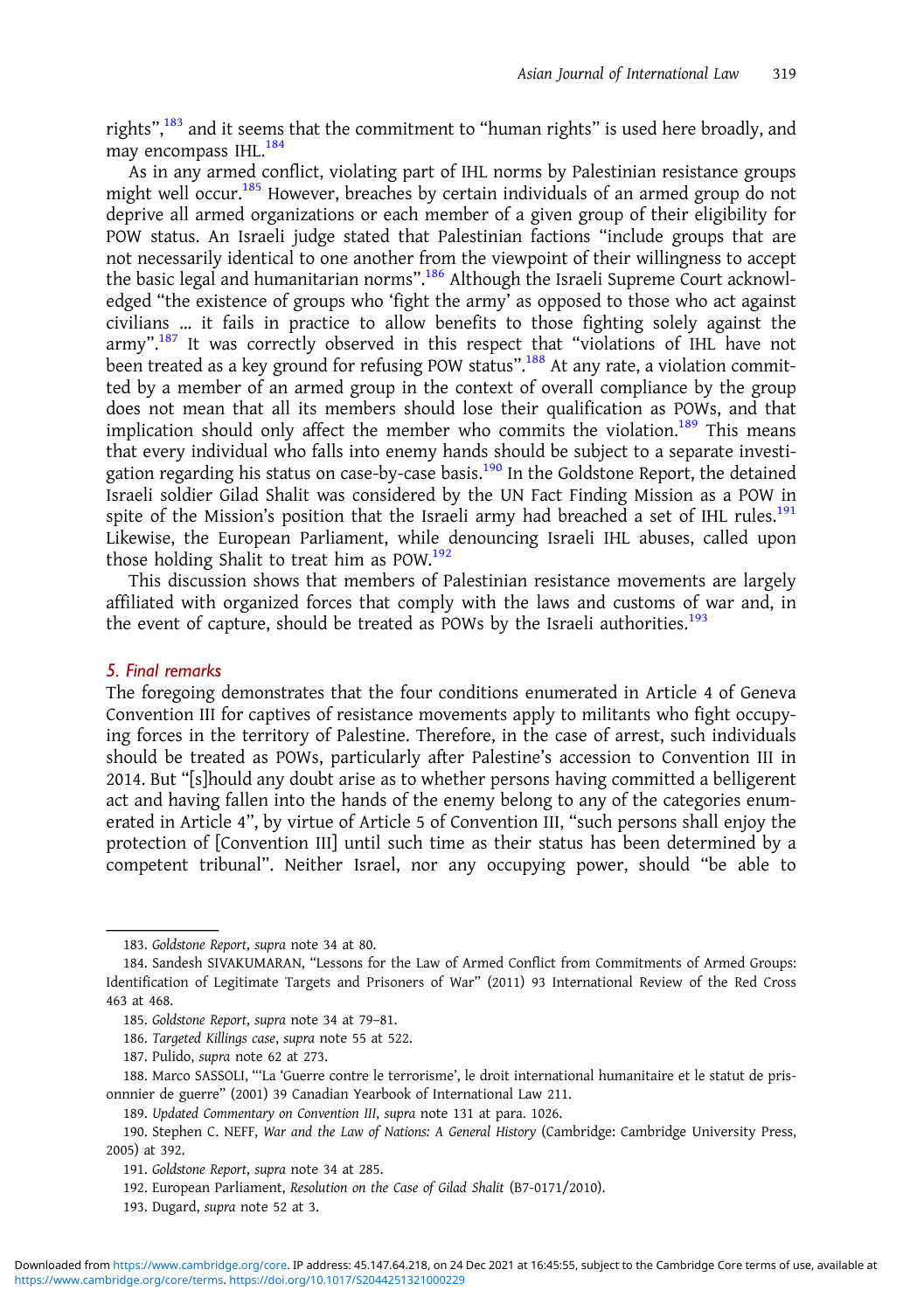unilaterally decide that no doubt has arisen for an entire group of captured persons who have taken part in hostilities".<sup>194</sup> In this regard, the competent tribunal "should be 'impartial and effective"',<sup>195</sup> while Israeli courts are widely viewed as partial and acting as "the judicial arm of the occupation".<sup>196</sup> Such courts, which tailor the interpretation of international law "exclusively to meet the needs of the State",<sup>197</sup> cannot determine the fate of captive Palestinian citizens under international law.<sup>198</sup>

Even if Israeli military tribunals, assuming arguendo, are entitled to adjudicate on incarcerated Palestinians, "the procedure followed … in the first instance should, as a minimum, be in accordance with the corresponding rules of the Fourth [Geneva] Convention".<sup>199</sup> In any event, the protections in Article 75 of Protocol I apply as a minimum. Indeed, "[t]hese protections are today considered part of customary international law". 200

Against this background, POW status determination may be referred to an impartial body, for example, the ICRC, $201$  a court established by a neutral state, or to an international tribunal, such as the ICC.<sup>202</sup> The latter option has become plausible after Palestine's accession to the Rome Statute in 2015.<sup>203</sup> Indeed, Palestinians may not remain under their captor's mercy, and "where doubts exist, international protection, i.e. POW status, should prevail over domestic punishment … and this is a clear example of a case in which pressure should be applied by third States to secure compliance". $^{204}$ 

#### C. Mass rising

Geneva Convention III considers as a POW, in the event of capture:

[I]habitants of a non-occupied territory who, on the approach of the enemy, spontaneously take up arms to resist the invading forces, without having had time to form themselves into regular armed units, provided they carry arms openly and respect laws and customs of war.<sup>205</sup>

This provision pertains to civilians who fight invading troops before the control of a given land.<sup>206</sup> As the ICRC commented: "This refers to a mass rising. The enemy is obliged to recognize the belligerent status … even though they may not have had time to form themselves into regular armed units." <sup>207</sup> Acknowledged as customary law, the rule was codified

199. Naqvi, supra note 194 at 581.

200. Updated Commentary on Convention III, supra note 131 at para. 1048.

201. Howard S. LEVIE, "Compliance by State with the 1949 Geneva Prisoner of War Convention" (1974) 6 Army Lawyer 1 at 4, citing the ICRC's intervention in Syrian and Israeli prisoners captured during the 1973 war.

<sup>194.</sup> Yasmin NAQVI, "Doubtful Prisoner-of-War Status" (2002) 84 International Review of the Red Cross 571 at 574–5.

<sup>195.</sup> Ibid., at 579, referring to a US practice in Vietnam.

<sup>196.</sup> Sharon WEILL, "The Judicial Arm of the Occupation: The Israeli Military Courts in the Occupied Territories" (2007) 89 International Review of the Red Cross 395.

<sup>197.</sup> Pulido, supra note 62 at 288; also Azarova, supra note 104.

<sup>198.</sup> Nery RAMATI, "The Rulings of the Israeli Military Courts and International Law" (2020) 25 Journal of Conflict and Security Law 149.

<sup>202.</sup> Pulido, supra note 62 at 287.

<sup>203.</sup> Mutaz M. QAFISHEH, "Nationalizing International Criminal Law in Palestine: The Challenge of Complementarity" (2016) 27 Hague Yearbook of International Law 165.

<sup>204.</sup> Pulido, supra note 62 at 284.

<sup>205.</sup> Art. 4(a)(6).

<sup>206.</sup> UK Joint Doctrine and Concepts Centre, supra note 173 at 45.

<sup>207.</sup> Pictet, supra note 108 at 48.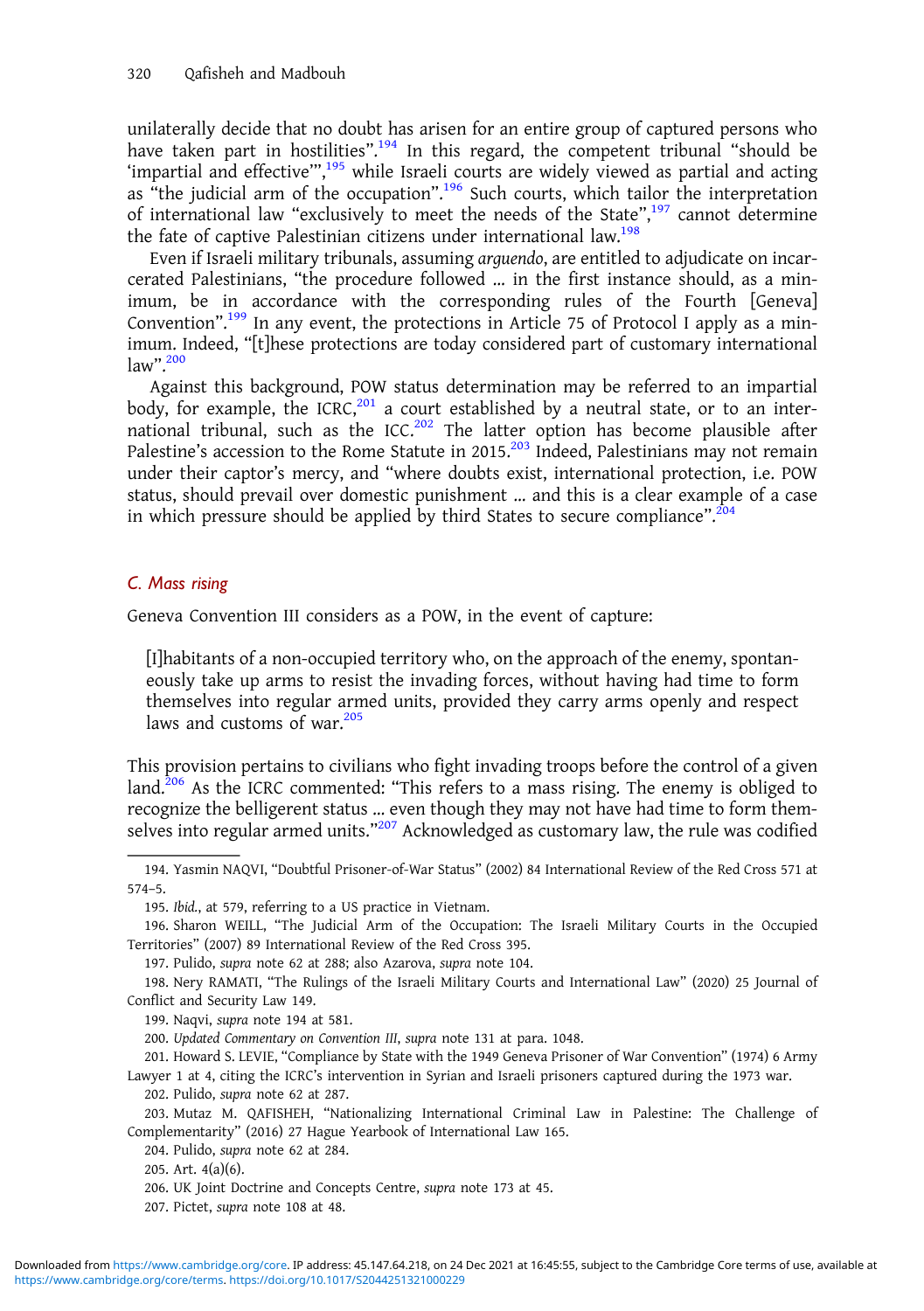in Article 2 of the 1907 Hague Regulations: "Inhabitants of a territory which has not been occupied, who, on the approach of the enemy, spontaneously take up arms to resist the invading troops … shall be regarded as belligerents". Although such a category of persons (named levée en masse) forms part of the civilian population, they must be treated as POWs in the event of an arrest by the invading enemy troops.

Emily Crawford's paper "Tracing the Historical and Legal Development of the Levée En Masse in the Law of Armed Conflict" is probably the most comprehensive work on levée en masse. <sup>208</sup> Denying the contemporary status of mass risers as POWs, Crawford has traced the topic from post French Revolution conflicts as early as 1793, through the concept's codification in the Lieber Code of 1863, Brussels Declaration of 1874, Oxford Manual on the Laws of War on Land of 1888, Hague Regulations of 1899 and 1907, and Geneva Conventions of 1929 and 1949, until recently. However, the paper includes multiple contradictions and its findings are rather misleading.

While Crawford concludes that the notion of levée en masse no longer applies, she cites ample sources that affirm the very notion: domestic military manuals of twenty-nine states, ICRC commentary, travaux préparatoires of diverse humanitarian law texts, and court cases and literature (Greenspan, Rebus, and Solis). Crawford asserts her argument against the overwhelming counter-evidence, and virtually calls upon occupied people to capitulate to their occupier, owing to, as she claims, the massive power of the adversary. Yet the evidence proves the ongoing relevance of levée en masse.

Having said that, what could be a point of interpretation is the exact meaning of the terms encompassing the definition of levée en masse, viz: "non-occupied", "territory", "spontaneously", "arms", "invading forces", "time", "carry arms", "openly", "respect the laws and customs of war", "rise", "levée", and "en masse". Every word underlying the concept as defined in Article  $4(a)(6)$  of Convention III requires further research. The notion and its corresponding legal implications are far from being settled. The levée en masse needs to be analyzed in the light of the wider principles of public international law rules, not least the right to self-defence (individually and collectively).<sup>209</sup> the right to self-determination, the right of resistance against colonial domination and alien occupation, guerrilla fighting, legitimacy, or illegality of occupation (e.g. whether an occupation is permitted under the United Nations Charter, particularly based on the Security Council's authorization), human rights standards, relevant state practice, and subsequent jurisprudence of domestic and global tribunals. These rules should be understood in the context of each micro-case, not only the overall case of a given conflict or an occupied location, but also that of every incident and even each individual captured in a single attack. This is what we are trying to touch upon in this brief study by bringing up the issue of Palestinian uprisers.

It is worth noting here the dozens of UN General Assembly resolutions regarding the right of the Palestinian people to self-determination and the legality of their struggle "by all available means consistent with the Charter of the United Nations",<sup>210</sup> including armed struggle.<sup>211</sup> It is unreasonable that the General Assembly confirms the legality of the

<sup>208.</sup> Emily CRAWFORD, "Tracing the Historical and Legal Development of the Levée En Masse in the Law of Armed Conflict" (2017) 19 Journal of the History of International Law 329.

<sup>209.</sup> Themis TZIMAS, "Self-Defense by Non-State Actors in States of Fragmented Authority" (2019) 24 Journal of Conflict and Security Law 175.

<sup>210.</sup> Importance of the Universal Realization of the Right of Peoples to Self-Determination and of the Speedy Granting of Independence to Colonial Countries and Peoples for the Effective Guarantee and Observance of Human Rights, UN General Assembly, UN Doc. A/RES/2787 (1971), at para. 1.

<sup>211.</sup> Importance of the Universal Realization of the Right of Peoples to Self-Determination and of the Speedy Granting of Independence to Colonial Countries and Peoples for the Effective Guarantee and Observance of Human Rights, UN General Assembly, UN Doc. A/RES/3070 (1973), at paras. 2, 5.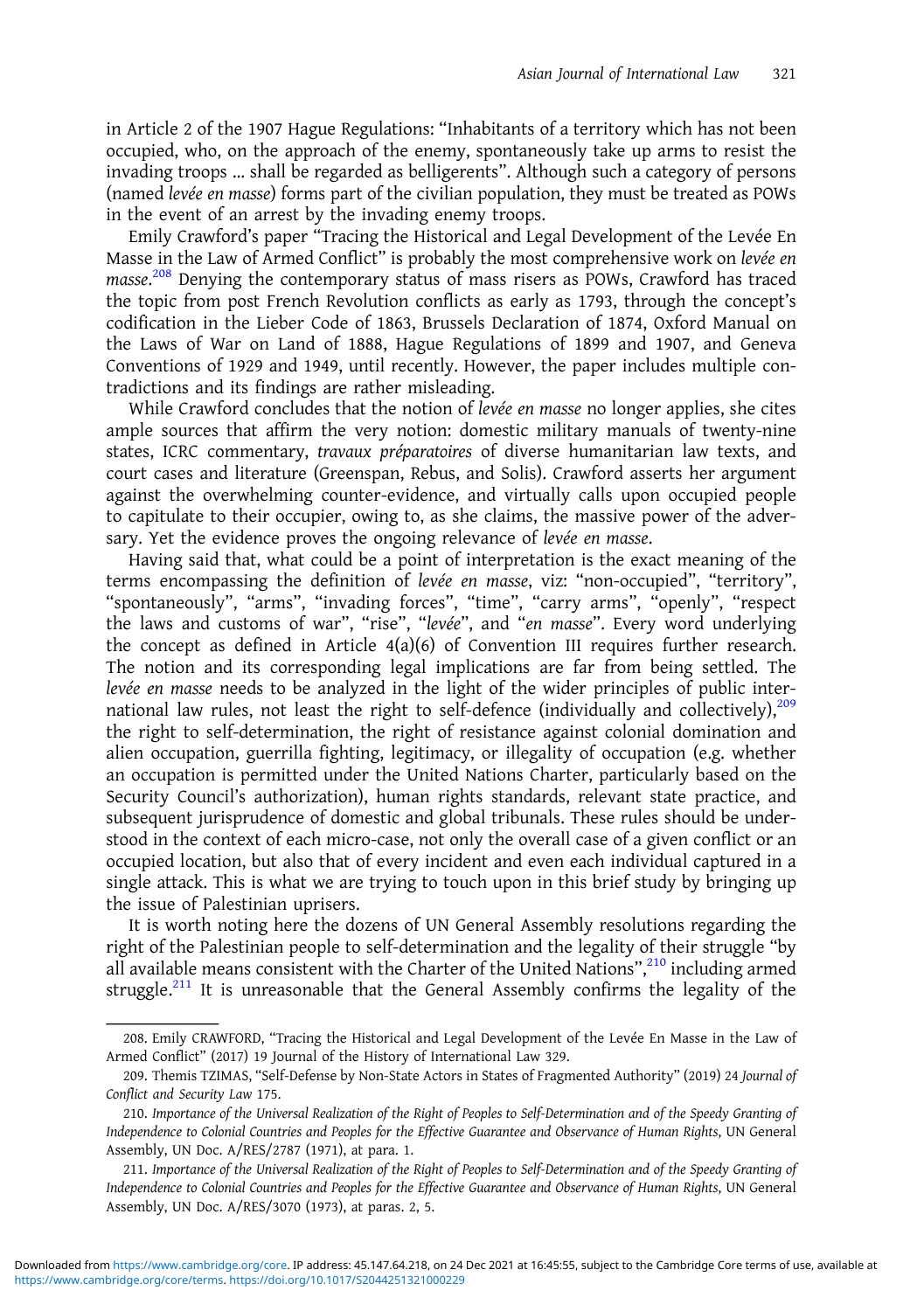people's struggle, and then considers that those who resist the invading forces are criminals who should be prosecuted for such acts. International law permits civilians to fight "colonial domination and alien occupation … in the exercise of their right of selfdetermination", as stated by Article 1(4) of Protocol I. It has been remarked on in this particular context that "[t]he phrase 'alien occupation' was introduced with the intention of extending the scope of application of the Protocol [I] to the conflict between Israel and the Palestine Arab people". <sup>212</sup> Israel not only cannot, under international law, treat such individuals as criminals, but also its commanders and "judges" who confine Palestinian civilians can be held accountable for carrying out illicit acts punishable under the Rome Statute of the ICC. $^{213}$ 

Under the Oslo Accords, Israeli occupation forces withdrew from certain Palestinian areas (particularly from Area "A") in the West Bank and handed over its administration to the PA over the period 1994-97. In 2005, Israel pulled out of Gaza.<sup>214</sup> Although those areas (especially Area "A") were reoccupied in the so-called "Operation Defensive Shield" in 2002, the areas do not witness a permanent Israeli military presence. Rather, the areas are placed under the PA's control. However, Israeli forces frequently invade those areas either to arrest individuals, carry out military operations, or regain control of certain areas to protect Israeli settlers. During these incursions, occupiers often encounter popular resistance, particularly in refugee camps and densely populated neighbourhoods that rise up against occupying forces sporadically. Many have been caught by occupation authorities. Persons captured while resisting invading troops of any city, village, or refugee camp should be regarded as  $POWs<sub>15</sub><sup>215</sup>$  as long as they carry arms openly and respect the laws and customs of war.

It is clear that levée en masse is confined to territories that are not occupied. Article 2 of the 1907 Hague Regulations has two main criteria for "mass rising": it should be in "a territory which has not been occupied", and the inhabitants should not have "had time to organize themselves in accordance with Article 1".<sup>216</sup> These conditions are also incorporated into Geneva Convention III. In the ICRC Commentary, it is emphasized that:

[A] mass levy can only be considered to exist during a very short period, i.e. during the actual invasion period. If resistance continues, the authority commanding the inhabitants who have taken up arms, or the authority to which they profess allegiance, must either replace them by sending regular units, or must incorporate them in its regular forces. $217$ 

Otherwise, those civilians who spontaneously take up arms after the enemy has established itself cannot qualify as POWs for the purposes of Article  $4A(6).^{218}$ 

However, it appears that the term "occupation" is used in Article  $4(a)(6)$  of Geneva Convention III in a non-technical sense. It may mean "invading" or "entering" certain sections within a portion of an occupied location, not exclusively the initial or total

<sup>212.</sup> Nissim BAR-YAACOV, "Some Aspects of Prisoner-of-War Status According to the Geneva Protocol I of 1977" (1985) 20 Israel Law Review 243 at 247.

<sup>213.</sup> Mutaz M. QAFISHEH, "Palestinian Prisoners in Israel versus Namibian Prisoners under the Apartheid: A Potential Role for the International Criminal Court" (2016) 20 International Journal of Human Rights 798.

<sup>214.</sup> Sylvain VITE, "Typology of Armed Conflicts in International Humanitarian Law: Legal Concepts and Actual Situations" (2009) 91 International Review of the Red Cross 69 at 83–5.

<sup>215.</sup> W.G. RABUS, "A New Definition of the 'Levée en Masse'?" (1977) 24 Netherlands International Law Review 232.

<sup>216.</sup> Art. 1 refers to armies and volunteer corps, covered by other rules.

<sup>217.</sup> Pictet, supra note 108 at 68.

<sup>218.</sup> Updated Commentary on Convention III, supra note 131 at para. 1064.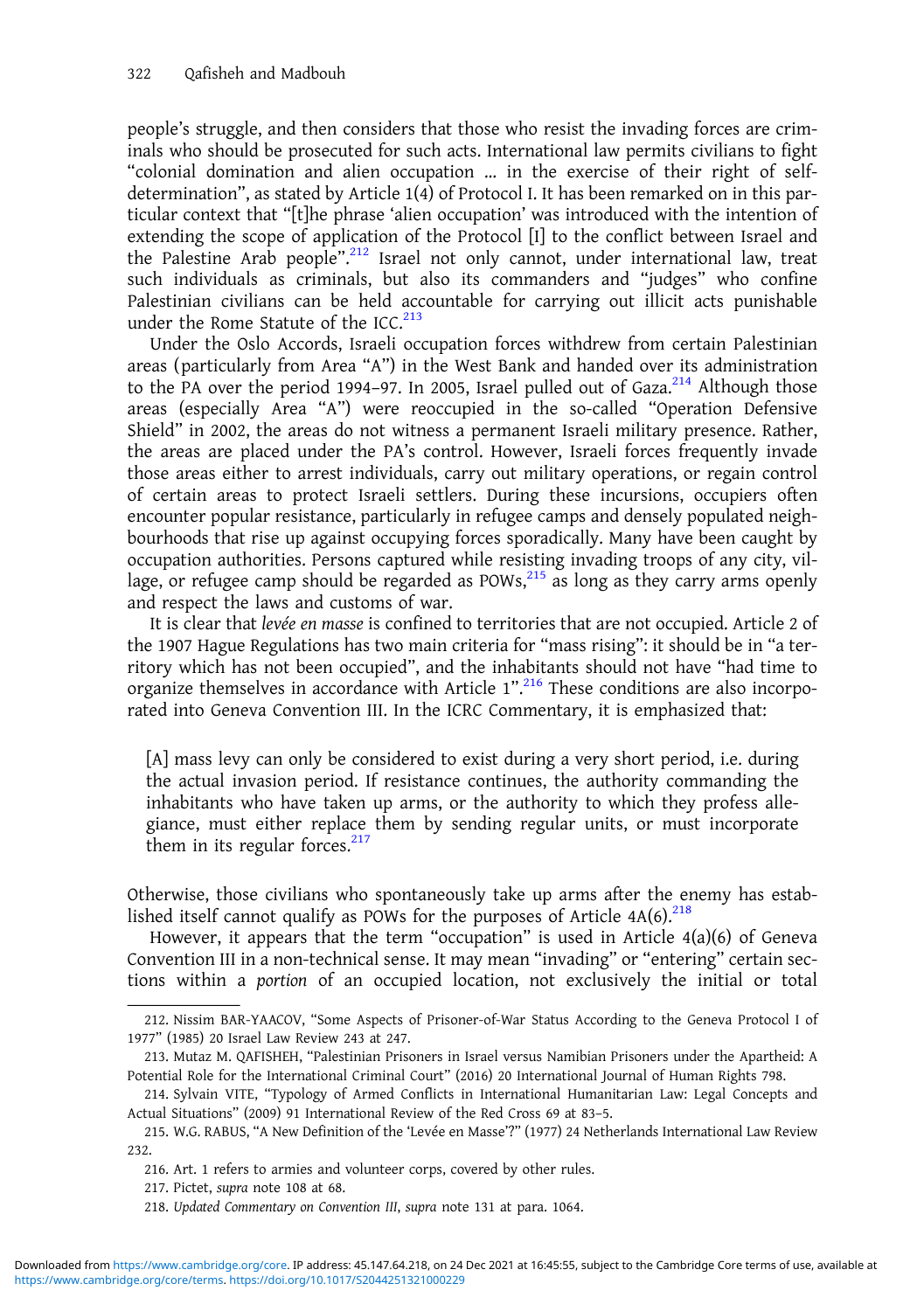occupation of a state or region.<sup>219</sup> Such an interpretation can be deduced from Article 51 of the Lieber Code of 23 April 1863 which stated that:

[I]f the people of that portion of an invaded country which is not yet occupied by the enemy, or of the whole country, at the approach of a hostile army, rise under a duly authorized levy, en masse to resist the invader, they are now treated as public enemies, and, if captured, are prisoners of war. $220$ 

The concept of levée en masse as codified by Article 10 of the Brussels Declaration of 27 August 1874,<sup>221</sup> which influenced Article  $4(a)(6)$  of Convention III, did not specify whether "occupation" or "invasion" indicates an initial invasion or an established occupation. That said, delegates who deliberated the aforesaid draft of Article 10 were of two views. One side confined the definition to the initial occupation, while the others wanted the concept to be sufficiently wide as to incorporate "any inhabitant who, as a result of patriotism, took up arms against the enemy". $^{222}$  The clause "respect the laws and customs of war", as a requisite for a levy to enjoy POW status, was inserted to distinguish those who fight to defend their land from ordinary offenders who carry arms "as a brigand or bandit".<sup>223</sup> As Naqvi elegantly put it, Convention III "has been interpreted ... as creating a presumption that individuals apprehended in the war zone are prisoners of war". $224$  In its 2020 commentary on Convention III, the ICRC summed up the discussion on the concept by pointing out that a levée en masse "can occur in any part of a territory that is not yet occupied, or in an area where the previous Occupying Power has lost control over the administration of the territory and is attempting to regain it".<sup>225</sup>

Palestine has witnessed mass risings against invaders since 1917 and Palestinians have risen up from the outset of the Israeli occupation through the present.<sup>226</sup> In June 1967, the streets of Jerusalem witnessed dozens of inhabitants who spontaneously carried personal weapons to resist the Israeli invasion.<sup>227</sup> While many were killed,<sup>228</sup> others were captured.<sup>229</sup> This triggered, in 1969, an Israeli court to perceive the accused persons as POWs based on levée en masse status. It found out that the area where the accused had been apprehended was under Israeli control. The court stated that the troops "were certainly not invading new areas, and there cannot be the least doubt that, in the period from June 5, 1967, to October, 1968, that 'population' had time to 'form itself into regular armed

224. Naqvi, supra note 194 at 575, referring to the New Zealand and Australia military manuals.

225. Updated Commentary on Convention III, supra note 131, at para. 1065 (emphasis added).

226. Rashid KHALIDI, The Hundred Years' War on Palestine: A History of Settler Colonialism and Resistance, 1917–2017 (New York: Metropolitan Books, 2020).

227. Jamal R. NASSAR, "The Culture of Resistance: The 1967 War in the Context of the Palestinian Struggle" (1997) 19 Arab Studies Quarterly 77 at 83–5.

229. Naseer H. ARURI, "Resistance and Repression: Political Prisoners in Israeli Occupied Territories" (1978) 7 Journal of Palestine Studies 48.

<sup>219.</sup> Morris GREENSPAN, The Modern Law of Land Warfare (Los Angeles, CA: University of California Press, 1959).

<sup>220.</sup> Francis LIEBER, Instructions for the Government of Armies of the United States in the Field (New York: D. Van Nostrand, 1863) at 16 (emphasis added).

<sup>221.</sup> Project of an International Declaration Concerning the Laws and Customs of War, Adopted by the Conference of Brussels (27 August 1874) at art. 10.

<sup>222.</sup> Tracey DOWDESWELL, "The Brussels Peace Conference of 1874 and the Modern Laws of Belligerent Qualification" (2017) 54 Osgoode Hall Law Journal 805 at 835.

<sup>223.</sup> Lieber, supra note 220, art. 52.

<sup>228.</sup> Kathleen CAVANAUGH, "The Israeli Military Court System in the West Bank and Gaza" (2007) 12 Journal of Conflict and Security Law 197 at 221, reporting that in 2000–05, 3,185 Palestinian civilians, including 645 minors, were killed by Israeli security forces via lethal force; 132 investigations took place at the same period, with only 7 solider convictions.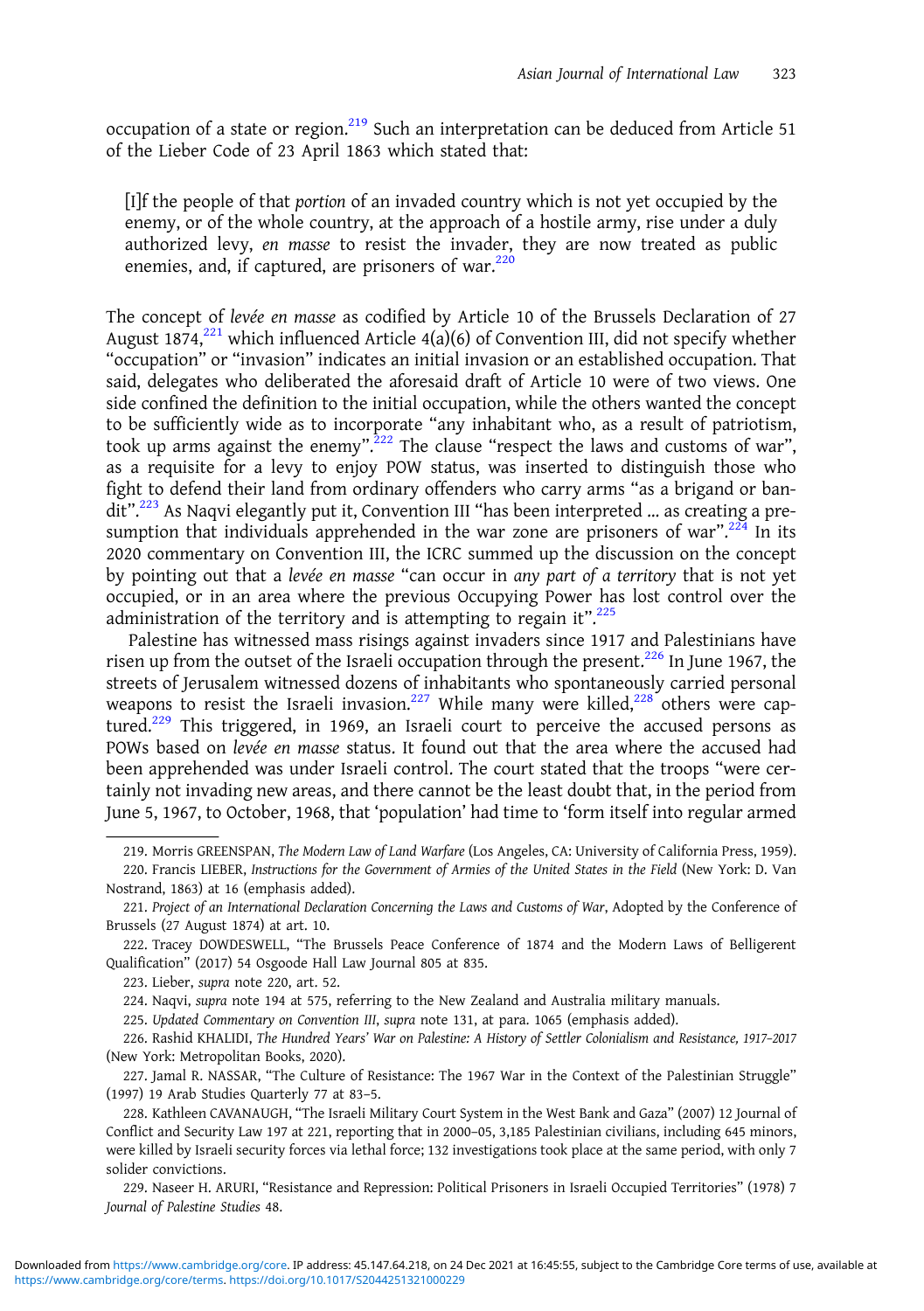units'".<sup>230</sup> The court was, therefore, ready at the time to describe those involved in random resistance as POWs.

Tens of thousands of Palestinians have been arrested while resisting Israeli troops, notably during the first (1987–93) and second (2000–05) uprisings. Thousands are being kept in Israeli custody, and estimates of those incarcerated by Israel since 1967 top 800,000 Palestinians.<sup>231</sup> In 2002, for example, the "[Israeli] assaults on Palestinian towns ... in Operation Defensive Shield and subsequent military operations in the West Bank resulted in widespread arrests and detentions. In the period between 29 March and 5 May alone, some 7,000 Palestinians were arrested".<sup>232</sup> From 12 June through mid-August 2014, to give another example, "between 1,100 and 1,500 Palestinians were detained … Generally they were arrested either during clashes or for alleged participation in clashes".<sup>233</sup>

Dozens of those captured were civilians who carried weapons openly to resist invading forces using machine guns, Molotov cocktails, grenades, knives, or stones. Thus the issue of levée en masse is likely to arise "in a built-up area where even rudimentary methods are of some value".<sup>234</sup> As a case in point, on 26 May 2018, Israeli soldier Ronen Lubarsky died after being attacked by a marble slab thrown on his head during an invasion of the Amari Refugee Camp in Ramallah.<sup>235</sup> On 13 June 2018, the Israeli army arrested Islam Abu-Humaid who was charged for the attack.<sup>236</sup> A military court sentenced the man to life imprisonment on 21 July 2019.<sup>237</sup> A similar case occurred on 12 May 2020, when an Israeli soldier was struck in the head by a rock and died in the West Bank village of Yaabed, west of Jenin, during a military invasion of the village to arrest a group of activists.<sup>238</sup> An arrest campaign followed in an attempt to find the attackers, and Israeli intelligence accused a forty-nine-year-old man named Nazmi Abu Baker of the stone-throwing that claimed the life of the officer.<sup>239</sup> These instances prove that the occupation

<sup>230.</sup> Kassem case, supra note 37 at 776.

<sup>231.</sup> Addameer Prisoner Support and Human Rights Association, "General Briefing: Palestinian Political Prisoners in Israeli Prisons" Addameer Prisoner Support and Human Rights Association (2014), online: Addameer <[https://www.addameer.org/advocacy/briefings\\_papers/general-briefing-palestinian-political-prisoners-israeli](https://www.addameer.org/advocacy/briefings_papers/general-briefing-palestinian-political-prisoners-israeli-prisons-0)[prisons-0](https://www.addameer.org/advocacy/briefings_papers/general-briefing-palestinian-political-prisoners-israeli-prisons-0)>.

<sup>232.</sup> Question of the Violation of Human Rights in the Occupied Arab Territories, Including Palestine, Report of the Special Rapporteur of the Commission on Human Rights, Mr John DUGARD, on the Situation of Human Rights in the Palestinian Territories Occupied by Israel Since 1967, Submitted in Accordance with Commission Resolutions 1993/2 A and 2002/8, UN Doc. E/CN.4/2003/30 (2002), at 12.

<sup>233.</sup> Human Rights Situation in Palestine and Other Occupied Arab Territories, Report of the United Nations High Commissioner for Human Rights on the Implementation of Human Rights Council Resolutions S-9/1 and S-12/1, UN Doc. A/HRC/28/80/Add.1 (2014), at 5–6.

<sup>234.</sup> Pictet, supra note 108 at 68.

<sup>235.</sup> Stuart WINER, "IDF Raids Palestinian Refugee Camp Where Soldier Was Killed" The Times of Israel (28 May 2018), online: The Times of Israel: [<https://www.timesofisrael.com/idf-raids-palestinian-refugee-camp-where](https://www.timesofisrael.com/idf-raids-palestinian-refugee-camp-where-solider-was-killed/)[solider-was-killed/](https://www.timesofisrael.com/idf-raids-palestinian-refugee-camp-where-solider-was-killed/)>.

<sup>236.</sup> Anna AHRONHEIM and Herb KEINON, "Palestinian Who Killed Soldier with Marble Slab Arrested by Shin Bet", The Jerusalem Post (13 June 2018), online: The Jerusalem Post: <[https://www.jpost.com/arab-israeli-conflict/](https://www.jpost.com/arab-israeli-conflict/shin-bet-army-arrest-palestinian-who-killed-20-year-old-elite-idf-soldier-559826) [shin-bet-army-arrest-palestinian-who-killed-20-year-old-elite-idf-soldier-559826](https://www.jpost.com/arab-israeli-conflict/shin-bet-army-arrest-palestinian-who-killed-20-year-old-elite-idf-soldier-559826)>.

<sup>237.</sup> Michael BACHNER, "Palestinian Gets Life Sentence for Killing IDF Soldier with Stone Slab Last Year", Times of Israel (22 July 2019), online: Times of Israel <[https://www.timesofisrael.com/idf-raids-palestinian-refugee](https://www.timesofisrael.com/idf-raids-palestinian-refugee-camp-where-solider-was-killed/)[camp-where-solider-was-killed/>](https://www.timesofisrael.com/idf-raids-palestinian-refugee-camp-where-solider-was-killed/).

<sup>238.</sup> David HALBFINGER, "Israeli Soldier Is Killed in West Bank as Tensions Rise Over Annexation Push" The New York Times (12 May 2020), online: The New York Times [<https://www.nytimes.com/2020/05/12/world/mid](https://www.nytimes.com/2020/05/12/world/middleeast/israel-soldier-killed-west-bank.html)[dleeast/israel-soldier-killed-west-bank.html](https://www.nytimes.com/2020/05/12/world/middleeast/israel-soldier-killed-west-bank.html)>.

<sup>239.</sup> Hagar SHEZAF, "Shin Bet Arrests Palestinian Suspected of Killing Israeli Soldier in West Bank" Haaretz (7 June 2020), online: Haaretz <[https://www.haaretz.com/israel-news/.premium-shin-bet-announces-arrest-of-pal](https://www.haaretz.com/israel-news/.premium-shin-bet-announces-arrest-of-palestinian-suspected-of-killing-of-israeli-soldier-1.8903694)[estinian-suspected-of-killing-of-israeli-soldier-1.8903694>](https://www.haaretz.com/israel-news/.premium-shin-bet-announces-arrest-of-palestinian-suspected-of-killing-of-israeli-soldier-1.8903694).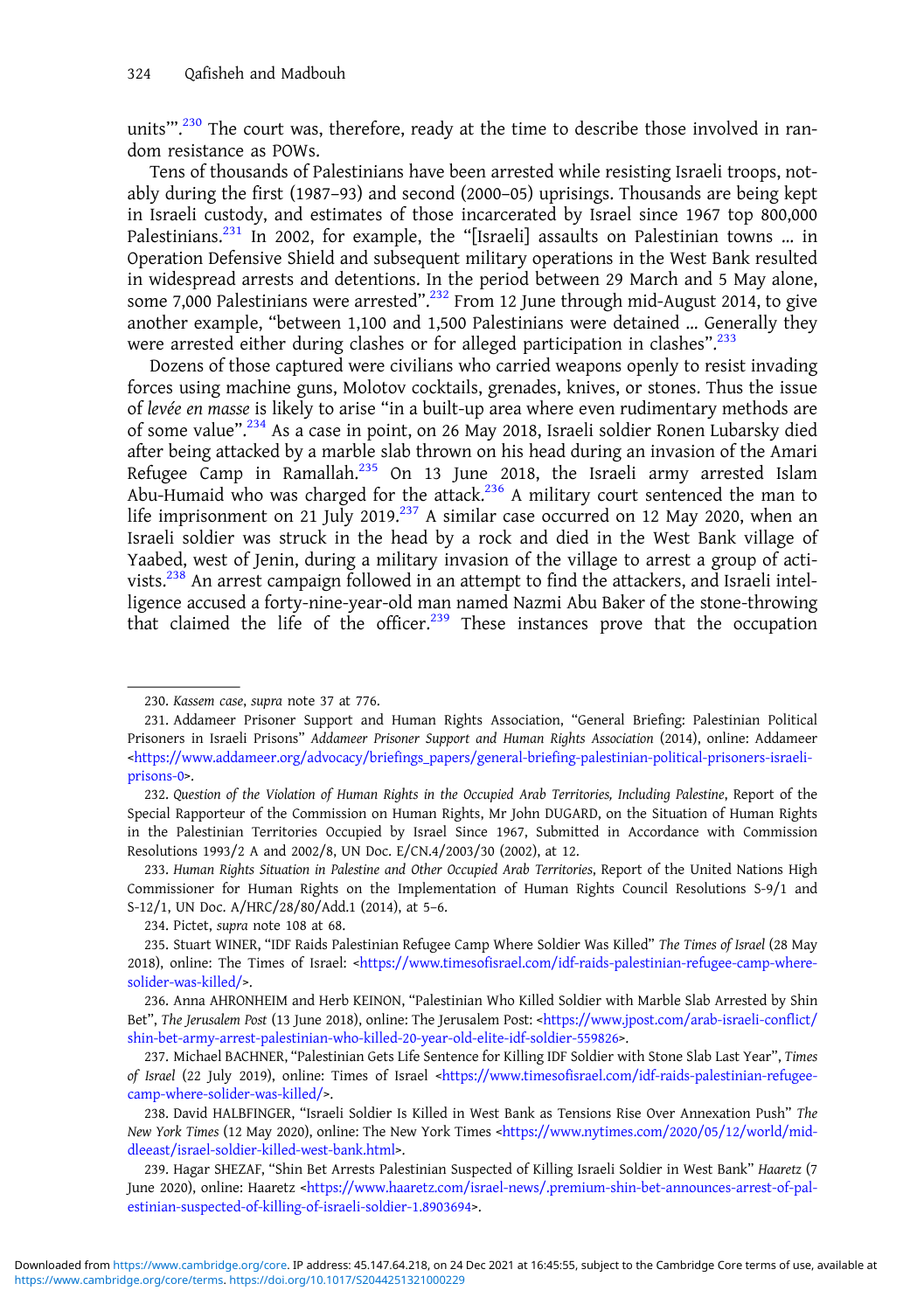authorities do not confer POW status on those who spontaneously resist invasions, in an evident contradiction to Article 4(a)(6) of Geneva Convention III.

Be that as it may, the concept of levée en masse has attracted several interpretations that may be stretched to anyone who "as a result of patriotism, took up arms against the enemy".<sup>240</sup> After all, those who resist the occupier cannot be seen as criminals who use force for personal gains like ordinary offenders. It is for captured criminals to which Geneva Convention IV applies; Article 76 allocates the status of "internees" to "persons accused of offences", while Article 77 mentions "persons who have been accused of offences or convicted by the courts in the occupied territory". "Offences" imply "crimes" that are committed against the society of the occupied locations, not against the occupant. For this reason, the occupying power should hand over those charged or convicted, "at the close of occupation, with the relevant records, to the authorities of the liberated territory".<sup>241</sup> The purpose of handing over those in pre-trial detention and prisoners is, as it is obvious based on conventional logic, to complete the investigation of the former and administer the sentence for the latter. $242$ 

At any rate, civilian fighters cannot be classified as "unlawful combatants". Such treatment violates rules of IHL that, as indicated above, run short of such a typology.<sup>243</sup> Martin Scheinin, the UN Special Rapporteur on the Promotion and Protection of Human Rights and Fundamental Freedoms while Countering Terrorism, observed that the definition of "unlawful combatant" in the 2002 Israeli law, which followed the US model in the treatment of Taliban and Al-Qaeda captives in the wake of the September 11, 2001 attacks, $^{244}$ "includes persons who have 'indirectly' participated in hostile acts against the State of Israel".<sup>245</sup> This term "remains undefined and is therefore open to abuse and inconsistent with the principle of legality".<sup>246</sup> Israeli legislative acts, as well as court rulings, that treat Palestinians who target troops as "terrorists" or "unlawful combatants" lack any international legal foundation.

To conclude, individual Palestinians who participate in armed resistance as part of nonorganized groups to confront military invasions or who are involved in fighting based on an individual initiative out of patriotism to defend their unoccupied or liberated land fall under the definition of levée en masse according to international humanitarian law and should be treated as POWs as long as they carry arms openly and respect the laws and customs of war.

244. Rosemary RAYFUSE and Kara ILAND, "Undoing the Done: Implications of the Denial of Prisoner of War Status to Guantanamo Bay Detainees" (2002) 2 ISIL Year Book of International Humanitarian and Refugee Law 99; Neil MCDONALD and Scott SULLIVAN, "Rational Interpretation in Irrational Times: The Third Geneva Convention and the 'War on Terror'" (2003) 44 Harvard International Law Journal 301; Derek JINKS, "The Declining Significance of POW Status" (2004) 45 Harvard International Law Journal 367; Robert J. DELAHUNTY and John YOO, "Statehood and the Third Geneva Convention" (2006) 46 Virginia Journal of International Law 131; Curtis BRADLEY, "The United States, Israel & Unlawful Combatants" (2009) 12 Green Bag 397.

245. Promotion and Protection of all Human Rights, Civil, Political, Economic, Social and Cultural Rights, Including the Right to Development, Report of the Special Rapporteur on the Promotion and Protection of Human Rights and Fundamental Freedoms while Countering Terrorism, Martin SCHEININ, UN Doc. A/HRC/6/17/Add.4 (2007), at 13, para. 26.

246. Ibid.

<sup>240.</sup> Dowdeswell, supra note 222 at 835.

<sup>241.</sup> Geneva Convention IV, supra note 5 at art. 77.

<sup>242.</sup> Jean PICTET, Commentary: IV Geneva Convention Relative to the Protection of Civilian Persons in Time of War (Geneva: ICRC, 1958) at 366.

<sup>243.</sup> Knut DORMANN, "The Legal Situation of 'Unlawful/Unprivileged Combatants'" (2003) 85 International Review of the Red Cross 45; Manooher MOFIDI and Amy E. ECKERT, "Unlawful Combatants or Prisoners of War: The Law and Politics of Labels" (2004) 36 Cornell International Law Journal 59; Terry GIL and Elies VAN SLIEDREGT, "Guantanamo Bay: A Reflection on the Legal Status and Rights of Unlawful Enemy Combatants" (2005) 1 Utrecht Law Review 28.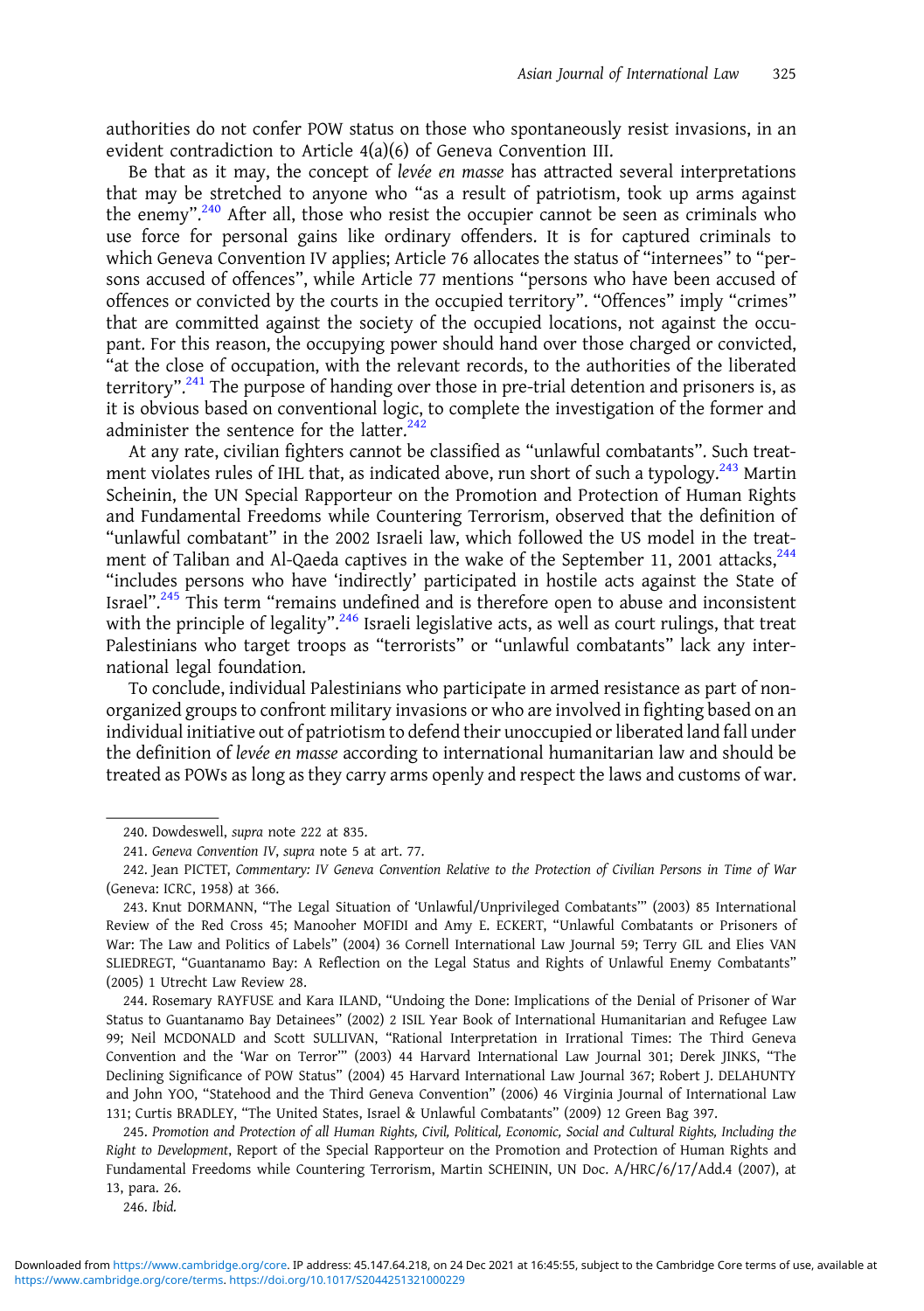## D. Political activists

Israeli Occupation authorities frequently arrest activists not involved in hostilities, such as journalists, human rights defenders, affiliates of factions, elected parliamentarians, academics, and ministers. In a report submitted to the United Nations General Assembly in November 2007, a leading UN expert on the subject pointed out that "45 of 132 members of the Palestinian Legislative Council have been charged with affiliation with, or membership in, a proscribed organization and are currently detained by Israel".<sup>247</sup> He urged caution "to ensure that counter-terrorism is never used as a means of obfuscating the existence or development of democracy".<sup>248</sup> When capturing these persons, Israeli forces rely on military orders that permit the incarceration of anyone who holds anti-occupation views or belongs to a party, political, or social association.<sup>249</sup> Article 68 of Military Order No. 378 of 20 April 1970,<sup>250</sup> as a case in point, states that "[a]ny person who commits any act which disturbs or is likely to disturb the peace or public order shall be guilty of an offence". Other military orders allow the administrative detention of individuals, including children, without charge or trial<sup>251</sup>

Such persons are considered protected civilians according to Geneva Convention IV. Indeed, "all persons who are neither members of the armed forces of a party to the conflict nor participants in a levée en masse are civilians".<sup>252</sup> These individuals should not face arrest, save for perpetration of crimes in breach of the national penal legislation. In this context, Article 64 of Convention IV stipulates that the occupying power must respect the enforced penal law in the occupied territory. It is a fundamental principle underlying the law of occupation that the occupier is not sovereign over the controlled region.<sup>253</sup> According to the ICRC commentary, the legislative capacity of occupation forces may not serve as a means of oppressing local populations.<sup>254</sup> Individual politicians should be treated as civilians even if the parties to which they belong run a military branch. $^{255}$ In its decision regarding prosecutors incarcerated by the US during the invasion of Grenada in 1983, the Inter-American Commission for Human Rights found that, with no indication that the captives had taken part in hostilities, these activists remained civilians from the perspective of Geneva Convention IV.<sup>256</sup>

Crimes in an occupied territory are punishable based on the domestic law enforced in the land. Whereas offences in Gaza are sanctioned by the British-era Penal Code

252. Melzer, supra note 130 at 20.

253. Shawan JABARIN, "The Occupied Palestinian Territory and International Humanitarian Law: A Response to Peter Maurer" (2013) 95 International Review of the Red Cross 415 at 421.

254. Pictet, supra note 242 at 337.

<sup>247.</sup> Ibid., at 13, para. 27.

<sup>248.</sup> Ibid.

<sup>249.</sup> Nadine MARROUSHI, "50 Years of Israeli Occupation: Four Outrageous Facts about Military Order 101" Amnesty International (25 August 2017), online: Amnesty International <[https://www.amnesty.org/en/latest/cam](https://www.amnesty.org/en/latest/campaigns/2017/08/50-years-of-israeli-occupation-four-outrageous-facts-about-military-order-101/)[paigns/2017/08/50-years-of-israeli-occupation-four-outrageous-facts-about-military-order-101/>](https://www.amnesty.org/en/latest/campaigns/2017/08/50-years-of-israeli-occupation-four-outrageous-facts-about-military-order-101/).

<sup>250.</sup> Israeli Army, Proclamations, Orders and Appointments (West Bank), No. 21 (1970) at 733.

<sup>251.</sup> Catherine COOK, Adam HANIEH, and Adah KAY, "Discrimination and Denial, Israel and Palestinian Child Political Prisoners: A Case Study of Israel's Manipulation of the U.N. Human Rights System" (2005) 13 Palestine Yearbook of International Law 91; Tomer EINAT, Ofer PARCHEV, and Anat LITVIN, "Who Knows Who Cares for Me: C'est la Vie: Abuse of Israeli and Palestinian Prisoners' Human and Medical Rights—A Foucaultian Perspective" (2016) 96 Prison Journal 167; Iyad MISK, "The Current Situation and Conditions of Imprisonment of Palestinians in Israeli Prisons and Detention Facilities", UN International Meeting on The Question of Palestine, 7–8 March 2011, at 4.

<sup>255.</sup> Amnesty International Investigations, supra note 54 at 12.

<sup>256.</sup> Inter-American Commission on Human Rights, Coard v. United States, Report No. 109/99, Case No. 10.951, (29 September 1999), at para. 60.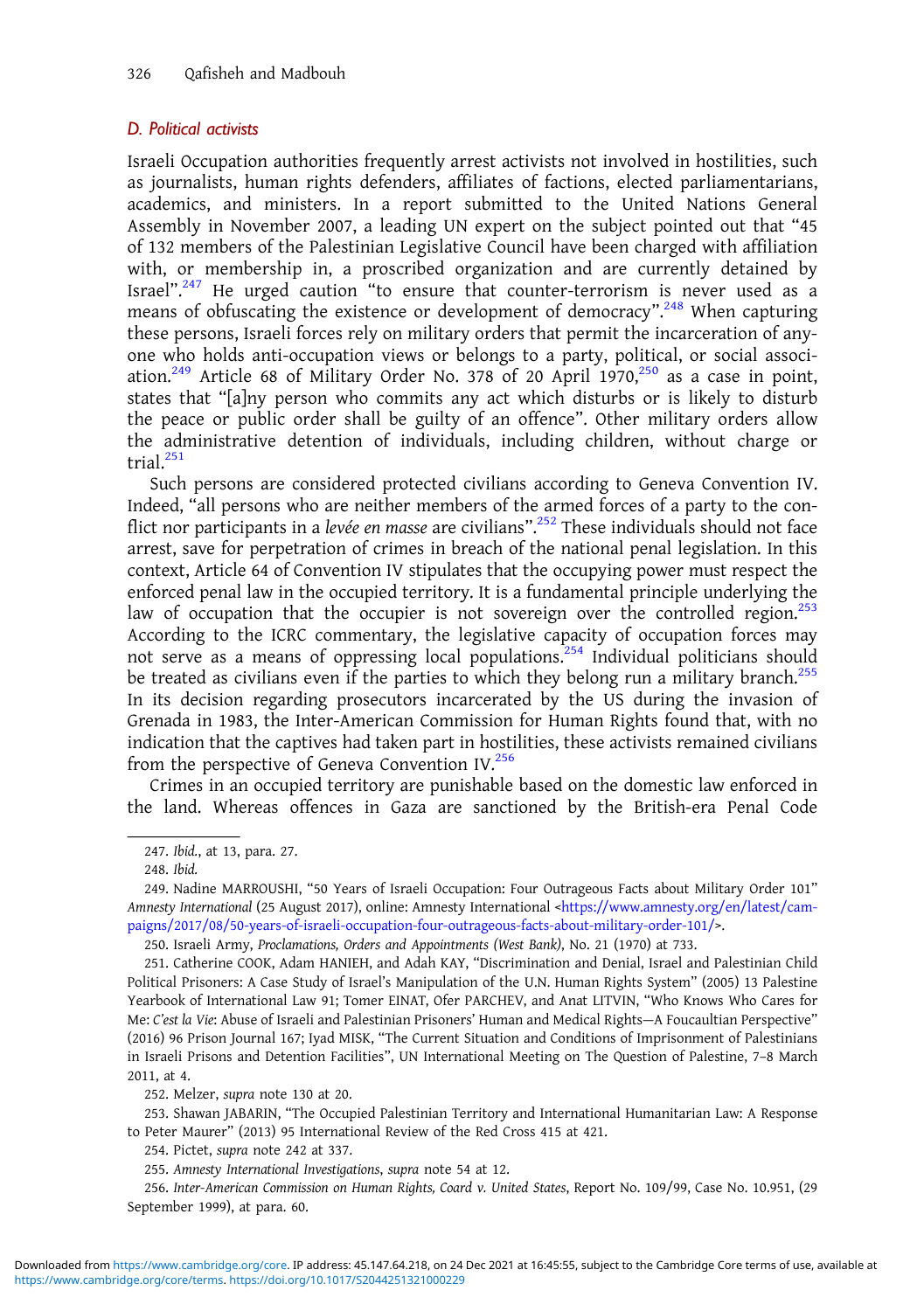Ordinance No. 74 of 14 December 1936, $257$  the West Bank prosecutes based on Jordanian Penal Code No. 16 of 10 April 1960.<sup>258</sup> These codes regulate standard crimes such as murder, assaults, theft, rape, and slander.<sup>259</sup> The occupant cannot legislate in an occupied soil that alters the existing law, save for narrow exceptions under Article 64 of Geneva Convention IV that by no means include the aforementioned Israeli military orders or the Unlawful Combatants Law. As commented on by the ICRC, the exceptional legislative powers of the occupier "are of a strictly limitative nature. The occupation authorities cannot abrogate or suspend the penal laws for any other reason [stated in Article 64]– and not, in particular, merely to make it accord with their own legal conceptions". <sup>260</sup> As such, the legality of these enactments is questionable.

Israeli military orders that criminalize and remove the liberty of political or social activists are illegitimate. Captivity of such individuals constitutes, at the very least, arbitrary detention under international human rights law that aligns with humanitarian law with regard to fair trial standards for those held under the occupant's authority.<sup>261</sup> In accordance with IHL, such incarceration by virtue of Article 147 of Convention IV forms a "grave breach" which includes, inter alia, "unlawful confinement of a protected person … or wilfully depriving a protected person of the rights of fair and regular trial". In turn, such breaches qualify, under the Rome Statute, as "war crime[s]", that include "[w]ilfully depriving a prisoner of war or other protected person of the rights of fair and regular trial"<sup>262</sup> and "unlawful confinement".<sup>263</sup> Such confinement simultaneously qualifies as a "crime against humanity" that comprises "[i]mprisonment or other severe deprivation of physical liberty in violation of fundamental rules of international law",<sup>264</sup> particularly due to the fact that such acts are carried out "as part of a widespread or systematic attack directed against … civilian population, with knowledge of the attack". <sup>265</sup> The ICC Pre-Trial Chamber Decision of 5 February 2021 on the Situation in Palestine, $266$  and the subsequent Prosecutor's announcement of 3 March 2021 to initiate an investigation into acts committed in Palestine, $267$  render the ICC competence on the issue of Palestinian prisoners incarcerated by Israel more likely than ever.<sup>268</sup> However, tackling international criminal law in detail falls beyond the scope of this paper and may require further research.<sup>269</sup>

<sup>257.</sup> P.G. Supplement 1, No. 652 (14 December 1936) at 399.

<sup>258.</sup> Jordan Official Gazette No. 1487 (1 May 1960) at 374.

<sup>259.</sup> Mutaz M. QAFISHEH, "Human Rights Gaps in the Palestinian Criminal System: A United Nations Role?" (2012) 16 The International Journal of Human Rights 358.

<sup>260.</sup> Pictet, supra note 242 at 336.

<sup>261.</sup> Laurent MARCOUX, "Protection from Arbitrary Arrest and Detention under International Law" (1982) 5 Boston College International and Comparative Law Review 345.

<sup>262.</sup> Art. 8(2)(a)(vi).

<sup>263.</sup> Art. 8(2)(a)(vii).

<sup>264.</sup> Art. 7(1)(e).

<sup>265.</sup> Introductory sentence of art. 7(1) of the Rome Statute.

<sup>266.</sup> Situation in the State of Palestine, supra note 16.

<sup>267.</sup> "Statement of ICC Prosecutor, Fatou Bensouda, respecting an Investigation of the Situation in Palestine" ICC (3 March 2021), online: ICC <[https://www.icc-cpi.int/Pages/item.aspx?name=210303-prosecutor-statement](https://www.icc-cpi.int/Pages/item.aspx?name=210303-prosecutor-statement-investigation-palestine)[investigation-palestine>](https://www.icc-cpi.int/Pages/item.aspx?name=210303-prosecutor-statement-investigation-palestine).

<sup>268.</sup> Mutaz M. QAFISHEH, "What is Palestine? The de jure Demarcation of Boundaries for the ICC's ratione loci Jurisdiction and Beyond" (2020) 20 International Criminal Law Review 908.

<sup>269.</sup> William BOURDON, "Jurisdiction of the International Criminal Court over Human Rights Violations Committed by Israeli Forces in the Occupied Territories after July 1, 2002" (2003) 12 Palestine Yearbook of International Law 165; Valentina AZAROV and Sharon WEILL, "Israel's Unwillingness? The Follow-up Investigations to the UN Gaza Conflict Report and International Criminal Justice" (2012) 12 International Criminal Law Review 905; John DUGARD, "Palestine and the International Criminal Court: Institutional Failure or Bias?" (2013) 11 Journal of International Criminal Justice 563.